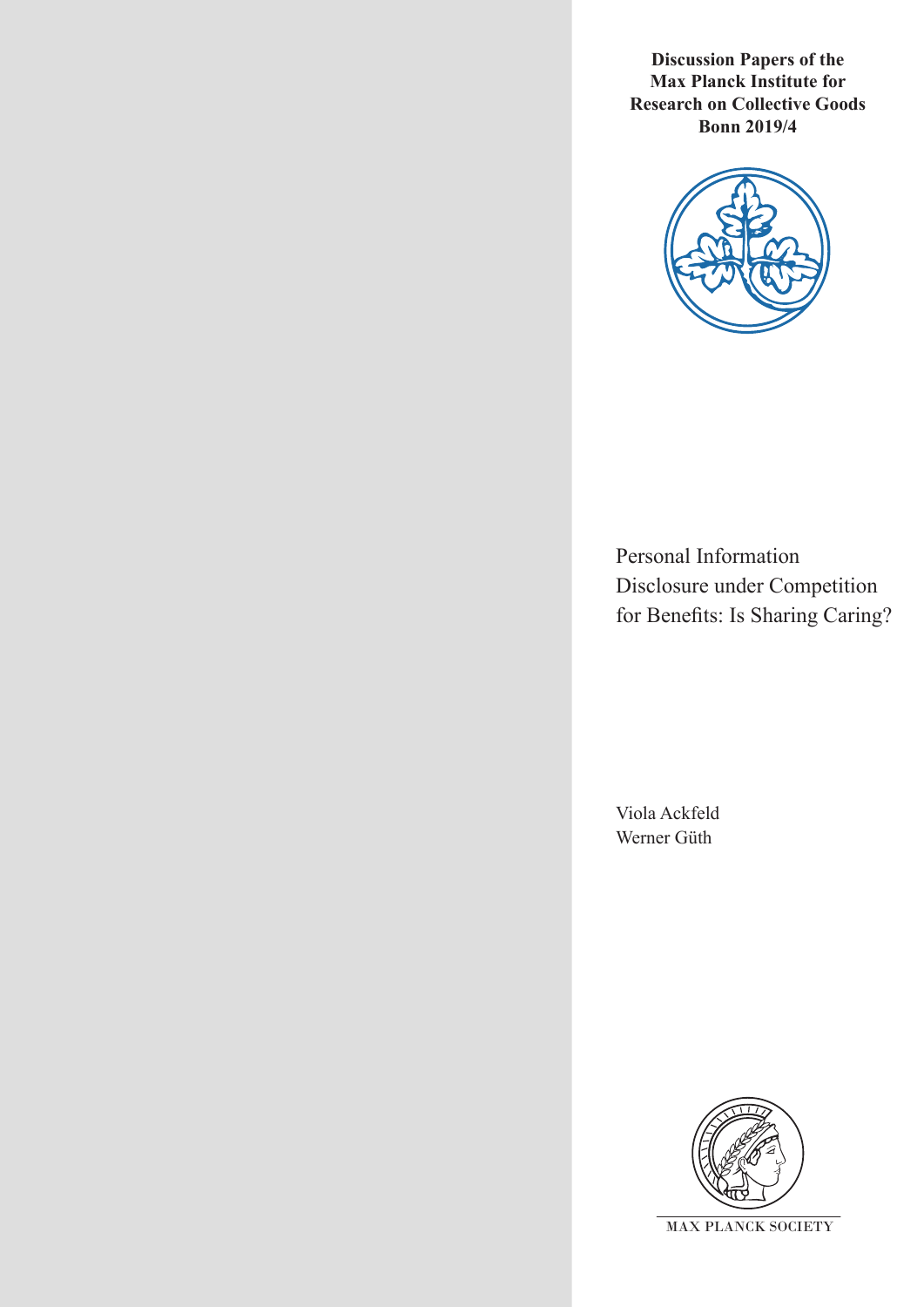

# **Personal Information Disclosure under Competition for Benefits: Is Sharing Caring?**

Viola Ackfeld / Werner Güth

March 2019, revised September 2019

Max Planck Institute for Research on Collective Goods, Kurt-Schumacher-Str. 10, D-53113 Bonn http://www.coll.mpg.de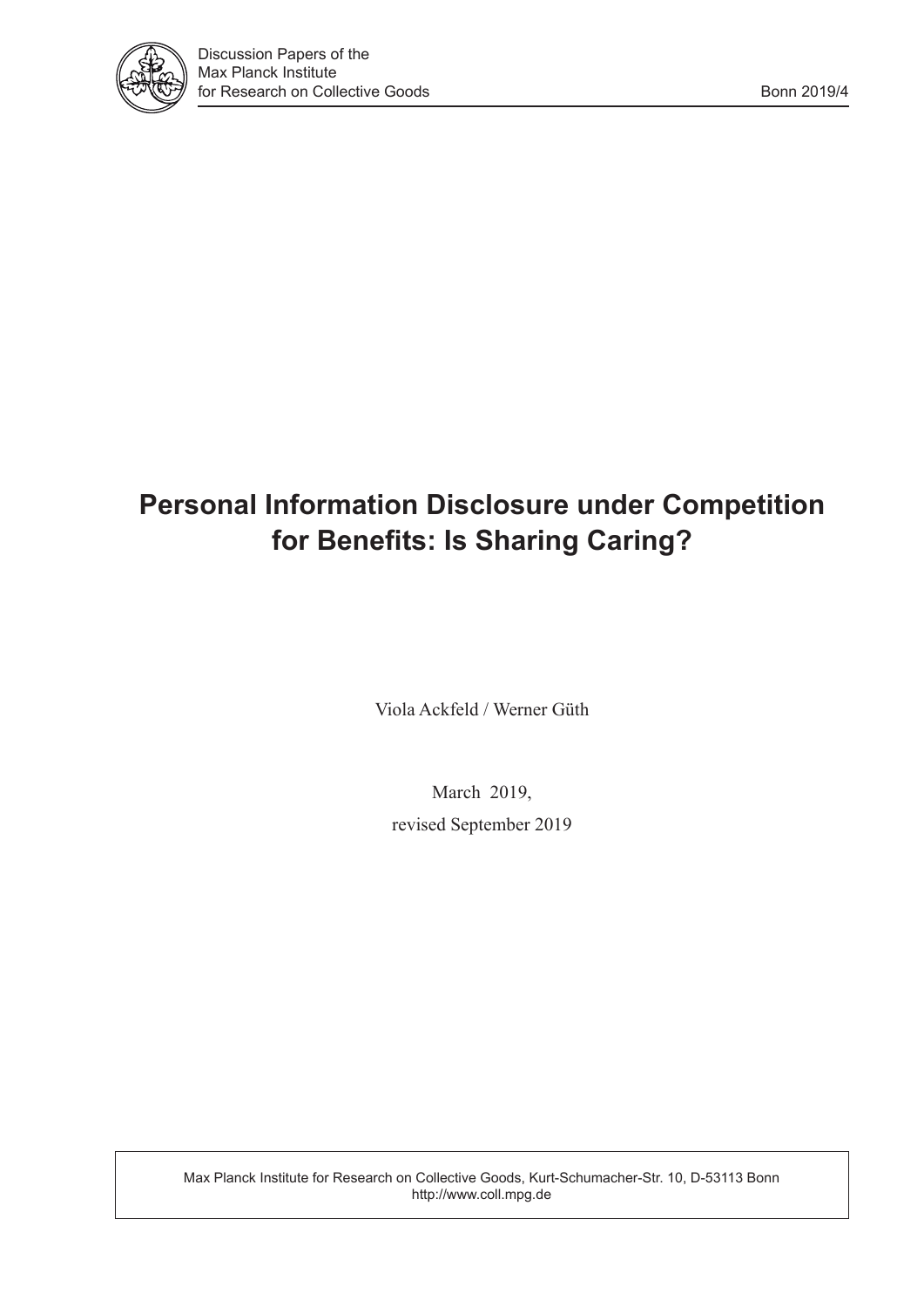# Personal Information Disclosure under Competition for Benefits: Is Sharing Caring?<sup>∗</sup>

Viola Ackfeld and Werner Güth

September 24, 2019

#### **Abstract**

Personal information is shared extensively every day, partly in exchange for benefits or as a reaction to other people's information sharing. In this paper, we experimentally investigate these two motives by analyzing the interaction of peer comparison and incentives to disclose potentially privacy-sensitive information. We find that information sharing is higher under incentives, and further increases under peer comparison. This effect is driven by those initially disclosing less, who additionally report to feel more compelled to reveal information. Our results provide an explanation for the current information sharing trend while pointing to a potentially neglected side effect.

**Keywords**: Personal information disclosure, Incentives, Social pressure, Experiment **JEL Classification**: C92, D30, D82

<sup>∗</sup>Viola S. Ackfeld (corresponding author): University of Cologne, ackfeld@wiso.uni-koeln.de. Werner Güth: LUISS Rome and Max Planck Institute for Research on Collective Goods Bonn, wguth@luiss.it. We thank the Max Planck Institute for Research on Collective Goods Bonn for financing data collection. Further support of the Deutsche Forschungsgemeinschaft (DFG) is gratefully acknowledged. We thank Jordi Brandts, Matthias Heinz, Lukas Kiessling, Erin Krupka, Axel Ockenfels, and audiences at the Spring School in Behavioral Economics San Diego, ESA World Berlin, and VfS Freiburg for helpful comments, and Kirsten Marx for her support in programming. All views are the authors' own.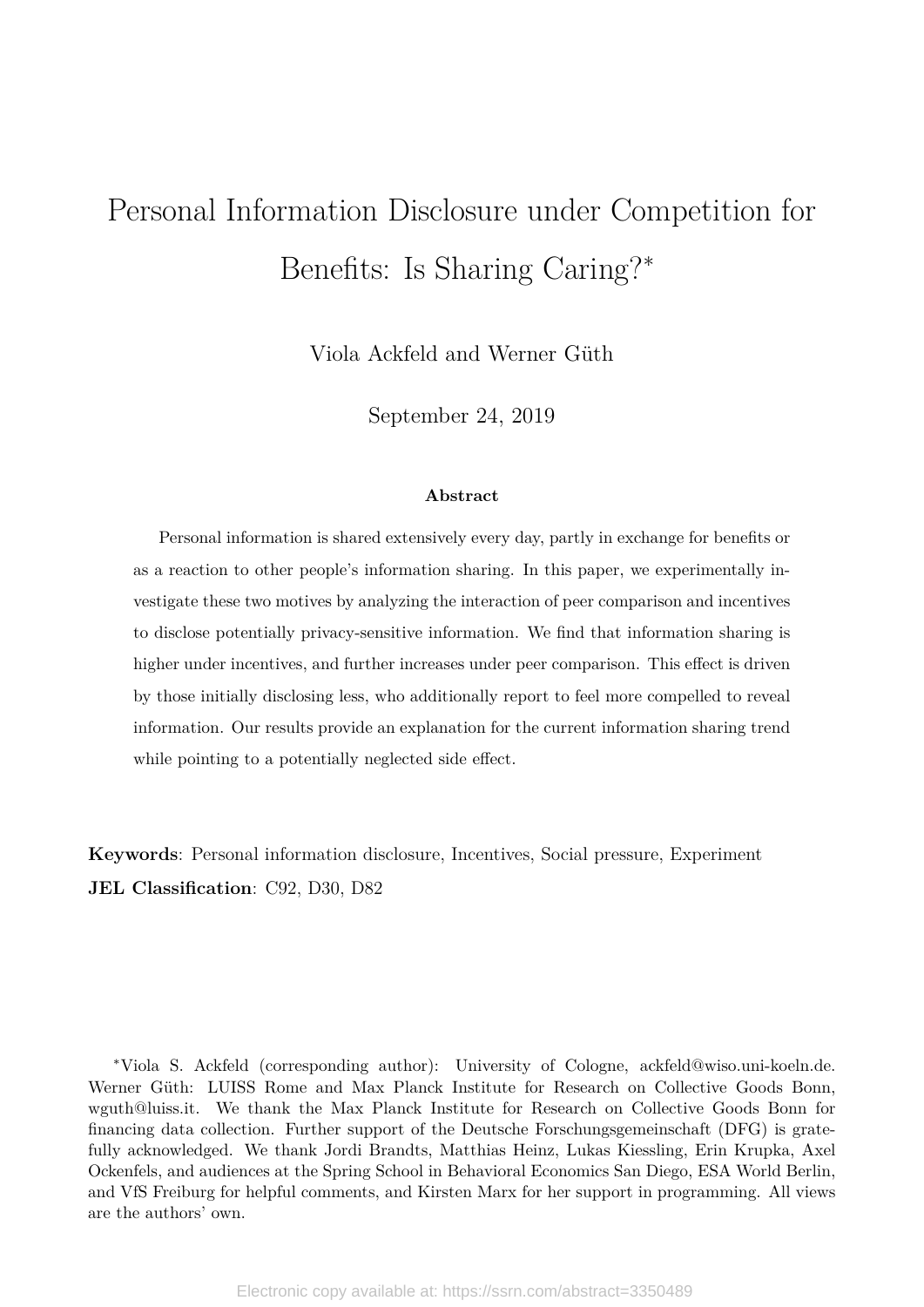*"Most hiring requires a LinkedIn profile now so although we use this narrative of choice [. . . ] they substantively don't really have a choice because in the modern workforce you have to use social media, and you have to use the internet. [. . . ] When people have to use these platforms [. . . ] to get a job, they will still use it, and so we are sort of coercing and compelling people to hand over a lot of information [. . . ]."*

– Christopher Wylie, Cambridge Analytica - May 16, 2018

# **1 Introduction**

Extensive sharing of personal information has become a stylized fact and one of the major societal changes of the  $21<sup>st</sup>$  century. Getting access to many new services or exchange platforms nowadays often implicitly requires sharing one's personal information. Hence, in many situations in life, extensive personal information sharing may be driven by motives which go beyond a direct preference for information sharing.

First, there may be *strategic competition* in personal information disclosure if people compete for monetary rewards or the beneficial attention of others. For example, people compete via extensive personal information disclosure for the attention of overnight guests or recruiters on Airbnb and LinkedIn, respectively, or for that of followers on Instagram or Youtube. The mircrofinance platform Kickstarter even recommends borrowers to include soft, personal information into their requests. Second, one may react to the information disclosure behavior of one's *peers*, i.e., the more others share, the more likely one adapts their behavior (Acquisti et al. [2012;](#page-35-0) Böhme and Pötzsch [2011;](#page-36-0) Chang et al. [2016\)](#page-36-1). This effect might be especially pronounced in competitive settings. Abstaining for the information sharing economy may become more and more impossible the more competing peers engage in disclosure. This may lead to situations in which some people, who have higher privacy valuations than others, feel pressured to reveal information about themselves, but incur high privacy costs. Hence, under information disclosure competition against peers, they may be worse off compared to a world without such information sharing dynamics.

This paper analyzes different motives for extensive personal information sharing and sheds light on potentially hidden costs thereof. First, we study the interaction of competition for benefits and observing peers' sharing as a channel explaining extensive personal information disclosure. In particular, we investigate whether incentives to reveal personal information lead to more information sharing, and how one adapts one's initial choice in reaction to peer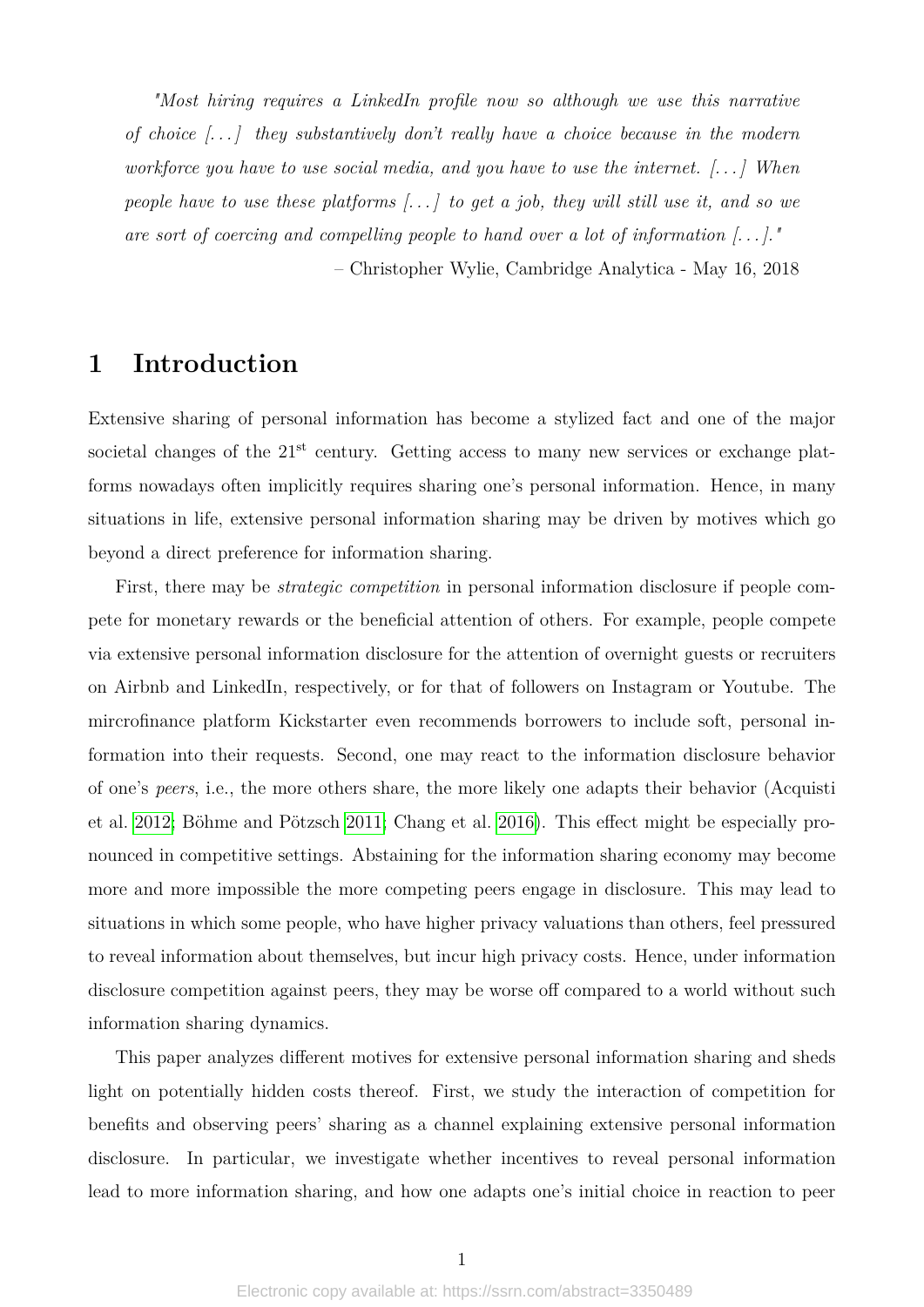comparison. Second, we explore whether and how the interplay of these two factors contributes to subjectively perceived pressure to reveal more or more unpleasant information. Thereby, we point to a potential side effect of extensive information disclosure competition, which has not gained attention so far.

We investigate these questions in a laboratory experiment, which enables us to provide causal evidence on competition via personal information disclosure, and to disentangle via a two-by-two design how peer comparison and disclosure competition interact. Two participants compete for distribution power in an allocation game. In the main treatments, a third participant selects who determines the allocation. In order to be selected, candidates striving for distribution power can endogenously reveal answers from a potentially privacy-sensitive questionnaire, thereby making information sharing strategic. In the control treatments, distribution power is randomly assigned so information sharing has no strategic aspect. As a second dimension, we inform participants in half of the treatments (without prior announcement) about their competitor's disclosure choice, and give them the opportunity to adapt their own. Thereby, we can test for the effect of peer comparison on disclosure behavior with and without competition involved. Afterwards, we measure participants' perceived pressure to disclose information as well as game-related outcomes.

We find that information disclosure doubles under strategic incentives compared to the control condition with random assignment of allocation power. Moreover, subsequent peer comparison boosts information disclosure in the strategic but not in the random setting. This effect is driven by subjects who are initially relatively unwilling to disclose much, but reveal more information when learning to lack behind. In line with the idea of reluctant adaptations of the less disclosure-willing candidates, these participants report feeling more compelled to disclose information afterwards. We do not find such an effect for strategic incentives in general. Additional results on distributor choice and distribution outcomes show a positive effect of revealing more information on being selected but ambiguous results regarding outcomes.

Investigating motives and hidden costs of personal information sharing, the contributions of our paper are threefold. Firstly, we allow for endogenous sharing of personal information, and thereby show how such information can be strategically employed to compete. Experimental research regarding the value of personal information has mainly been based on exogenous provision of personal information so far (Bohnet and Frey [1999;](#page-36-2) Brandts et al. [2006;](#page-36-3) Charness and Gneezy [2008;](#page-36-4) Eckel and Petrie [2011\)](#page-37-0), and thereby misses how such information can be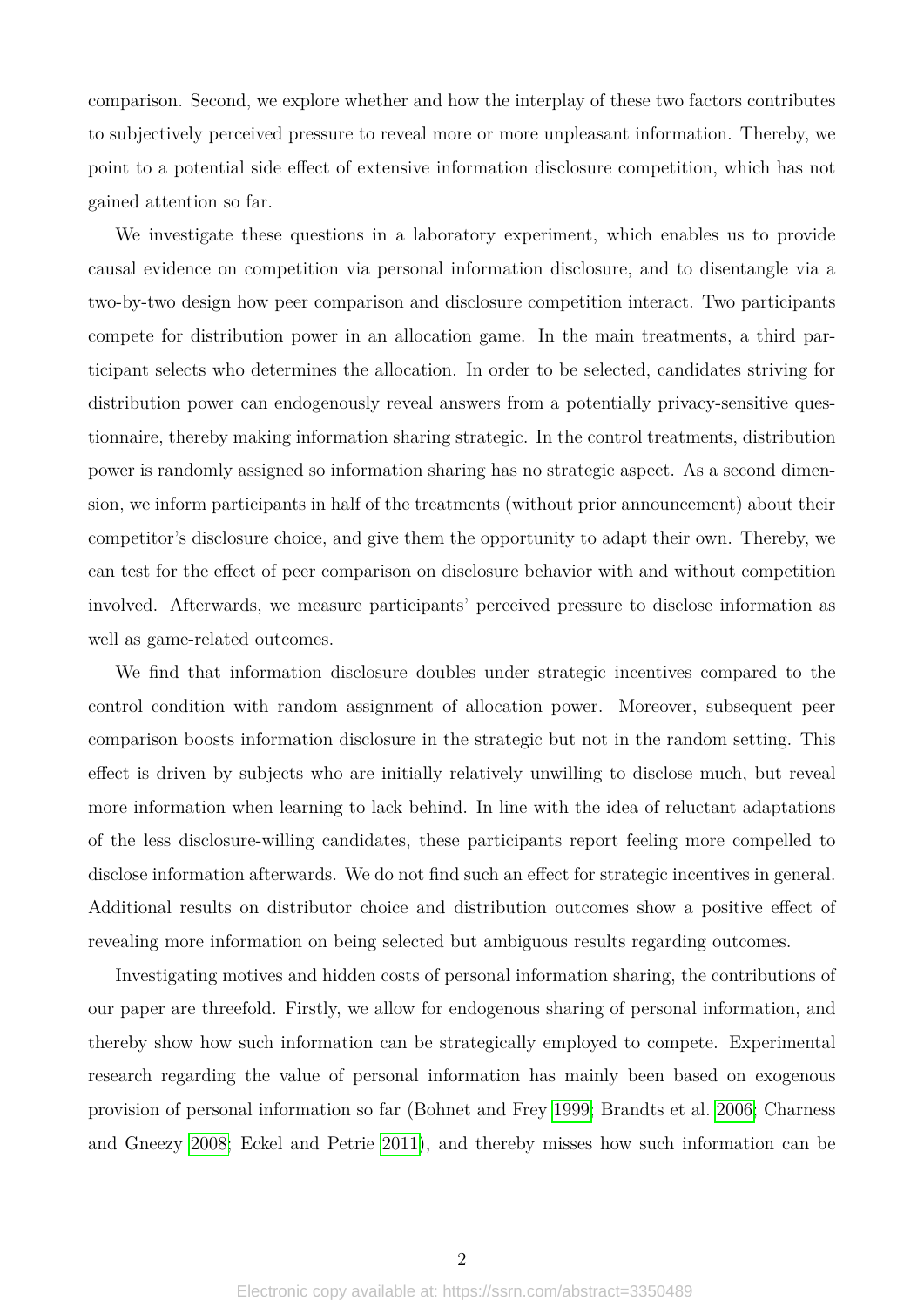strategically used to attract attention.<sup>[1](#page-5-0)</sup> While Benndorf et al.  $(2015)$  motivate their study with strategic privacy-sensitive information disclosure, they only use exogenously assigned, impersonal information without an intrinsic privacy value for participants. Our study goes one step further in understanding privacy concerns by using information with an intrinsic private value for participants.[2](#page-5-1)

Secondly, we shed light on motives driving the personal information sharing trend. Particularly, we provide novel evidence on the dynamics created by the interplay of strategic incentives and peer comparison. Acquisti et al. [\(2012\)](#page-35-0), Böhme and Pötzsch [\(2011\)](#page-36-0), and Chang et al. [\(2016\)](#page-36-1) show that peer comparison spurs one's personal information disclosure behavior. We provide causal evidence that such peer effects may be especially pronounced under competition for benefits and affect also those who are initially unwilling to disclose information. The combination of these two motives may explain the recent boom in extensive personal information sharing, a stylized fact of the digital age, whose underlying dynamics have mainly been neglected so far. Thereby, we may detect a new form of competition in society.

Thirdly, we uncover that extensive information sharing might not necessarily generate improvements for all involved parties. Lee [\(2014\)](#page-38-0) and Wang et al. [\(2011\)](#page-40-0) find correlational evidence for hidden costs of information sharing. To the best of our knowledge, our paper is the first to provide causal, empirical evidence for side effects of personal information sharing. If disclosure-unwilling individuals feel pressured to disclose more or more unpleasant and costly information than they intrinsically would like to, they may be worse of compared to a world without such information sharing dynamics. While previous economic research has investigated side effects of social pressure (DellaVigna et al. [2012,](#page-37-1) [2017;](#page-37-2) Reyniers and Bhalla [2013\)](#page-39-0) and competition (Brandts et al. [2009\)](#page-36-5) isolatedly, we investigate potential side effects based on a combination of these motives in the highly relevant context of personal information sharing.

The remainder of this paper is structured as follows. In section [2,](#page-6-0) we review related literature. We present our experimental design and corresponding hypotheses in section [3.](#page-8-0) Sections [4](#page-16-0) reports and discusses the results. The last section concludes.

<span id="page-5-0"></span><sup>1</sup>See Hermstrüwer and Dickert [\(2017\)](#page-38-1) and Holm and Samahita [\(2018\)](#page-38-2) for experimental research on how the presence of personal information affects prosocial behavior in light of maintaining a social image, and Gaudeul and Giannetti [\(2017\)](#page-38-3) on group formation and contribution behavior based on the endogenous provision of personal information. See Bartoš et al. [\(2016\)](#page-35-2) for research on how limited attention can influence the selection of candidates.

<span id="page-5-1"></span><sup>2</sup>Several papers try to measure the economic value of privacy but find ambiguous results (Benndorf and Normann [2018;](#page-35-3) Beresford et al. [2012;](#page-35-4) Jentzsch et al. [2012;](#page-38-4) Tsai et al. [2011\)](#page-39-1). See Farrell [\(2012\)](#page-37-3) for a discussion regarding the economic properties of privacy and Acquisti et al. [\(2016\)](#page-35-5) and Tucker [\(2015\)](#page-40-1) for comprehensive surveys on this topic.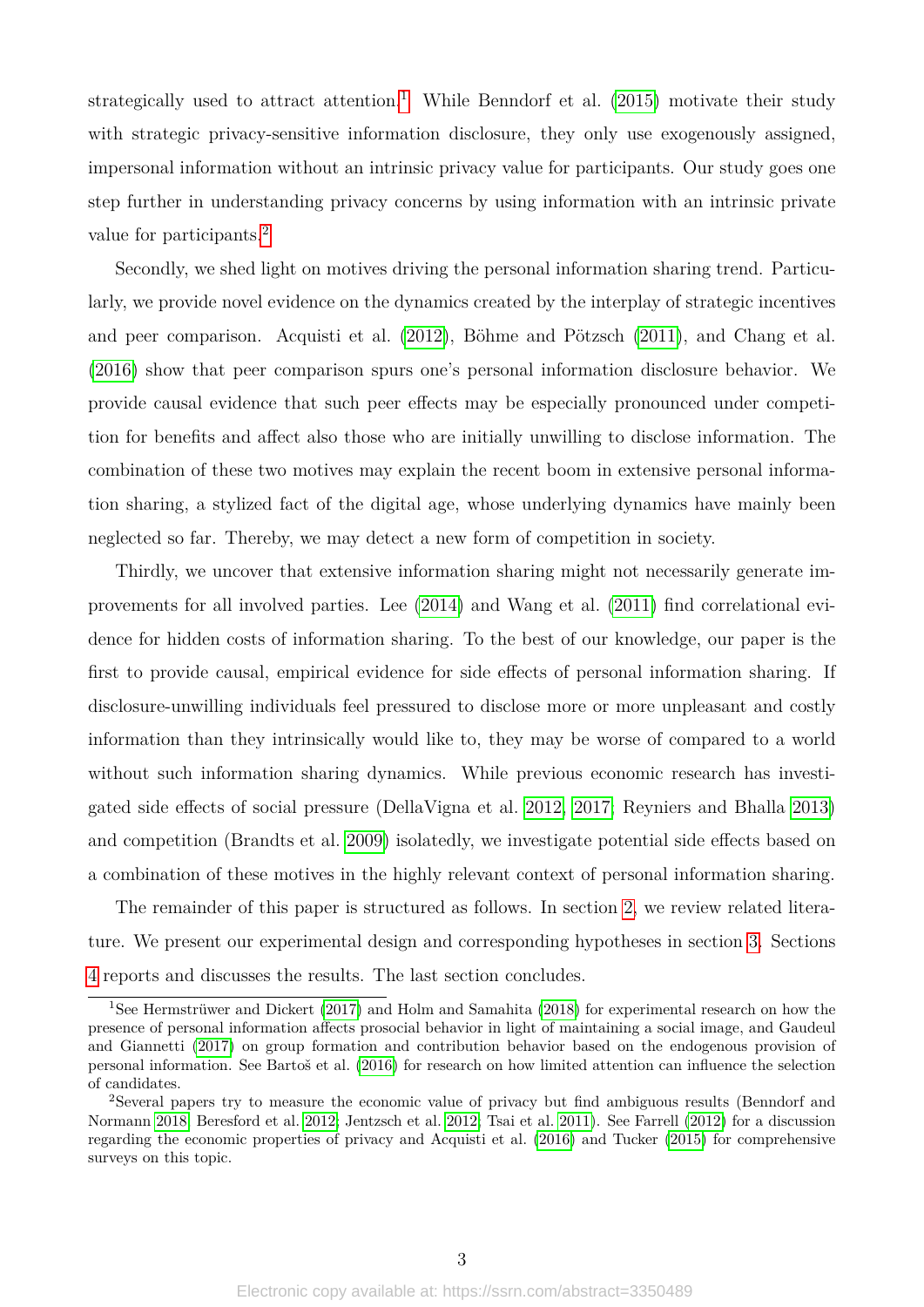# <span id="page-6-0"></span>**2 Literature**

Our paper primarily builds on two strands of literature: the value of personal information provi-sion and the impact of peer comparison.<sup>[3](#page-6-1)</sup> We contribute to the first literature by endogenizing the information sharing decision, and to the second by providing evidence on the existence and consequences of peer comparison in the new and highly relevant context of personal information sharing with heterogeneous privacy types (Plesch and Wolff [2018\)](#page-39-2). We combine both literatures by investigating the interaction of peer comparison and strategic incentives for information sharing, and discover potentially hidden costs. Examining the interplay of these two motives and its consequences in the context of personal data sharing, our paper dynamically adds to research on the economics of privacy (Acquisti et al. [2016;](#page-35-5) Benndorf and Normann [2018;](#page-35-3) Beresford et al. [2012;](#page-35-4) Jentzsch et al. [2012;](#page-38-4) Tucker [2015\)](#page-40-1). By endogenizing the sharing of personal information, our experiment substantially extends a design by Brandts et al. [\(2006\)](#page-36-3).[4](#page-6-2)

Several studies show a positive value of personal information sharing in line with our results. For example, subjects in distribution games give more if personal information like name, major, hobbies, and home city of the recipient are revealed (Bohnet and Frey [1999;](#page-36-2) Charness and Gneezy [2008\)](#page-36-4)<sup>[5](#page-6-3)</sup>. Hermstrüwer and Dickert [\(2017\)](#page-38-1) report higher contributions when participants previously consented to reveal their name together with their contribution afterwards.[6](#page-6-4) Remarkably, participants even seem willing to pay for seeing the partner's photo in trust games (Eckel and Petrie [2011\)](#page-37-0). With regard to the endogenous provision of personal information, Gaudeul and Giannetti [\(2017\)](#page-38-3) find higher contributions in public good games when group formation is based on endogenously provided names. Observational data from online microfinance platforms mostly support the idea that personal information sharing is valuable. Michels [\(2012\)](#page-39-3) reports lower interest rates for loan requests containing a photo, and inversely, chances to get a loan decrease without it (Pope and Sydnor [2011\)](#page-39-4). The latter's analysis reveals that even given observable financial indicators, the provision of a picture matters for receiving funding. Böhme

<span id="page-6-1"></span><sup>3</sup>We also touch several other strands of literature. Our experimental design consists of elements from the partner selection and proposer competition literature. Regarding partner selection, a couple of studies shows that partner selection can help to overcome coordination failures (Coricelli et al. [2004;](#page-37-4) Page et al. [2005;](#page-39-5) Riedl et al. [2016;](#page-39-6) Wang et al. [2012\)](#page-40-2). Proposer competition prevails to affect the distribution of money in favor of the responder (Roth et al. [1991\)](#page-39-7).

<span id="page-6-2"></span><sup>4</sup>Brandts et al. [\(2006\)](#page-36-3) utilize a personality questionnaire to determine allocation power in a distribution task either randomly or based on this questionnaire. Since information is exogenously provided in Brandts et al. [\(2006\)](#page-36-3), their focus lies on how being actively selected affects distributional behavior, while we are interested in the amount of information endogenously provided.

<span id="page-6-4"></span><span id="page-6-3"></span><sup>5</sup>However, Charness and Gneezy [\(2008\)](#page-36-4) cannot confirm this result in the ultimatum game.

<sup>&</sup>lt;sup>6</sup>In the opposite setting in Holm and Samahita [\(2018\)](#page-38-2), participants are more likely to subsequently hide their picture if they behaved less generously, but Hermstrüwer and Dickert [\(2017\)](#page-38-1) do not find such an effect for names.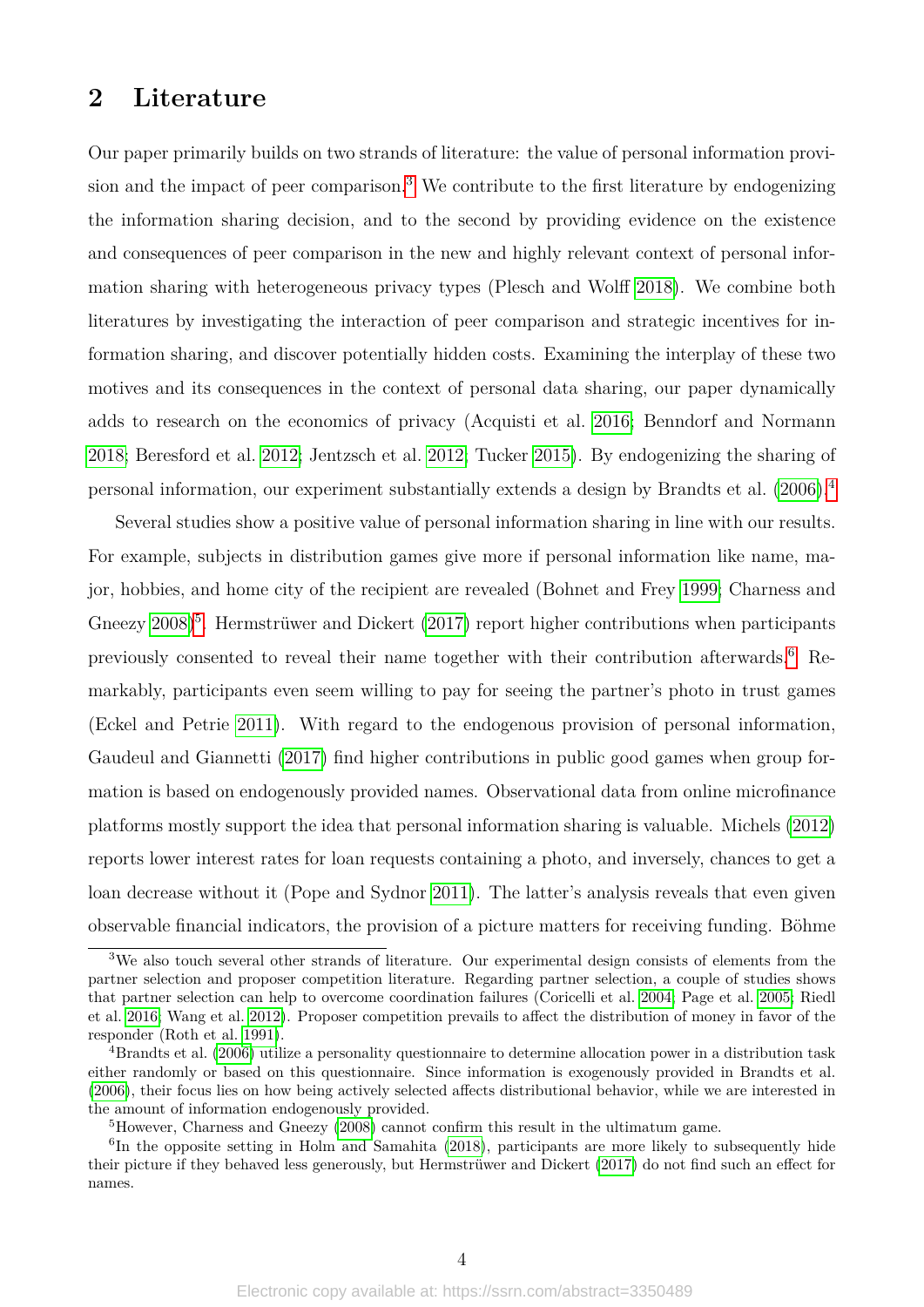and Pötzsch [\(2010\)](#page-36-6) find evidence for such a relationship for commercial but not for private borrowers.

Theoretically, the positive value of information sharing is predicted by unraveling theory (Milgrom [1981\)](#page-39-8). Under market competition, good types share their private information while non-sharing correctly evokes suspicion about quality. However, laboratory tests confirm unraveling only partially (Benndorf [2018;](#page-35-6) Jin et al. [2017\)](#page-38-5), especially when adding a more privacysensitive framing (Benndorf et al. [2015\)](#page-35-1). We go one step further by using not only exogenously assigned information but real personal information. This renders full unraveling even less likely in our experiment.

Evidence for how well voluntarily provided personal information can predict types is mixed. Duarte et al. [\(2012\)](#page-37-5) observe a positive relationship between the appearance of trustworthiness in pictures and actual trustworthiness in microfinance. Ge et al. [\(2017\)](#page-38-6) show that connected social media information can serve as a deterrence mechanism for credit default. While creditors in Pope and Sydnor's (2011) study seem to make use of voluntarily provided personal information, they fail to fully infer all relevant hints on creditworthiness. Relatedly, Iyer et al. [\(2016\)](#page-38-7) only find a significant effect of insightful inference from voluntarily provided personal information for low credit categories. Our results suggest that information sharing under competition for benefits can indeed enhance the voluntary provided amount of relevant information, but inference on quality may be obfuscated by sharing too much of non-insightful information if competition is present.

As a second dimension, our project is related to several aspects of the literature on peer effects, predominantly peer pressure driven by conformity seeking (Asch [1951;](#page-35-7) Bernheim [1994\)](#page-35-8) and social comparison (Clark and Oswald [1998;](#page-37-6) Festinger [1954;](#page-37-7) Frey and Meier [2004\)](#page-37-8). A variety of empirical papers documents that peers have a strong impact on how we behave.[7](#page-7-0) Given the diverse range of settings in which peer effects seem to be at work, peer comparison likely also affects personal information disclosure. However, evidence analyzing peer effects in endogenous information revelation is rare. First related results point into the direction that the amount of information others reveal influences one's own disclosure behavior. Findings by Acquisti et al. [\(2012\)](#page-35-0) and Chang et al. [\(2016\)](#page-36-1) indicate that people are more willing to answer sensitive questions or disclose sensitive pictures, respectively, when knowing that others did so. On online mircrofinance platforms, Böhme and Pötzsch [\(2011\)](#page-36-0) find that borrowers adapt

<span id="page-7-0"></span><sup>7</sup>For example, people show more effort in the workplace (Falk and Ichino [2006;](#page-37-9) Mas and Moretti [2009\)](#page-38-8), vote in elections (Bond et al. [2012;](#page-36-7) DellaVigna et al. [2017;](#page-37-2) Funk [2010\)](#page-37-10), adapt their investment behavior (Bursztyn et al. [2014\)](#page-36-8) or donate more (Alpizar et al. [2008;](#page-35-9) DellaVigna et al. [2012;](#page-37-1) Frey and Meier [2004;](#page-37-8) Meer [2011\)](#page-39-9) due to peers. See Bursztyn and Jensen [\(2017\)](#page-36-9) for a review.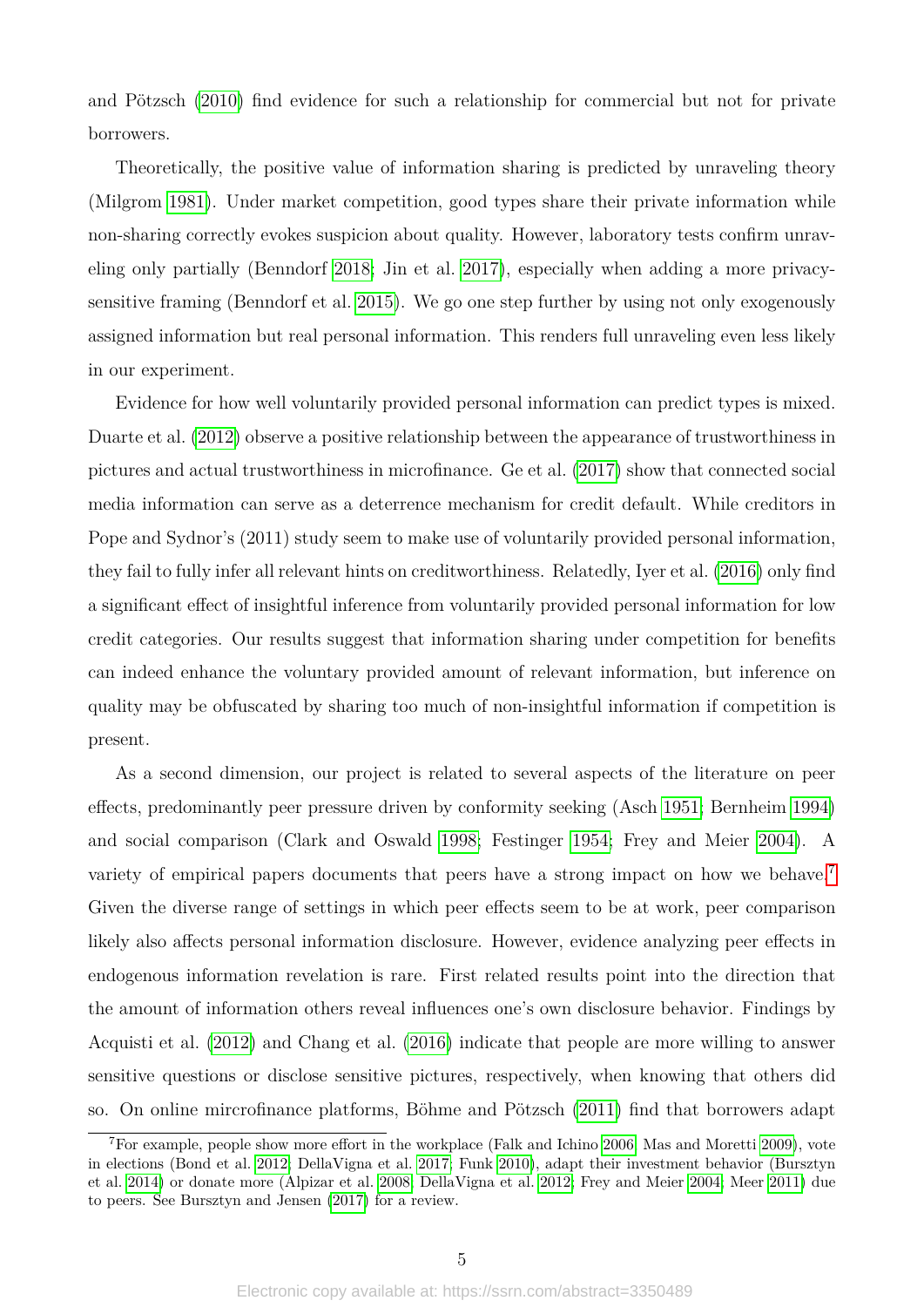their loan request to the most recent requests listed on the top of the starting page regarding how much to write, whether to add a photo, what personal information to disclose, and how identifiable to present oneself. Results regarding adaptations within the same loan category further suggest positive peer effects, but are less conclusive. We provide experimental evidence on the effect of peer comparison in the domain of personal data sharing and its interaction with strategic incentives to disclose information.

Both the influence of peers and the competitive aspect in personal information sharing may however cause unintended and non-negligible side effects. Research by DellaVigna et al. [\(2012,](#page-37-1) [2017\)](#page-37-2) shows that actions meant to increase welfare can even have negative welfare effects if social pressure is accounted for.[8](#page-8-1) Moreover, there is evidence that peer comparison harms happiness (Reyniers and Bhalla [2013\)](#page-39-0), and that peer pressure in form of competition decreases well-being without creating any gains (Brandts et al. [2009\)](#page-36-5). Exploratory studies surveying or interviewing Facebook users confirm peer pressure in the online world. Wang et al. [\(2011\)](#page-40-0) report that the desire to appear favorable to one's peers induces people to post what they regret afterwards. With regard to social comparison, Lee  $(2014)$  finds a positive correlation between comparison seeking frequency on Facebook and negative feelings from comparison. We contribute to this literature by providing causal evidence regarding hidden costs of personal information sharing competition.[9](#page-8-2)

# <span id="page-8-0"></span>**3 Experimental Design**

Our experimental design, depicted in Figure [1,](#page-9-0) consists of the following parts: First of all, information is generated. Second, participants endogenously decide which pieces of information to reveal. Third, they can revise their decision after peer comparison. Fourth, information is taken into account for role selection. Fifth, the allocation and the resulting payoffs are determined. Steps one, four, and five are adapted from Brandts et al. [\(2006\)](#page-36-3). In order to guarantee understanding, participants have to answer several comprehension questions correctly before being allowed to make decisions regarding our outcomes of interest. In what follows,

<span id="page-8-1"></span><sup>8</sup>Similarly, Funk [\(2010\)](#page-37-10) observes a policy intervention aimed at increasing voter turnout which has the opposite than the expected consequence because of not taking the role of social pressure into account. While social pressure is smaller in Adena and Huck [\(Forthcoming\)](#page-35-10), taking not all consequences of an intervention, meant to increase donations, into account also results in unintended side effects in the long-run.

<span id="page-8-2"></span><sup>9</sup>Recent theoretical models in economics try to combine peer effects with information disclosure and privacy. Daughety and Reinganum [\(2010\)](#page-37-11) build a model with different privacy scenarios in which marginal types in a regime in which it is possible to waive privacy are in equilibrium pressured to reveal their type because they care about how they are perceived by others. Ali and Bénabou's (2016) model emphasizes that in fast changing societies with variability in norms, extensive personal information sharing based on image concerns hinders the correct aggregation of information by a policy maker to infer society's true aggregated preferences.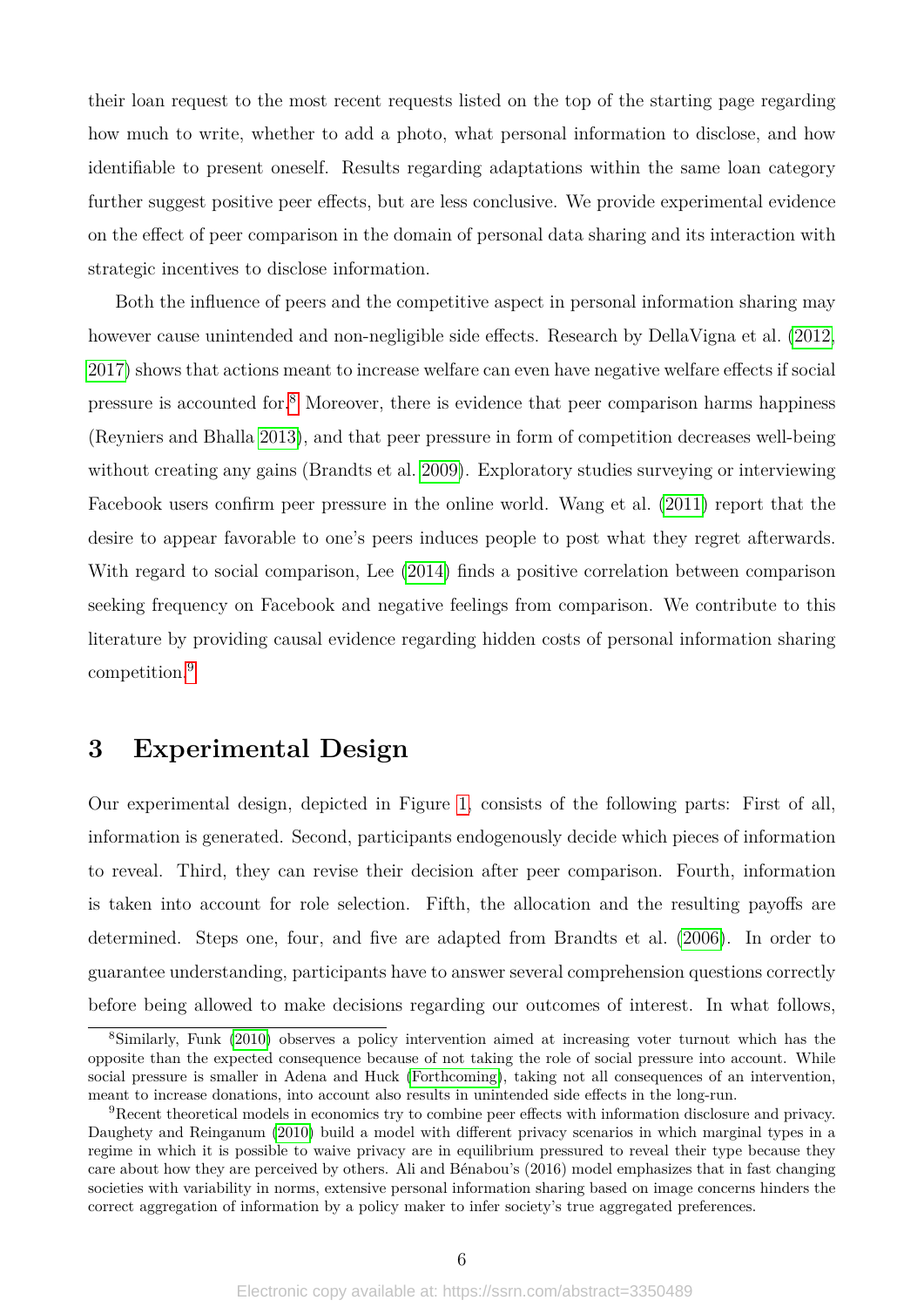the different parts, procedures, and treatments are described in detail. We first focus on the personal information we elicit, continue with the game, the endogenous information revelation process, and additional measures we use, and finish with describing the treatments and as well as corresponding hypotheses. The experimental instructions can be found in Appendix [A.](#page-41-0)

<span id="page-9-0"></span>

Figure 1: Structure of the experiment

*Notes:* Overview of the experimental steps. A unit of observation in the experiment consists of three participants A, B, and C. Treatment differences are marked in bold letters.

## **Personal information**

While a first-best approach to study personal information disclosure might be to access realworld data, for example, from social media, such data come with shortcomings. First, they are complex and what information people have already accessed or what they infer from it is out of experimental control, what likely impairs causal inference. Secondly, studying the dynamic interaction of strategic incentives and peer comparison, our channel of interest, and at the same time eliciting measures for potential side effects thereof seems hardly possible with field data on a experimentally sound level. Instead, we follow a second-best approach and generate relevant and potentially sensitive but anonymous and controllable personal information similar to Frik and Gaudeul [\(2016\)](#page-37-12).

We use a 12-item questionnaire to elicit opinions and personality traits measured on a 7-point scale, shown in Table [1.](#page-10-0) Some questions refer to characteristics likely related to experimental game behavior, while others ask for rather unrelated, subjective opinions or attitudes regarding controversial or sensitive issues. For example, we elicit how participants perceive inequality, whether money is their only reason to participate in experiments, how they assess payment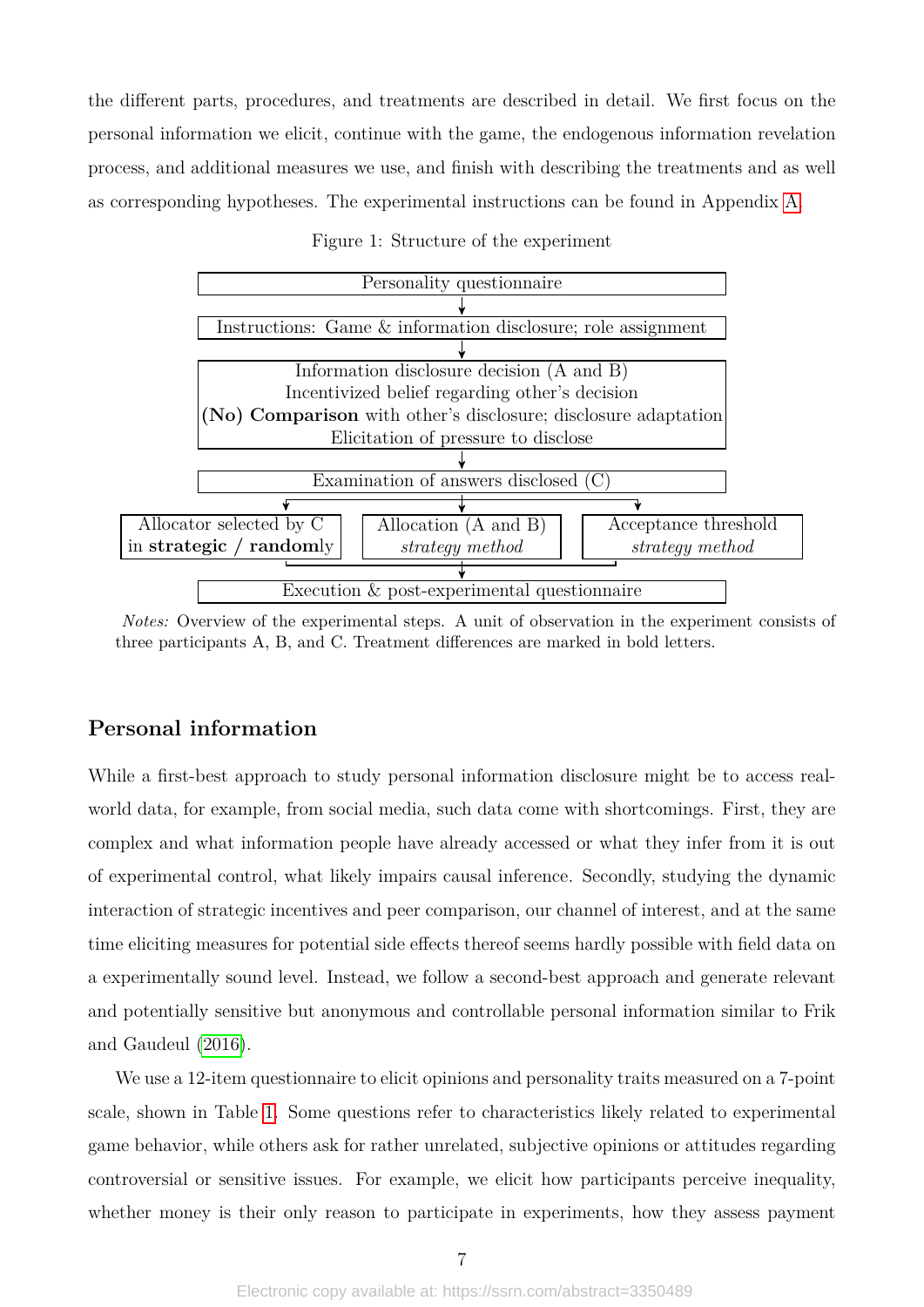<span id="page-10-0"></span>

| Question 1  | Do you make decision mainly in a way that you benefit yourself?                          |
|-------------|------------------------------------------------------------------------------------------|
| Question 2  | Do you consider inequality in society, which is based on different performances,         |
|             | as something negative?                                                                   |
| Question 3  | Are there reasons which justify to read emails or messages of friends?                   |
| Question 4  | Would you accept a well-paid job if you know it hurts others?                            |
| Question 5  | Do you only participate in laboratory experiments because of money?                      |
| Question 6  | Is it in some situations acceptable to lie?                                              |
| Question 7  | Should people who voluntarily donate an organ receive payment for it?                    |
| Question 8  | Is winning important to you?                                                             |
| Question 9  | Is it okay to read one's text messages on the cellphone while driving?                   |
| Question 10 | Does it affect you a lot if you fail an exam or would fail one in the future?            |
| Question 11 | Is it okay to drive a car after drinking one glass of beer $(0.5 \text{ liters})$ or one |
|             | glass of wine $(0.2$ liters)?                                                            |
| Question 12 | Is it important to you what others think about you?                                      |

*Notes:* Scale:  $1 = \text{not at all}$ ,  $7 = \text{definitely}$ . Order randomized.

for organ donation, or whether they feel impairment when failing an exam.<sup>[10](#page-10-1)</sup> Participants receive 3 Euro for answering the questionnaire, being aware that all information they provide can affect their payments in the experiment, but without knowing yet what will follow in the second part.<sup>[11](#page-10-2)</sup> We let participants' consent to this approach and emphasize voluntariness of participation and the right to leave the experiment at any time.

The questions are designed such that there is no general right or wrong. Consequently, the relevance of a question must be subjectively assessed, which leaves room for interpretation. We use this kind of questions for three reasons. Firstly, in everyday life, one often has to decide which information to disclose to others without knowing how that information will be

<span id="page-10-1"></span> $10$ The information we elicit are mainly subjective statements and can, by the nature of this kind of information, hardly be verified. Although some authors argue that the use of information which cannot be verified might be problematic in contexts related to pricing privacy (Benndorf and Normann [2018;](#page-35-3) Schudy and Utikal [2017\)](#page-39-10), alternatives like pictures or names used in previous studies (Benndorf and Normann [2018;](#page-35-3) Bohnet and Frey [1999;](#page-36-2) Charness and Gneezy [2008;](#page-36-4) Eckel and Petrie [2011;](#page-37-0) Gaudeul and Giannetti [2017;](#page-38-3) Hermstrüwer and Dickert [2017;](#page-38-1) Holm and Samahita [2018\)](#page-38-2) create problems of identifiability instead. Using information which cannot be verified but contain no inherent right or wrong can overcome this issue (Frik and Gaudeul [2016\)](#page-37-12), and is adapted in this work. We are interested in endogenous information revelation as a reaction to different treatment manipulations, and there is no reason to assume that answering the questionnaire initially varies between our treatments.

<span id="page-10-2"></span><sup>&</sup>lt;sup>11</sup>Eliciting information in the first part for the second part, in which they might be payoff-relevant, without prior knowledge of this connection might be considered as problematic since we only inform participants gradually about the course of the experiment. However, such an approach becomes necessary in experimental economics if more elaborate research questions require more flexible designs. See, for example, Brandts et al. [\(2006\)](#page-36-3) and Khalmetski et al. [\(2015\)](#page-38-9) for other research which requires non-standard techniques. Since the purpose of our experiment is to investigate how economic and social pressure affect the willingness to disclose potentially sensitive information, telling participants in advance what will follow would distort their initial reports. In fact, asking participants for their acceptance of subsequently using their answers does not indicate any resentment. On a 1-7 point scale with 7 being the full approval of subsequent information usage, the lowest treatment average is 5.47.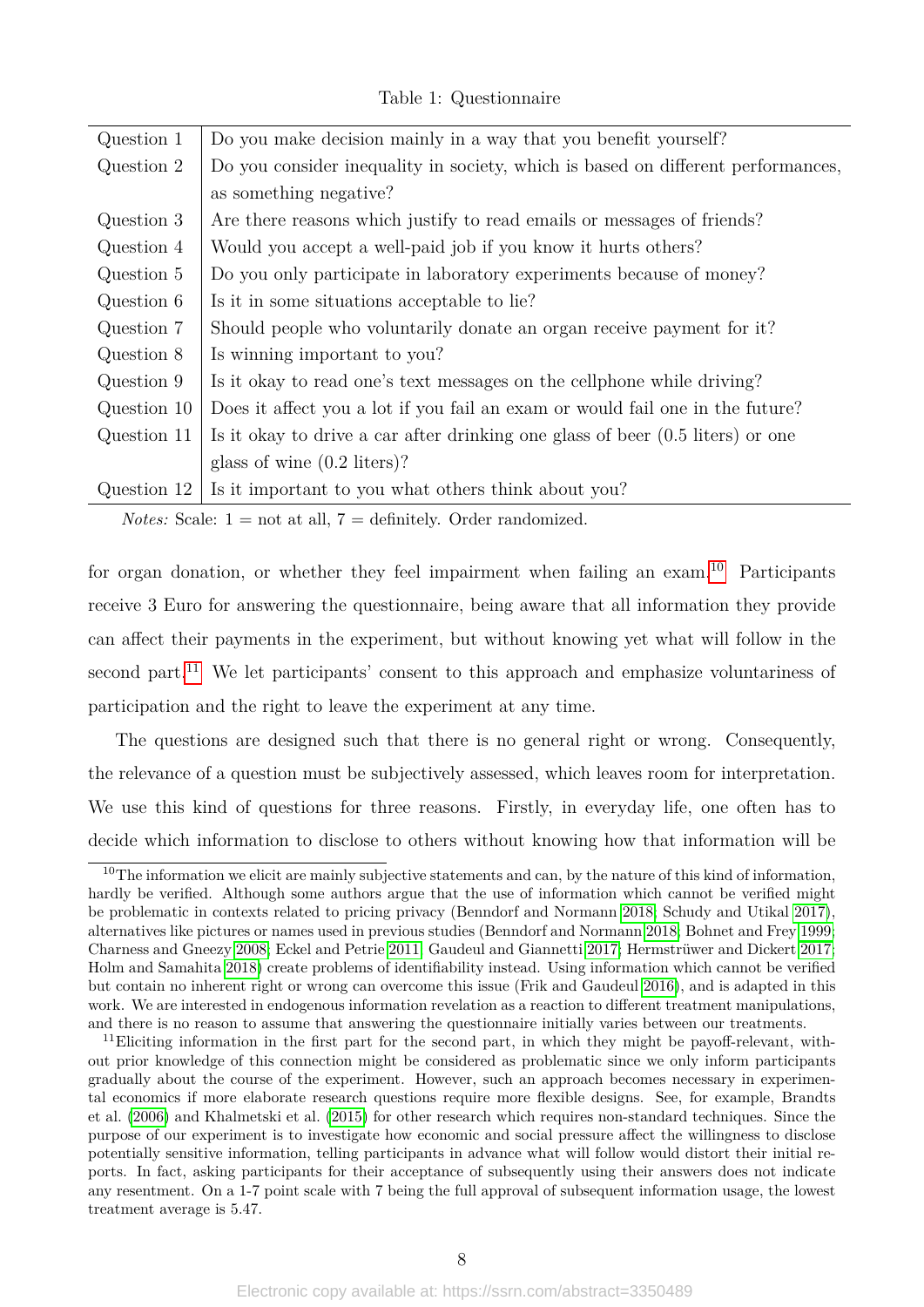perceived and interpreted. Secondly, such questions preserve anonymity, thereby guaranteeing high experimental standards. If we find side effects of information disclosure even in case of our comparably less privacy-sensitive information, perceived pressure in the field with identifiable information is likely even stronger. Thirdly, having no clear right or wrong renders lying unreasonable. We randomize the order of questions to avoid any order effects.<sup>[12](#page-11-0)</sup>

### **Distribution game**

After answering the questionnaire, participants receive the second part of the instructions explaining the experimental game and the preceding possibility to reveal information. The impunity game (Bolton and Zwick [1995\)](#page-36-10) is played one-shot in randomly assigned groups of three players. One player, the proposer, distributes a pie of 17 Euro between herself and the other two group members. The other two players are responders who can only accept or reject their own share. They only learn their own proposed shares and decide independently of each other. Unlike in the ultimatum game, a rejection in the impunity game does not imply that all players earn zero. Instead, only the rejecting player receives zero while the proposer's payoff remains unaffected, as does that of the other responder. However, the proposer is informed about the responder's rejection as a form of *voice*. [13](#page-11-1)

We utilize the strategy method when eliciting proposer and responder choices, i.e., participants make decisions for all situations they could face. In the role of the responder, we elicit acceptance thresholds which are then implemented conditionally on the first stage offer. A special feature of our game is that not all three group members can become the proposer. In particular, at the beginning of the experiment we randomly match three players into a group and assign them to one of the three roles A, B, and  $C^{14}$  $C^{14}$  $C^{14}$ , which remain constant during the whole interaction. Participants in role A and B compete for becoming the proposer of the impunity game. We refer to this role as the *allocator* from now on. The participant in role C cannot become *allocator* and always takes the role of a responder, but selects the *allocator*.

<span id="page-11-0"></span> $12$ In particular, we display the questions on two separate screens with six questions each, and randomize the screens' order as well as the position of questions within screens to avoid order effects. Acquisti et al. [\(2012\)](#page-35-0) find order effects in the willingness to answer intrusive questions. We use ten different random orderings of questions, and control for these orderings in the regression analyses.

<span id="page-11-1"></span><sup>&</sup>lt;sup>13</sup>In order to render voice meaningful, the proposer has to offer at least 1 Euro to every participant including herself. As a consequence, a rejection inevitably causes a loss for the rejecting responder. We refrain from payoff-relevant punishment to avoid that varying beliefs regarding responder behavior between the different treatments drive proposers' choices.

<span id="page-11-2"></span> $14$ In order to avoid ordinal ordering inherent in the letters A, B, and C, we use the colors red, blue, and green during the experiment.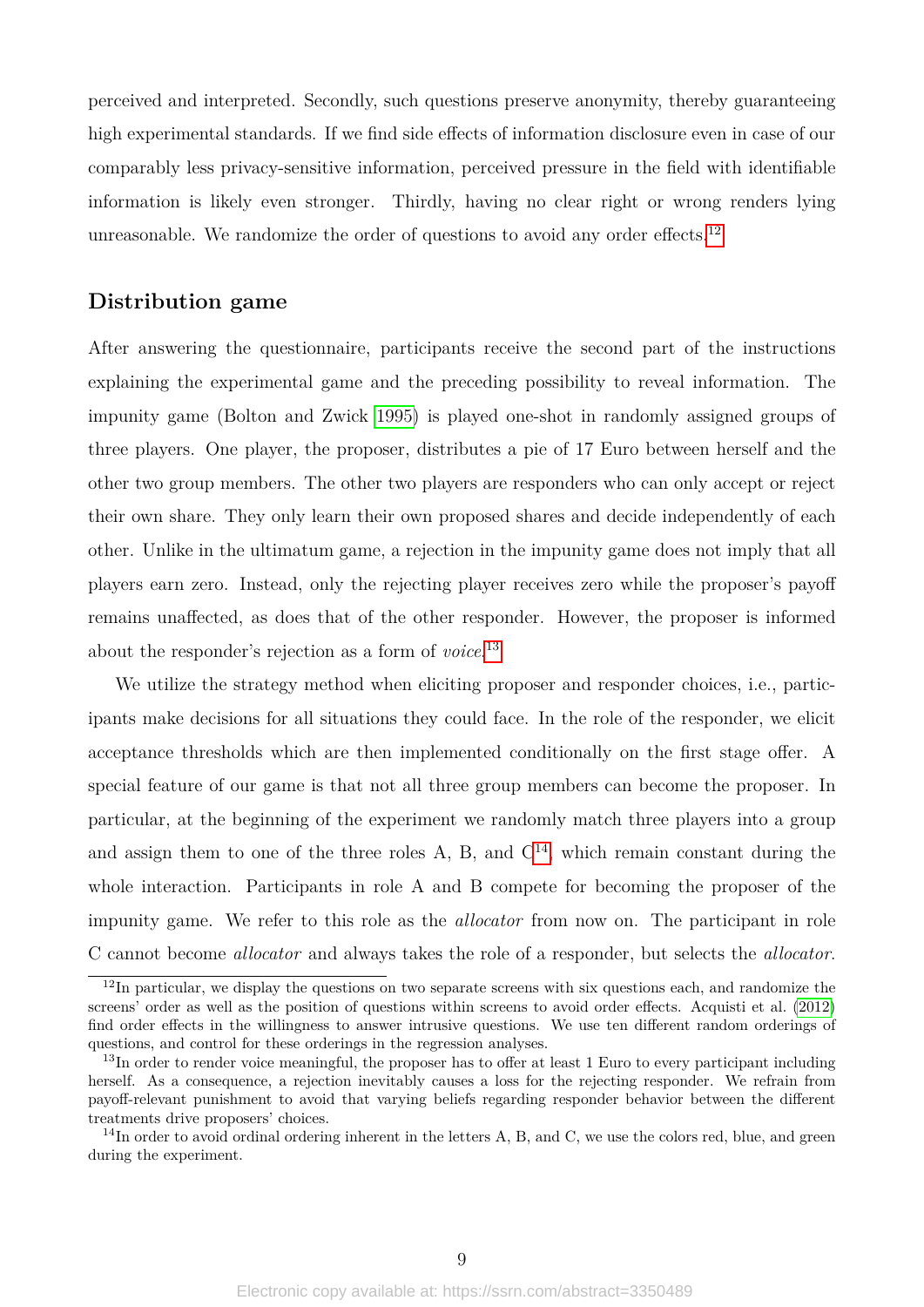Before doing so, she can access the information revealed by players A and B. The next section explains this endogenous disclosure procedure.

### **Endogenous information disclosure**

After reading the instructions of the second part of the experiment, participants are aware of the allocation task and the opportunity to reveal information in this setting. Participants in role A and B can decide which answers from the questionnaire they want to reveal to player C. For each information revealed, subjects have to pay a small fee of 10 Cents which is subtracted from their lump-sum payoff of 3 Euro from the first part. Keeping information secret is possible at no cost. The small fee mimics transaction costs of personal information disclosure.<sup>[15](#page-12-0)</sup> For example, extending one's online profile requires a small amount of time and effort, which increases the more features you fill in. Methodologically, it limits experimenter demand concerns of asking for information provision in such a setting. Finding different information revelation patterns under disclosure costs would therefore strengthen our results. The information disclosure decision is our main variable of interest in this paper. However, we refrain from stating explicit hypotheses regarding which particular answers are revealed conditional on which score as well as regarding how they influence *allocator* selection or game play, respectively. Instead, we focus on the total number of disclosures, stating corresponding hypotheses at the end of this section.

### **Additional measures**

Due to our interest in potential side effects of information disclosure, we elicit participants' perceived pressure to disclosure information right after they made their final disclosure choice. Particularly, we ask them "Did you feel compelled to reveal more information than you initially wanted to?", measured on a 7-point scale.<sup>[16](#page-12-1)</sup> Moreover, considerable heterogeneity in disclosure behavior may exist in such a setting and may impact game behavior. This heterogeneity is likely to stem from differences in privacy concerns, which we measure post-experimentally based on Westin's privacy index as in Harris Interactive [\(2001\)](#page-38-10), and based on social media activity measures, the latter taken from Frik and Gaudeul [\(2016\)](#page-37-12).

Since the decision to disclose might also hinge on the perceived relevance of a question to predict behavior in the subsequent allocation task and the associated discomfort, we elicit

<span id="page-12-1"></span><span id="page-12-0"></span><sup>15</sup>Revelation costs are also used in Benndorf et al. [\(2015\)](#page-35-1).

<sup>&</sup>lt;sup>16</sup>While such survey measures rely on self-reported perceptions different from behavioral decision data, psychologists suggest that self-reports are the best way to measure subjective emotions (Robinson and Clore [2002\)](#page-39-11). This approach has also been adopted by economists. See, for example, Alesina et al. [\(2004\)](#page-35-11), Blanchflower and Oswald [\(2004\)](#page-36-11), Brandts et al. [\(2009\)](#page-36-5), Charness and Grosskopf [\(2001\)](#page-36-12), and Reyniers and Bhalla [\(2013\)](#page-39-0).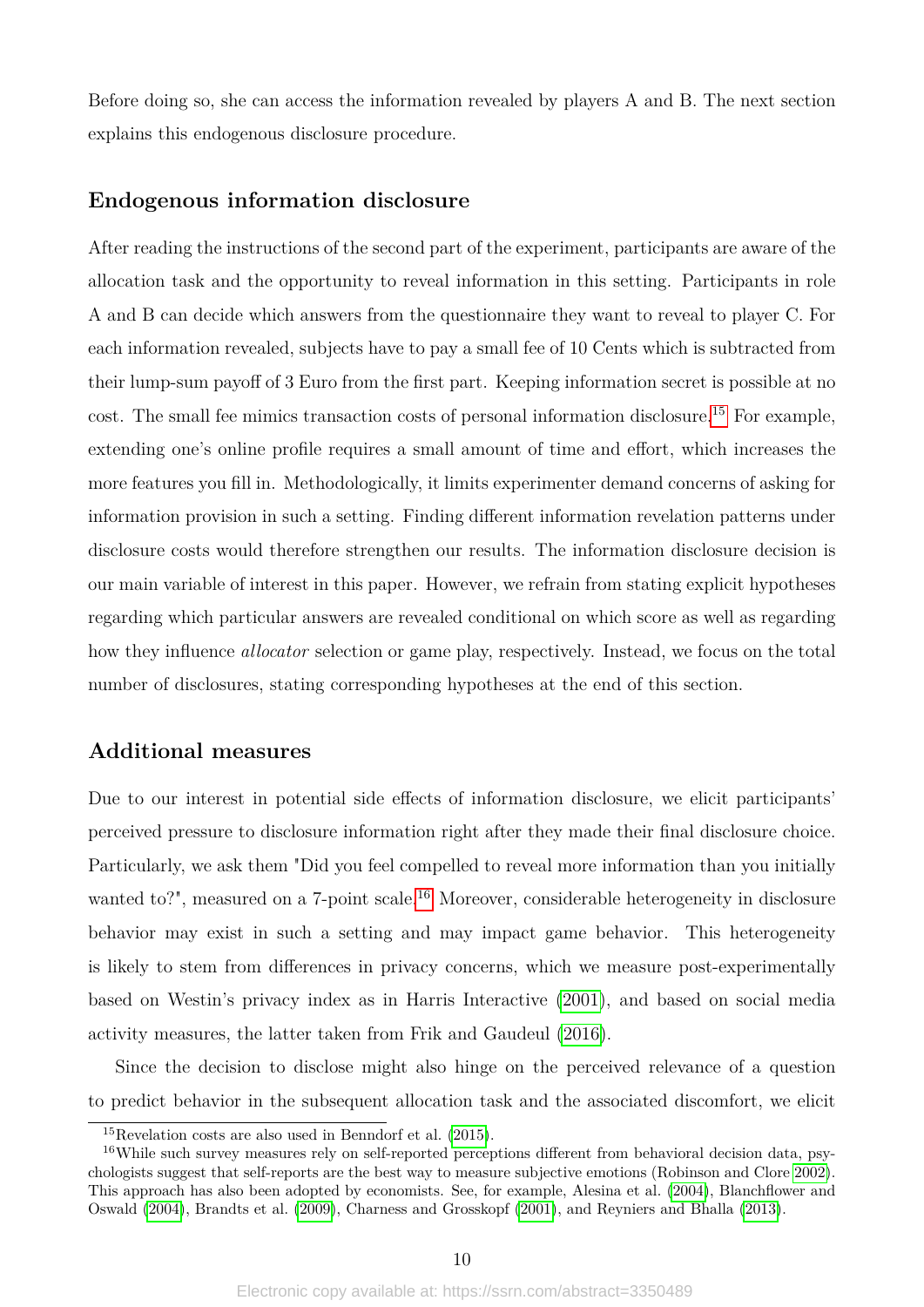these factors for each question on a 7-point scale in the post-experimental questionnaire. We consider an information as relevant or unpleasant, respectively, if the participant selects at least a value of 4 on the 7-point scale. The sum of answers, whose disclosure is perceived as unpleasant, serves as a second indicator of potential side effects of information disclose. Moreover, since our experiment involves peer comparison, we use a 7-item version of the INCOM social comparison index (Schneider and Schupp [2011\)](#page-39-12) in order to control for heterogeneity in the habit of comparing oneself with others. On top of that, we elicit beliefs regarding the competitor's answer score and disclosure decisions in an incentive-compatible way. In particular, subjects receive a bonus of  $3.50\epsilon$  and  $0.50\epsilon$ , respectively, at the end of the experiment if they correctly guessed the other candidate's answer and disclosure decision.<sup>[17](#page-13-0)</sup>

## **Treatments**

|            |     | <i>Allocator</i> choice |                            |  |  |  |
|------------|-----|-------------------------|----------------------------|--|--|--|
|            |     |                         | random strategic (by $C$ ) |  |  |  |
| Peer       | No  | R.A                     | SА                         |  |  |  |
| comparison | Yes | RAC.                    | <b>SAC</b>                 |  |  |  |

Table 2: Treatments: Two-by-two factorial design

The experimental design consists of four treatments based on a two-by-two factorial design, which vary in how information is revealed and how the *allocator* is selected. The first dimension distinguishes how the *allocator* is determined and is adapted from Brandts et al. [\(2006\)](#page-36-3). In *random* treatments, one of the subjects in role A or B is randomly chosen with equal probability to become *allocator*. In *strategic* treatments, C decides whether A or B becomes *allocator*. Obviously, the two conditions differ in their incentives to provide information to C. In *random*, there should be no reason to disclose any information beyond one's genuine preference for information sharing. In contrast, information sharing can serve a strategic purpose in *strategic* because it may raise one's chance to become the payoff-determining *allocator*, creating a situation of proposer competition (Roth et al. [1991\)](#page-39-7).<sup>[18](#page-13-1)</sup> Consequently, varying the selection procedure allows to distinguish non-strategic information disclosure, i.e., one's baseline sharing preference, from strategic information sharing which is triggered by the monetary incentive.

<span id="page-13-0"></span><sup>&</sup>lt;sup>17</sup>Given the different chances of a correct answer guess on a 7-point scale and a correct disclosure guess on a 2-point scale, i.e., disclose or non-disclose, we determine bonuses to be equal in expectation, setting them to 3.50 Euro for a correct answer guess and 1 Euro for a correct disclosure guess. One guess is randomly chosen and evaluated for payoff at the end.

<span id="page-13-1"></span><sup>&</sup>lt;sup>18</sup>If there is an intrinsic value of decision rights as in Bartling et al. [\(2014\)](#page-35-12), this effect may also be captured in the *strategic* term.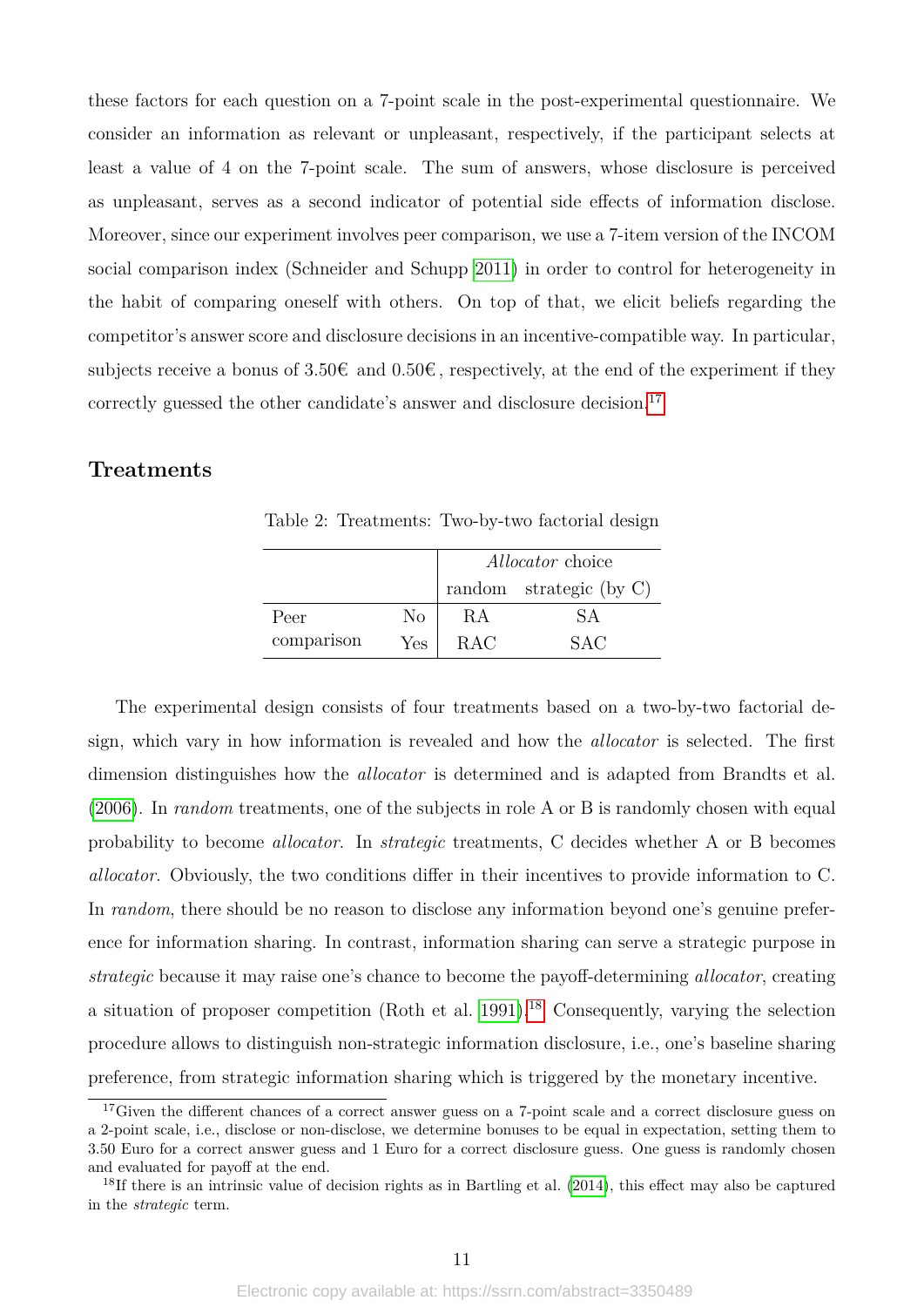The second dimension of our two-by-two factorial design varies whether there is a social comparison stage or not before information is reveal to C. This allows to investigate how peer pressure affects the willingness to disclose information. In the comparison stage, participants learn which answers the other player competing for *allocator* power disclosed, but not the exact score of the answers. Players A and B can adjust their revelation choice, or simply reconfirm their previous one. The previous choice is preselected as the default on screen so that for maintaining the previous choice participants just have to click on "proceed".[19](#page-14-0) If a subject wants to adjust her previous choice, she can do so by changing the preselected disclosure decisions from "no" to "yes" or vice versa. As in the initial disclosure stage, the change in revelation can be made for each question separately and costs 10 Cents per disclosure.<sup>[20](#page-14-1)</sup>

We denote the four treatments resulting from our two-by-two design by *random* (RA), *random-comparison* (RAC), *strategic* (SA), and *strategic-comparison* (SAC). In what follows, we discuss how the different levels of strategic and social impact inherent in these treatments may affect information disclosure and perceived pressure to disclose. We refer to the initial disclosure choice before the peer comparison stage as "ex ante" disclosure, and to the subsequent one as "ex post" disclosure, respectively.

Data were collected in the Cologne Laboratory for Economic Research in November and December 2017 using zTree (Fischbacher [2007\)](#page-37-13) for programming and ORSEE (Greiner [2015\)](#page-38-11) for participant recruitment. The experiment lasted approximately 50 minutes and participants earned on average  $13\epsilon$  including a show-up fee of  $4\epsilon$ . In total, 294 people participated in 10 experimental sessions. We oversampled the *strategic* treatments due to our interest in active *allocator* selection by C-participants.

### **Hypotheses**

*Allocator* selection by C in the *strategic* treatments SA and SAC likely incentivizes individuals to disclose ex ante more information than in the *random* treatments RA and RAC. While *random* allocation elicits one's intrinsic preference for information revelation without additional incentives, the prospect of gaining *allocator* power might seem worth to sacrifice some privacy.

<span id="page-14-0"></span><sup>19</sup>In order to ensure comparability between treatments, participants in the treatments without comparison also see another screen but with only their own choices displayed. Here, they just have to click on "proceed" to continue. In principle, they can also adjust their choices, but there should be no straightforward reason to do so except that the belief elicitation tasks in between resulted in some deeper thoughts about how much to disclose.

<span id="page-14-1"></span><sup>20</sup>Note that the 10 Cents transaction costs are not reimbursed if a subject decides to hide an answer she disclosed before.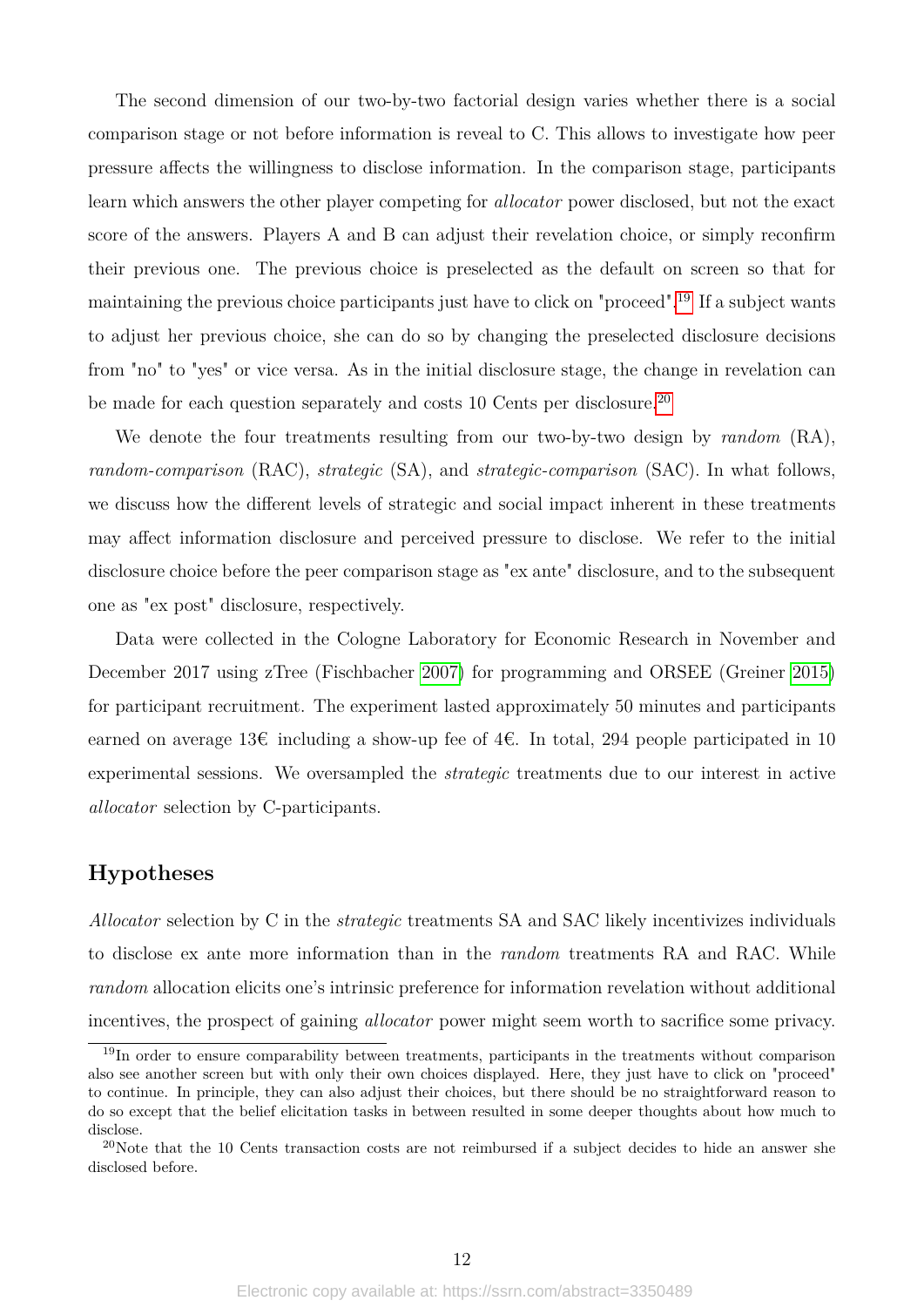This corresponds to incurring a cost, likely in form of privacy costs, worth to be paid in exchange for the strategically beneficial position.

Hypothesis 1 (Strategic disclosure): The amount of information revealed ex ante is higher in *strategic* treatments than in *random* treatments.

Subsequent peer comparison likely initiates adaptation to the disclosure behavior of the competitor. Changes in RAC can be fully attributed to a classical peer effect, while changes in SAC are further triggered by competition in gaining the attention of player C via revealing more. Therefore, we expect more disclosure changes in SAC, and in particular more upward changes due to its *strategic* aspect.[21](#page-15-0)

Hypothesis 2 (Social comparison): Peer comparison leads to more ex post disclosure changes under *strategic* incentives than without.

Reactions to peer comparison under *strategic* incentives are likely driven by one's own ex ante disclosure choices relative to that of the competitor, and thereby may be heterogeneous. In particular, we expect that those who learn that they revealed fewer answers than their competitor under *strategic* benefits adapt their initial disclosure choice and disclose more. Reyniers and Bhalla [\(2013\)](#page-39-0) find such an effect in the context of charitable donations, i.e., under peer comparison those who initially attempted to donate less revise their choice upwards. Such a reaction is even more likely to occur in our setting since the incentive to adapt is not only driven by soft factors like image concerns but also by expected monetary benefits in SAC.

Hypothesis 3 (Heterogeneous effects): Those ex ante disclosing less in SAC react to peer comparison and adapt their disclosure decision.

So far, we have focused on the effect of strategic incentives and social comparison on information disclosure. If subjects change their initial level of disclosure in SAC after peer *comparison*, this can be driven both by an updated belief about the right amount of information to dis-close or by social pressure.<sup>[22](#page-15-1)</sup> In order to investigate the aspect of social pressure, we asked participants "Did you feel compelled to reveal more information than you initially wanted to?" right after they made their ex post revelation decision. Perceived pressure should play a role

<span id="page-15-0"></span> $21$ The fact that comparison in SAC inherently provides information regarding how much disclosure may be necessary to capture distributional benefits may even emphasize this reaction. Although downward corrections are also possible, e.g., after initially overestimating the other's disclosure, we do not expect that peer comparison initiates much hiding of information in SAC.

<span id="page-15-1"></span><sup>22</sup>See the last section in Results for a discussion.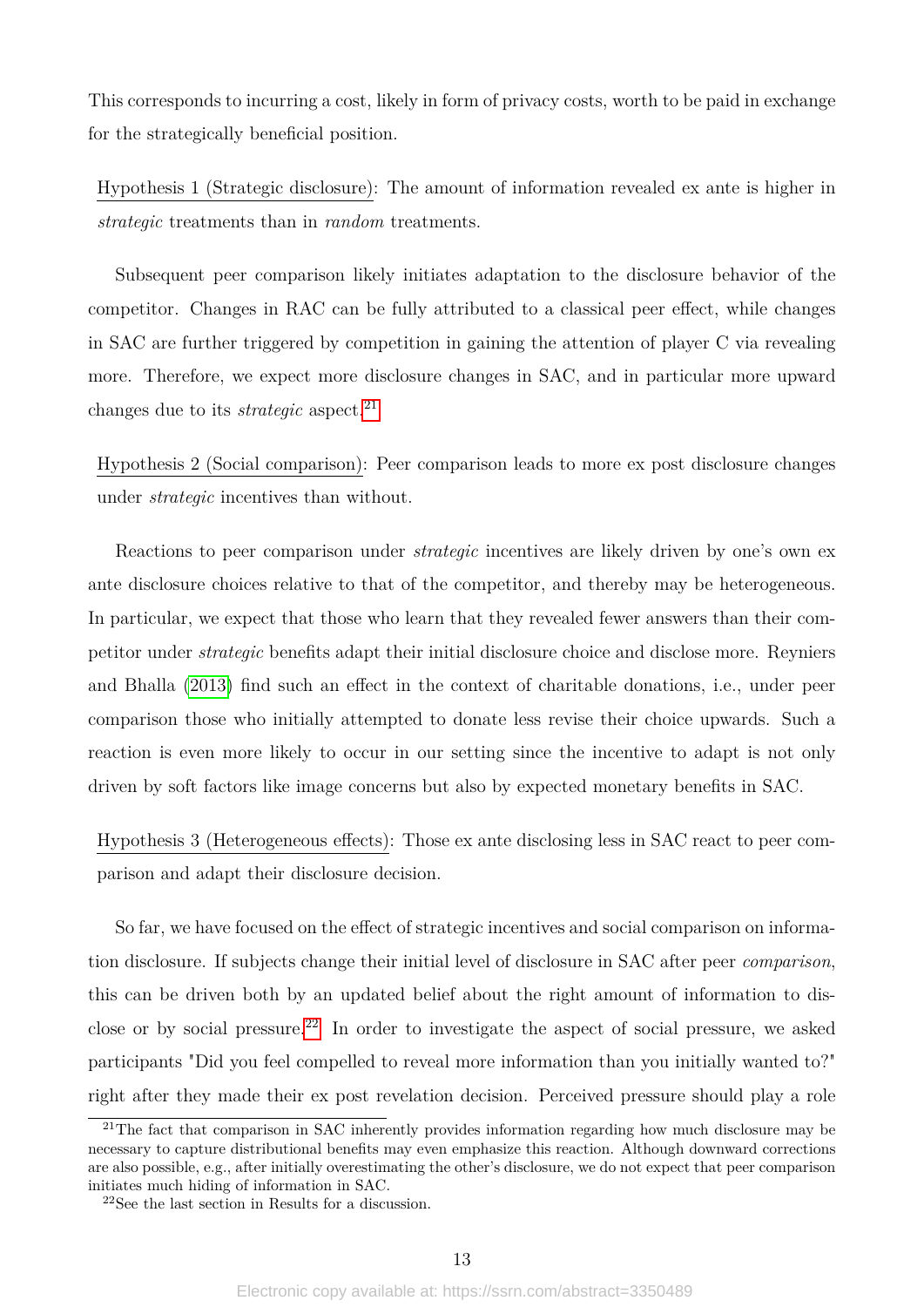in *strategic* treatments due to their competitive nature (Brandts et al. [2009\)](#page-36-5), and should be especially strong when paired with peer *comparison* in SAC (DellaVigna et al. [2012,](#page-37-1) [2017\)](#page-37-2). Regarding heterogeneity, we expect the increase in pressure in SAC to be driven by the initially disclosure-unwilling, who learn that they lack behind in revelation competition.

Hypothesis 4 (Pressure to disclose): Perceived pressure to disclose information increases a) in *strategic* compared to *random* treatments, b) even more so in combination with social comparison in SAC, and in this case c) driven by those learning to be the one disclosing less.

Besides this potential cost, personal information disclosure might also create benefits. Previous research both in experimental settings (Bohnet and Frey [1999;](#page-36-2) Brandts et al. [2006;](#page-36-3) Charness and Gneezy [2008;](#page-36-4) Eckel and Petrie [2011;](#page-37-0) Gaudeul and Giannetti [2017;](#page-38-3) Hermstrüwer and Dickert [2017;](#page-38-1) Holm and Samahita [2018\)](#page-38-2) as well as on microfinance platforms (Böhme and Pötzsch [2010;](#page-36-6) Ge et al. [2017;](#page-38-6) Michels [2012;](#page-39-3) Pope and Sydnor [2011\)](#page-39-4) provides evidence that adding soft, personal information can beneficially influence outcomes. If information overbidding is a way to compete for attention, the extent of personal information sharing likely affects *allocator* selection in the *strategic* treatments of our experiment. Particularly, those individuals who disclose more information should be more likely selected as *allocators*.

Hypothesis 5 (Beneficial information overbidding): Participants who reveal more information in *strategic* treatments are more likely selected as *allocators*.

We refrain from stating explicit hypotheses regarding the influence of sharing on caring, i.e., from information disclosure on generosity in impunity play since field evidence for such a relationship is mixed (Duarte et al. [2012;](#page-37-5) Iyer et al. [2016;](#page-38-7) Pope and Sydnor [2011\)](#page-39-4), and it is not the focus of our project.

# <span id="page-16-0"></span>**4 Results**

### **4.1 Descriptive statistics**

Table [3](#page-17-0) shows descriptive statistics of our sample. Participants are 55.8% female and on average 24.3 years old. With reference to the version of Westin's privacy index we use  $23$ , our

<span id="page-16-1"></span><sup>23</sup>In line with the 7-point scales we use for all other ordinal ratings, we also use a 7-point instead of a 4-point scale for the three questions determining the Westin privacy index. These questions stem from the 2001 version of Westin's privacy classification as published in Harris Interactive [\(2001\)](#page-38-10). See Kumaraguru and Cranor [\(2005\)](#page-38-12) for a review of Westin's privacy indexes. We classify scores from 1 to 3 as "disagree" and 5 to 7 as "agree", and follow Westin's definition of the three privacy types *Unconcerned, Fundamentalist*, and *Pragmatists* based on those definitions.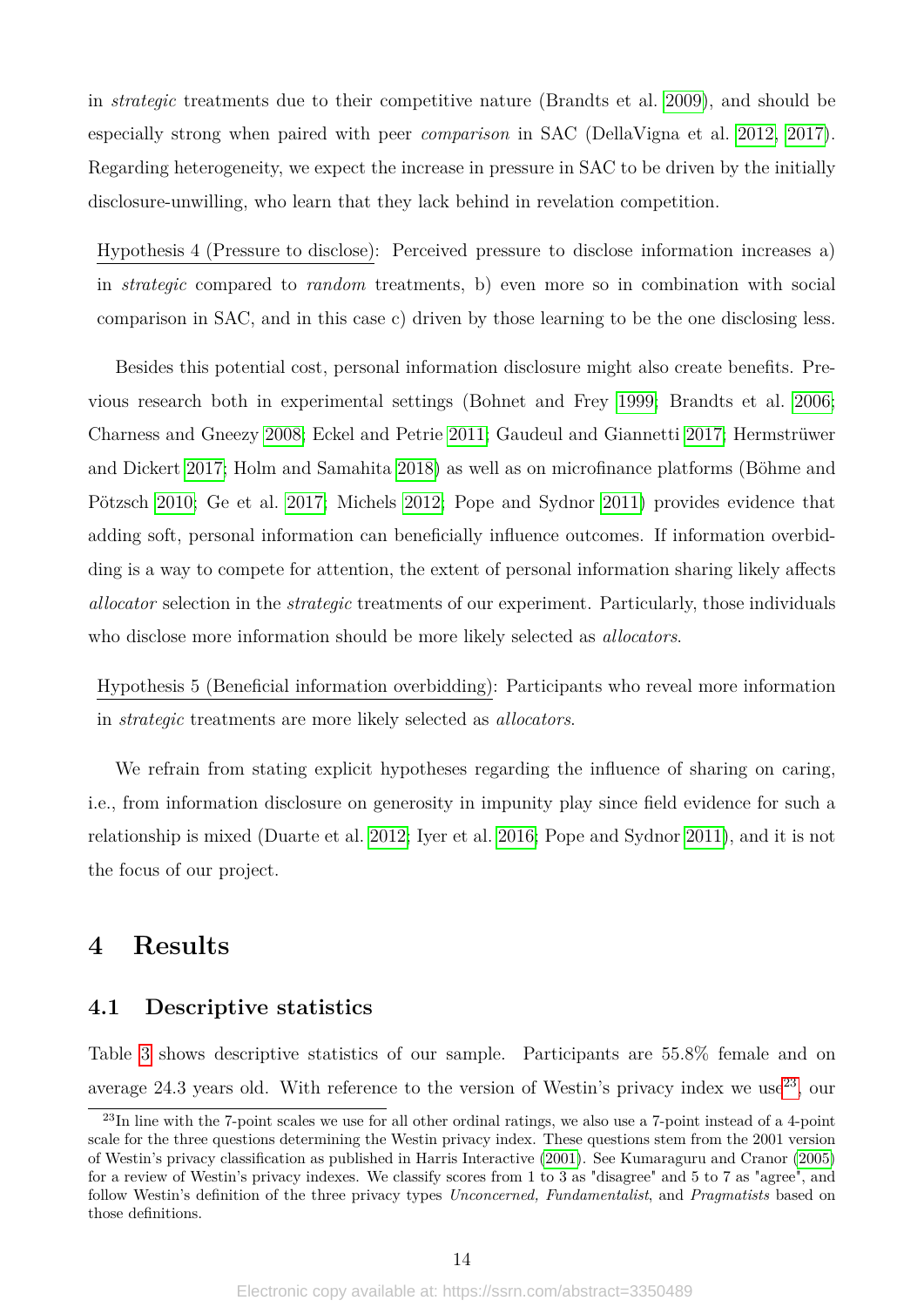<span id="page-17-0"></span>

|                       | Total    | RA       | <b>RAC</b> | <b>SA</b> | <b>SAC</b> | p-value |
|-----------------------|----------|----------|------------|-----------|------------|---------|
| Female                | $55.8\%$ | 48.3%    | 65.0%      | 51.7%     | 58.6%      | 0.232   |
| Age                   | 24.3     | 25.9     | 23.5       | 24.3      | 23.8       | 0.045   |
| Westin Fundamentalist | 51.0%    | $43.3\%$ | 53.3%      | 54.0%     | 51.7%      | 0.606   |
| Westin Pragmatist     | 47.6%    | 56.7%    | 45.0%      | 43.7%     | 47.1\%     | 0.456   |
| Westin Unconcerned    | $1.4\%$  | $0.0\%$  | $1.7\%$    | $2.3\%$   | $1.1\%$    | 0.911   |
| Profile public        | 15.0%    | 15.0%    | 16.7%      | 16.1%     | 12.6%      | 0.905   |
| Profile identifiable  | $69.4\%$ | 61.7%    | 73.3%      | 67.8%     | 73.6%      | 0.415   |
| Ability compare       | 4.4      | 4.3      | 4.5        | 4.5       | 4.3        | 0.394   |
| Opinion compare       | 4.8      | 4.6      | 5.0        | 5.0       | 4.7        | 0.209   |
| N                     | 294      | 60       | 60         | 87        | 87         |         |

Table 3: Descriptive statistics: Sample characteristics

*Notes:* p-values in last column show accuracy of randomization into treatments based on individual characteristics, and stem from Kruskal-Wallis-tests for age, ability compare, and opinion compare, and from Fisher's exact tests otherwise.

sample is roughly split in two halves, privacy "pragmatists" and "fundamentalists". Hardly anyone is classified as "unconcerned".<sup>[24](#page-17-1)</sup> Except for age, statistical tests do not reveal any differences between treatment groups in terms of demographics, privacy preferences, and social media behavior. Descriptive statistics regarding outcome variables for the restricted sample of *allocator* candidates (role A and B) are summarized in Table [B.1](#page-44-0) in the Appendix.

### **4.2 Answers ex ante disclosed**

First, we analyze the aggregated amount of information disclosed ex ante, i.e., before social comparison. Hypothesis 1 predicts more disclosure in *strategic* treatments. Indeed, participants react to the *strategic* setting with more information revelation. Compared to *random*, information revelation doubles from 1.9 to 3.8 answers on average in the *strategic* context. Figure [2](#page-18-0) depicts the distribution of the number of answers disclosed. In *random*, more than half of the participants disclose nothing, while only 12.9% do so in *strategic*. Instead, the majority of 46.6% of observations in the latter treatment falls in the range between two and four revelations. A Wilcoxon ranksum-test confirms that the two distributions are statistically different form each other  $(p < 0.001)$ . In the Appendix, we provide histograms of which particular answers are disclosed how often in Figure [B.1,](#page-45-0) and Table [B.2](#page-47-0) reports probit regression results on factors affecting disclosure on question level. While the answers, that participants give, themselves are of course meaningful for disclosure, the focus of our analysis is not which

<span id="page-17-1"></span><sup>&</sup>lt;sup>24</sup>Therefore, we pool pragmatists and unconcerned subjects in the subsequent analyses, and only use a dummy for fundamentalists.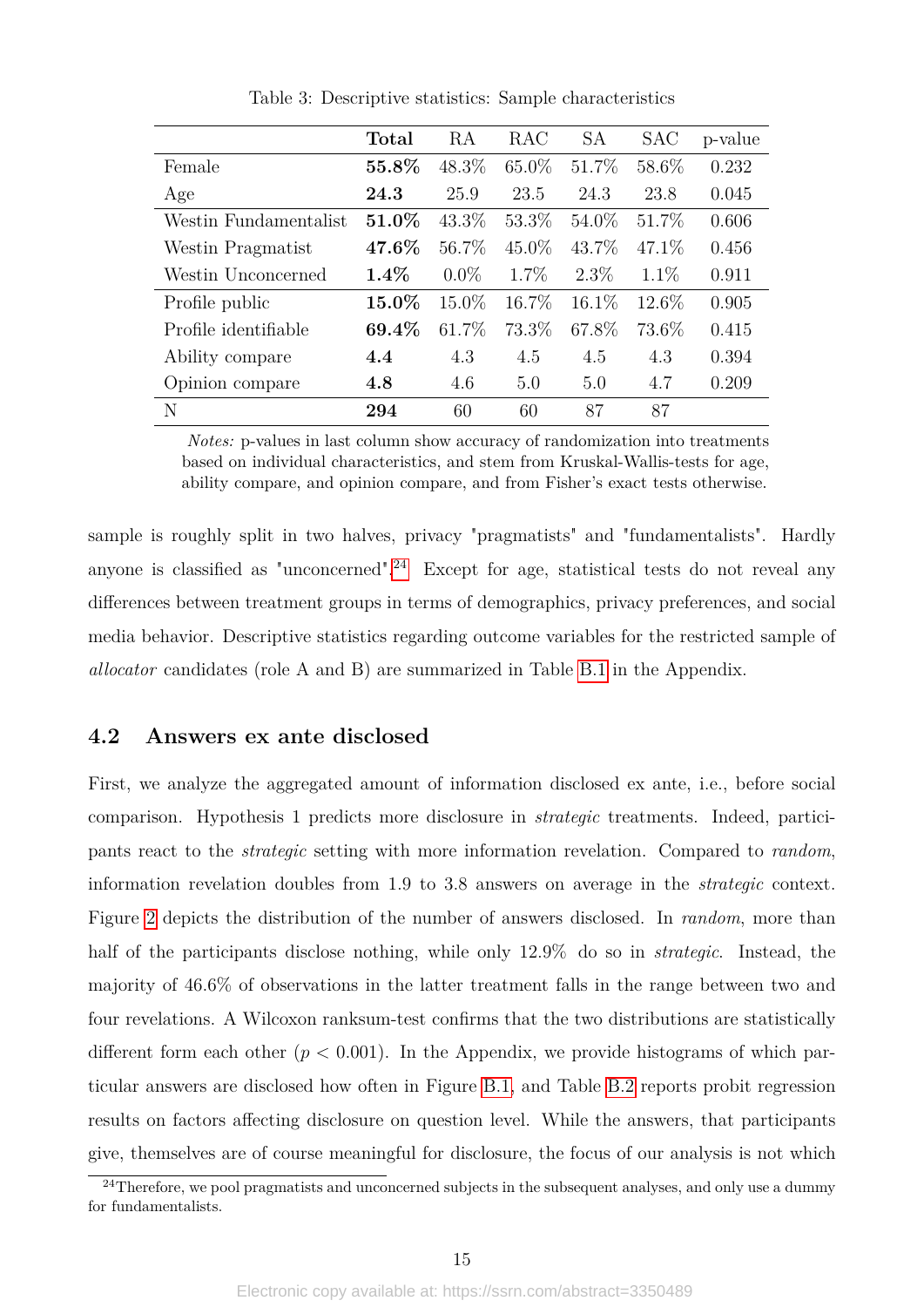particular information participants are willing to disclose, but how incentives and social comparison affect information disclosure in general. Therefore, the analysis on answer level is left to the interested reader in the Appendix.

<span id="page-18-0"></span>

Figure 2: Histograms of answers ex ante disclosed

*Notes:* Vertical lines represent means.

As a general empirical strategy in this paper, we estimate the effect of our treatment dimension, *strategic* incentives, social *comparison*, and their interaction, on different outcomes  $y_i$ , i.e.,

$$
y_i = \beta_0 + \beta_1 strategyic_i + \beta_2 comparison_i + \beta_3 strategyic_i * comparison_i + \beta' X_i + \epsilon_i \tag{1}
$$

in which  $X_i$  is a vector of individual characteristics of individual *i*, and  $\epsilon_i$  denotes an error term clustered on group level. We are interested in  $\beta_1, \beta_1$ , and  $\beta_3$  capturing the effect of *strategic* incentives, social *comparison*, and the differential effect of social *comparison* in *strategic* settings, respectively.

Table [4](#page-19-0) reports corresponding OLS regression results with reference to the number of answers ex ante disclosed by *allocator* candidates. The effect of the *strategic* incentive to reveal more information is statistically significant at the 1% level as already suggested by the descriptive analysis. Participants in *strategic* disclose on average 1.9 answers more. At this stage, peer *comparison* has not yet taken place so insignificant effects of the *comparison* coefficient and its interaction with *strategic* in column (2) confirm that there are no initial differences between groups with and without subsequent feedback on their competitor's choice.

As controls, age and gender as well as nine dummy variables for the ten random orders of questions are added in column (3). In general, women disclose significantly less than men, quantitatively about one answer less on average. Moreover, to capture attitudes relevant for our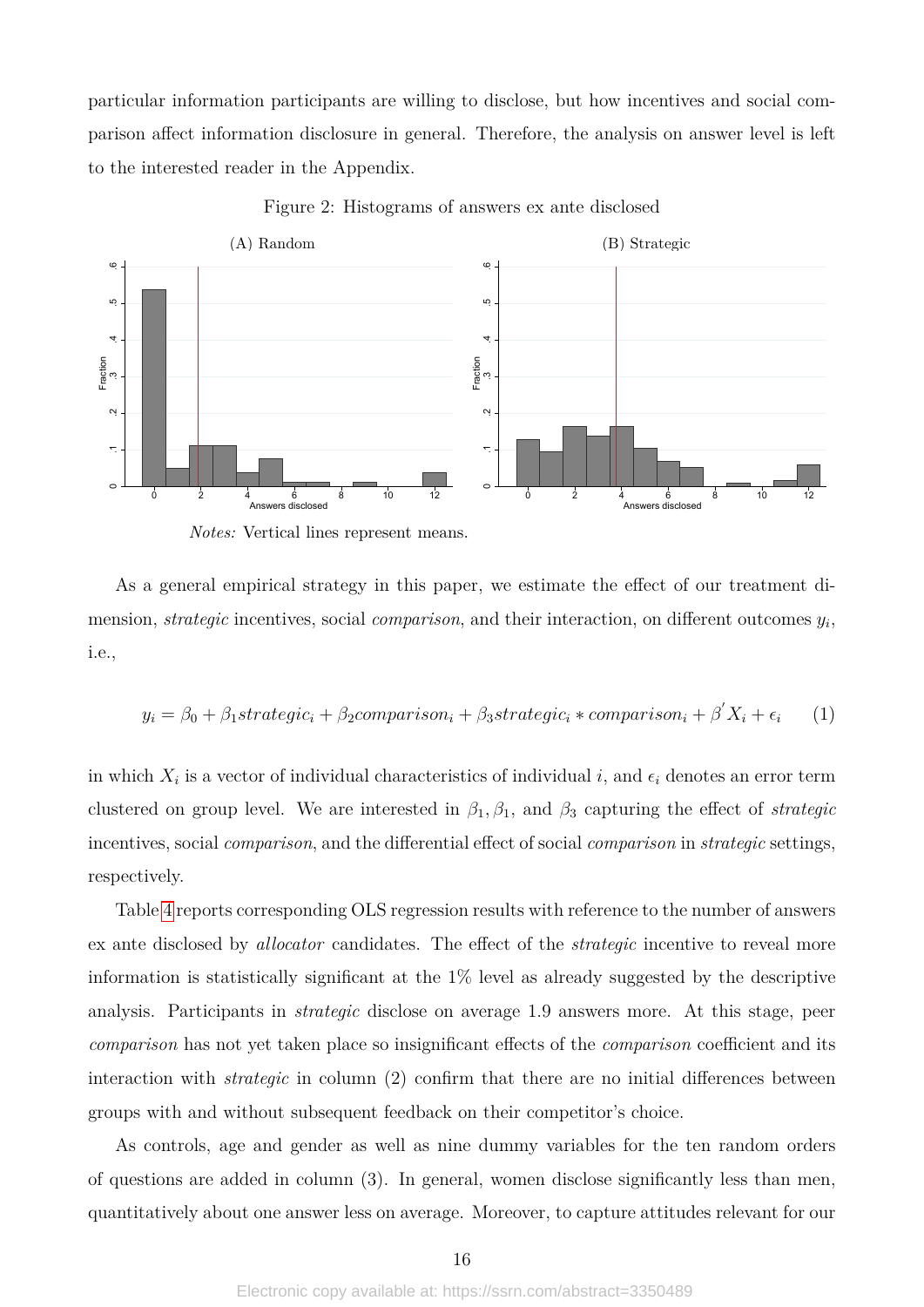<span id="page-19-0"></span>

|                          | Answers ex ante disclosed |                   |                |            |  |  |  |
|--------------------------|---------------------------|-------------------|----------------|------------|--|--|--|
|                          | (1)                       | $\left( 2\right)$ | (3)            | (4)        |  |  |  |
| strategic                | $1.913***$                | $1.927***$        | $1.974***$     | $2.106***$ |  |  |  |
|                          | (0.432)                   | (0.663)           | (0.652)        | (0.670)    |  |  |  |
| comparison               |                           | 0.475             | 0.669          | 0.700      |  |  |  |
|                          |                           | (0.633)           | (0.672)        | (0.669)    |  |  |  |
| strategic $#$ comparison |                           | $-0.027$          | $-0.203$       | $-0.244$   |  |  |  |
|                          |                           | (0.864)           | (0.843)        | (0.858)    |  |  |  |
| constant                 | $1.862***$                | $1.625***$        | 2.071          | 0.971      |  |  |  |
|                          | (0.317)                   | (0.501)           | (1.457)        | (1.740)    |  |  |  |
| basic controls           | No                        | No                | Yes            | Yes        |  |  |  |
| preference controls      | $\rm No$                  | No                | N <sub>0</sub> | Yes        |  |  |  |
| N                        | 196                       | 196               | 196            | 196        |  |  |  |
| R2                       | 0.091                     | 0.096             | 0.171          | 0.185      |  |  |  |

Table 4: Effect of strategic incentives on ex ante disclosure

*Notes:* \* *p*<0.10, \*\* *p*<0.05, \*\*\* *p*<0.01. Table reports OLS regression coefficients with standard errors in parentheses clustered on group level. Basic controls include gender, age, and dummies for the ten different randomizations of questions used. Preference controls include dummies for "Westin fundamentalist", publicly accessible and identifiable social media profiles, respectively, and the ability and opinion comparison seeking indexes from INCOM.

setting, column (4) adds control variables for privacy concerns via a dummy for Westin's privacy fundamentalists, the two dimensions ability and opinion compare of the INCOM social comparison index, and two dummy variables capturing identifiability of the participant's social media profile and strangers' access to it. All specifications confirm that strategic incentives enhance information disclosure and thus Hypothesis 1. In the Appendix, we show that controlling for the many zero disclosures, which occur particularly in *random* treatments, by a tobit model even strengthens our results. Moreover, results are robust to a 90% winsorization on treatment level.

Result 1: More information is revealed ex ante in *strategic* than in *random* treatments.

### **4.3 Ex post disclosure changes**

We now investigate how social comparison affects disclosure behavior. After the initial disclosure stage and a belief elicitation task, subjects can revise their disclosure choice. Without prior announcement, participants in *comparison* treatments learn the disclosure choice of the other *allocator* candidate. Particularly, they learn which answers their competitor disclosed, but not the content of answers, and can revise their choices. In order to maintain comparability between treatments with and without *comparison*, subjects can also revise their disclosure choice when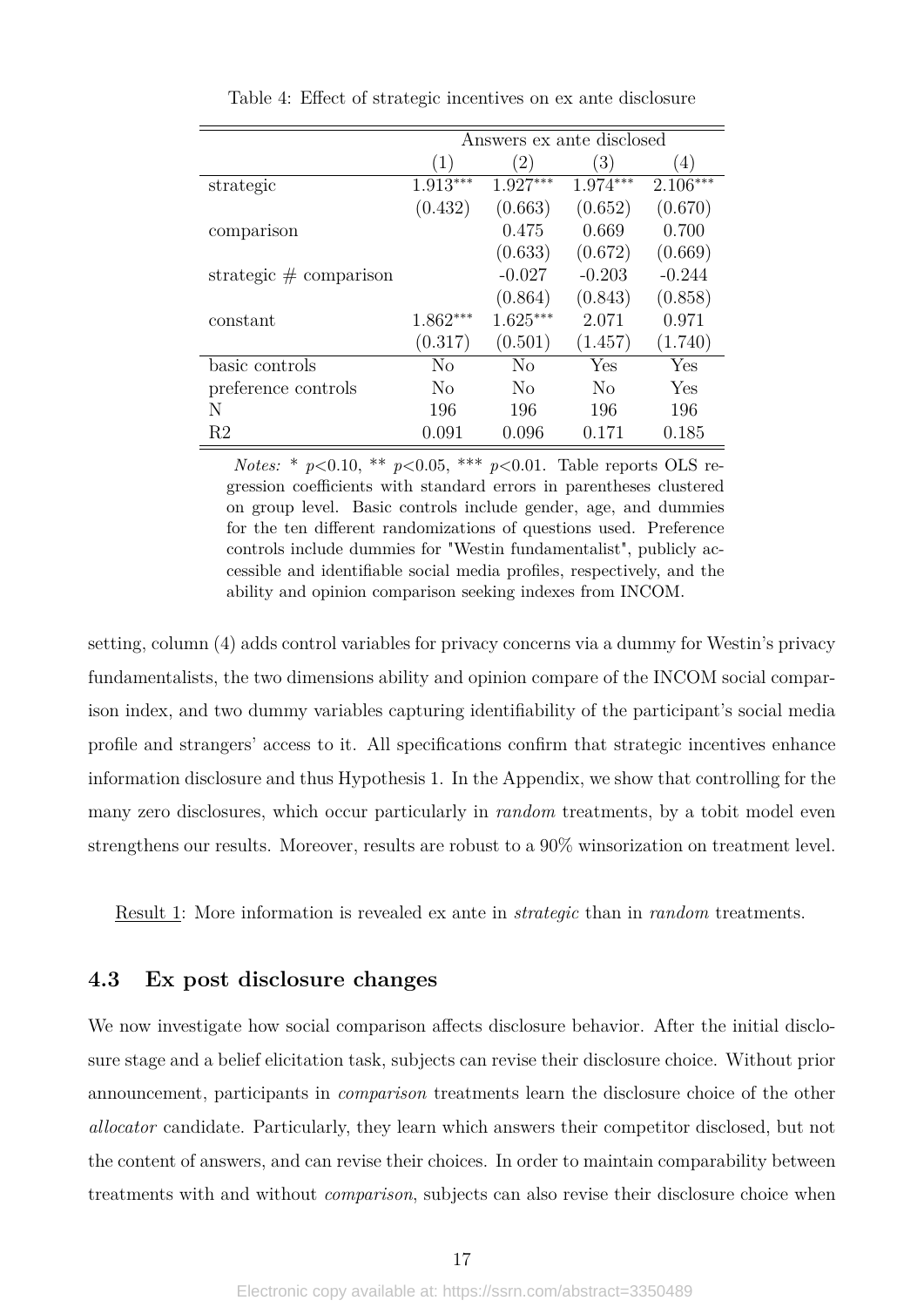not receiving feedback on their competitor's behavior. As the dependent variable, we focus on the absolute amount of disclosure changes independent of their direction. A disclosure change is measured as a different disclosure choice ex post than ex ante, i.e.,  $x^{example} \neq x^{expost}$ . We sum up these single disclosure changes for all twelve answers to derive our outcome variable of interest,  $\sum_{n=1}^{12} |x_n^{ex\,ante} - x_n^{ex\,post}|_i$ , which can range from 0 to 12.<sup>[25](#page-20-0)</sup> Hypothesis 2 predicts that social *comparison* has a stronger effect under *strategic* incentives in SAC than in RAC without.

Figure 3: Coefficient plots of ex post disclosure changes by treatment

<span id="page-20-1"></span>

*Notes:* Vertical lines represent standard errors clustered on group level. Horizontal lines divide ex post disclosure changes into upward and downward changes depicted above and below the line, respectively.

Panel A of Figure [3](#page-20-1) depicts ex post disclosure changes by treatment as a coefficient plot based on OLS regression. The horizontal line separating the bars in an upper and a lower part distinguishes the direction of the changes. The fraction below the line are disclosure reductions, while extensions are depicted above. We observe a small number of ex post disclosure changes in treatments without peer comparisons, probably as a reaction to intermediate belief elicitation. Compared to the baseline level of changes in RA, there are not more ex post changes in RAC after social *comparison*. However, significant changes occur when combining social *comparison* with *strategic* incentives to disclose.

Table [5](#page-21-0) reports the corresponding regression results, as specified in Equation (1), with ex post disclosure changes as the dependent variable. The *strategic-comparison* interaction effect in column (1) is statistically significantly positive at the 5% level. This means that participants, who face strategic benefits, react to peer comparison. The interaction effect of *strategic-comparison* equals at least 0.72 disclosure changes, and remains significant indepen-

<span id="page-20-0"></span><sup>25</sup>One would miss important changes when only measuring the amount of information disclosed ex ante and ex post: It would overlook inverse changes like "subsequently disclose answer *x*, but hide answer *y*" which would be reported as zero but might indicate adaptation to the other's disclosure.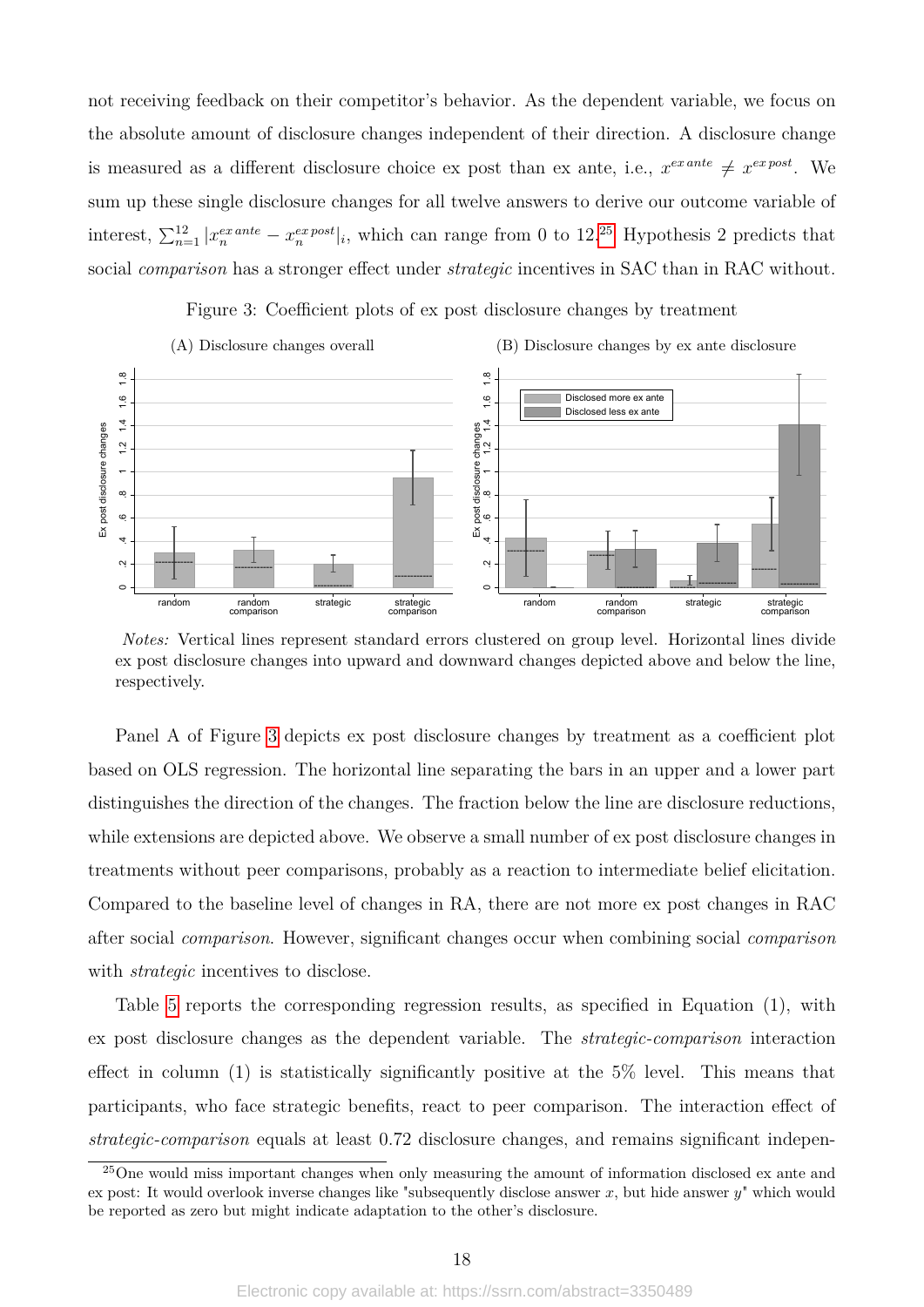<span id="page-21-0"></span>

|                                  | Ex post disclosure changes |                      |                      |                      |                     |                     |  |
|----------------------------------|----------------------------|----------------------|----------------------|----------------------|---------------------|---------------------|--|
|                                  | (1)                        | (2)                  | (3)                  | (4)                  | (5)<br>high         | (6)<br>low          |  |
| strategic                        | $-0.093$<br>(0.236)        | $-0.105$<br>(0.219)  | $-0.132$<br>(0.220)  | $-0.284$<br>(0.278)  | $-0.351$<br>(0.294) | 0.143<br>(0.361)    |  |
| comparison                       | 0.025                      | 0.019                | $-0.045$             | $-0.086$             | $-0.089$            | $-0.004$            |  |
| strategic $#$ comparison         | (0.250)<br>$0.716**$       | (0.230)<br>$0.718**$ | (0.237)<br>$0.824**$ | (0.247)<br>$0.824**$ | (0.340)<br>0.610    | (0.414)<br>$1.258*$ |  |
| own ex ante disclosure           | (0.350)                    | (0.344)              | (0.362)              | (0.358)<br>0.082     | (0.431)             | (0.728)             |  |
|                                  |                            |                      |                      | (0.062)              |                     |                     |  |
| own - other's ex ante disclosure |                            |                      |                      | $-0.061$<br>(0.047)  |                     |                     |  |
| constant                         | 0.300<br>(0.225)           | 0.676<br>(0.530)     | $-0.106$<br>(0.477)  | $-0.332$<br>(0.475)  | $-0.348$<br>(0.573) | $-0.526$<br>(0.938) |  |
| basic controls                   | $\rm No$                   | Yes                  | Yes                  | Yes                  | Yes                 | Yes                 |  |
| preference controls              | $\rm No$                   | $\rm No$             | Yes                  | Yes                  | Yes                 | Yes                 |  |
| N                                | 196                        | 196                  | 196                  | 196                  | 116                 | 80                  |  |
| R2                               | 0.058                      | 0.081                | 0.131                | 0.150                | 0.205               | 0.262               |  |

Table 5: Ex post disclosure changes by treatment

*Notes:* \*  $p<0.10$ , \*\*  $p<0.05$ , \*\*\*  $p<0.01$ . Table reports OLS regression coefficients with standard errors in parentheses clustered on group level. Basic controls include gender, age, and dummies for the ten different randomizations of questions used. Preference controls include dummies for "Westin fundamentalist", publicly accessible and identifiable social media profiles, respectively, and the ability and opinion comparison seeking indexes from INCOM. The lower candidate is the one who ex ante disclosed strictly fewer answers than her competitor.

dent of the control variables included in columns  $(2)-(4)$ . By adding the three coefficients of interest, a stable effect size of 0.65 disclosure changes emerges for treatment SAC in addition to the 0.3 baseline level of changes in RA. In total, this equals nearly one absolute disclosure change in SAC on average. In contrast, the *comparison* variable is weak and insignificant, and implies that social *comparison* per se does not overcome one's intrinsic preference for privacy, including potential reluctance to disclose personal details.

Controlling for privacy- and social comparison-related factors in column (3) increases the size of the *strategic-comparison* interaction effect. Interestingly, participants who score higher on the ability dimension of the INCOM social comparison index, i.e., those who often compare their own ability with others, make significantly more disclosure changes  $(p = 0.028)$ . In column (4), we additionally control for one's own ex ante disclosure, i.e., the absolute disclosure level, and for the disclosure difference to the competitor, i.e., the relative disclosure. Both factors do not significantly affect adaptation behavior, and leave our results unchanged. The same holds when performing a 90% winsorization on treatment level as a robustness check, which can be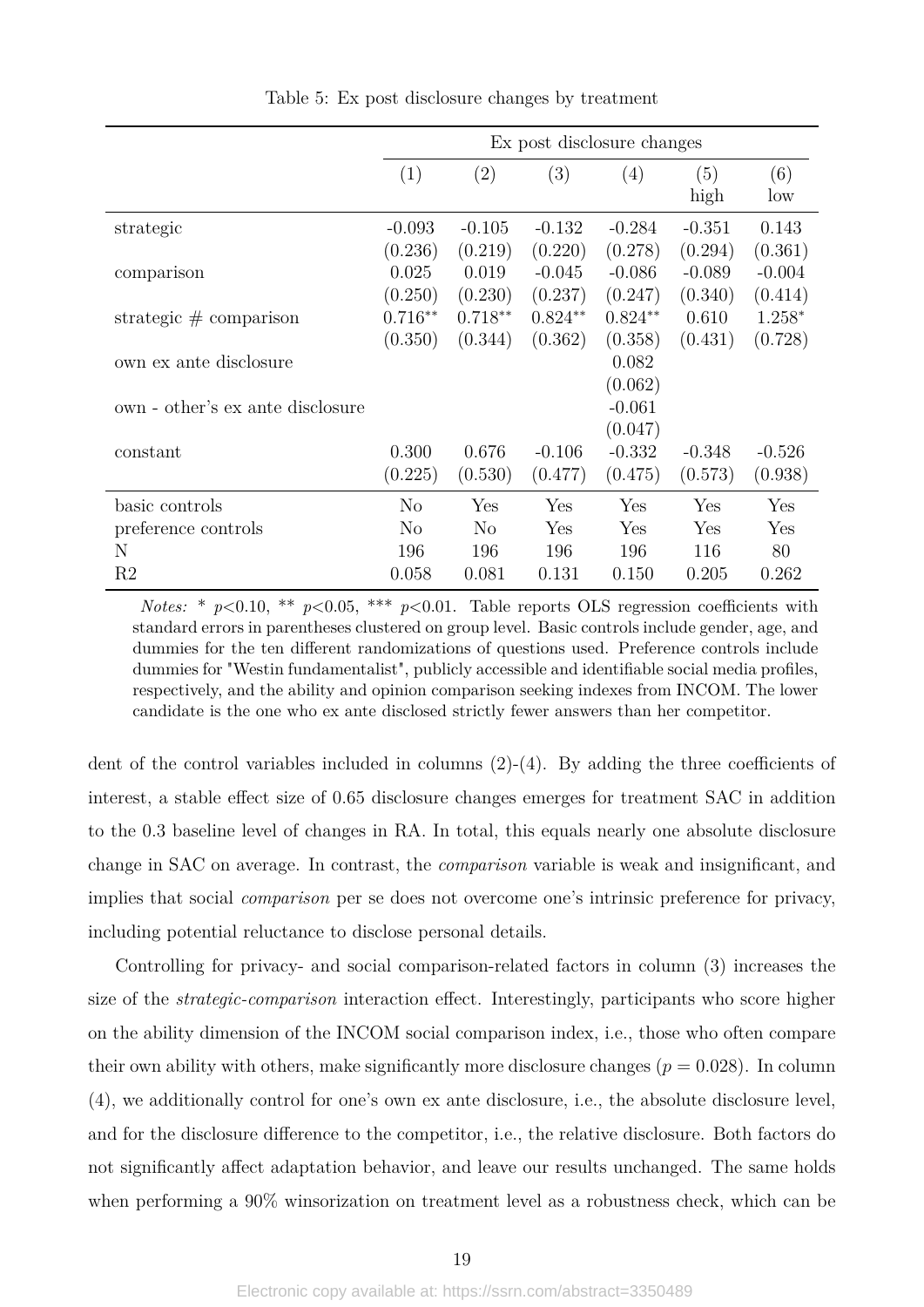found in Table [B.4](#page-48-0) of the Appendix. Consequently, the interplay between incentives and social comparison seems crucial for adapting one's personal information disclosure. This confirms Hypothesis 2.

Result 2: Peer *comparison* induces significantly more ex post disclosure changes under *strategic* incentives than without.

In order to better understand ex post disclosure changes, we also investigate the relevance and direction of ex post disclosure changes. First, are the information used in our experiment relevant, i.e., perceived as meaningful for *allocator* selection and allocation behavior? In columns (1) and (2) of Table [B.5](#page-49-0) in the Appendix, we only consider ex post disclosure changes of answers which player C considers as relevant indicators for game behavior. Results with and without additional controls reveal a similar picture as in the main analysis. The *strategiccomparison* interaction term is significant, suggesting that peer comparison indeed fosters the disclosure of more relevant answers.

Second, we examine the direction of disclosure changes, which can be inferred from Figure [3](#page-20-1) by looking at the horizontal division lines of the bars. Moreover, we analyze whether a change mimics the disclosure decision of the competitor. The *strategic-comparison* interaction effect is significant for disclosure extensions and for adaptations to the disclosure choice of the other. In particular, in SAC 89.1% of all changes are upward changes and 85.5% are adaptations. For a detailed analysis and corresponding regression results, see Table [B.6](#page-49-1) in the Appendix. Two important aspects prevail: First, we follow peers in what we disclose, what can be regarded as an intensive margin, and fits to conformity seeking (Asch [1951;](#page-35-7) Bernheim [1994\)](#page-35-8). One wants to avoid deviating from the disclosure choice of the other, and therefore adapts to her revelation behavior. Second, the primary direction of change with both peer *comparison* and *strategic* incentives is upwards, what resembles an extensive margin.

Regrading heterogeneity in ex post disclosure changes, Hypothesis 3 predicts that the observed changes in SAC are driven by those learning to lack behind. This turns out to be true when splitting our sample into two subgroups based on the criterion whether an individual is the one who ex ante discloses more or strictly less information than the other.<sup>[26](#page-22-0)</sup> Looking at the corresponding coefficient plots for these subsamples depicted in Panel B of Figure [3](#page-20-1) shows that the bar for the lower candidate in the SAC treatment is by far the highest. In this condition,

<span id="page-22-0"></span><sup>&</sup>lt;sup>26</sup>Since we call a group member the "lower" candidate only if she ex ante reveals strictly less information, and therefore assign a value of zero to the dummy if both candidates in a pair ex ante disclose the same amount of information, we have more "high" than "low" candidates.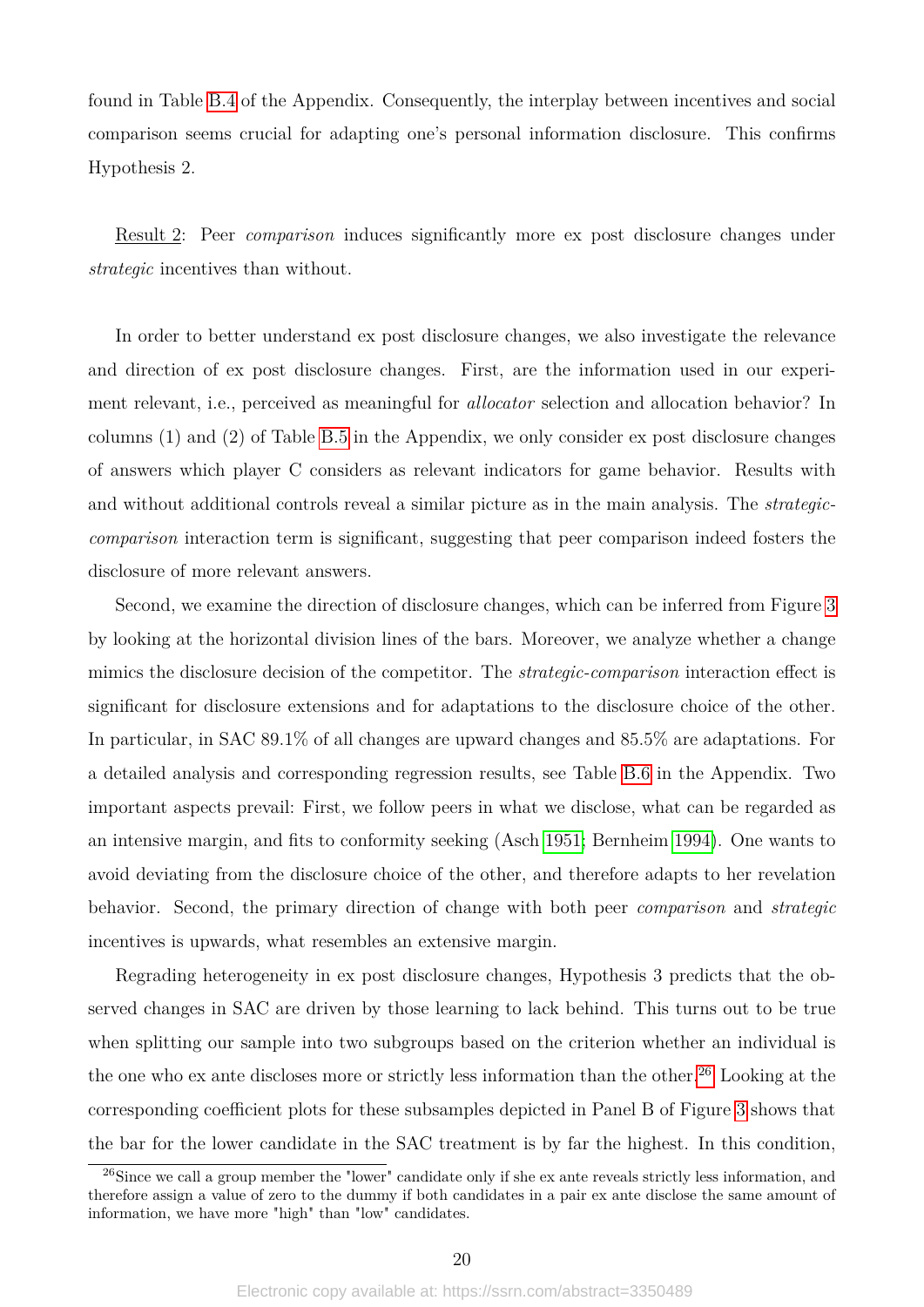subjects make on average 1.4 ex post disclosure changes, of which 97.4% are extensions and 84.2% adaptation mimicking the disclosure behavior of the competitor. In columns (5) and (6) of Table [5,](#page-21-0) we run the previous disclosure change regressions separately for the two subgroups. The *strategic-comparison* interaction effect turns out to be significant for lower candidates. Those who realize that they disclose more information ex ante do not see the need to react to peer comparison, while those learning that they lack behind revise their ex ante disclosure choice. This support the idea that with peer comparison and competition in information disclosure, those generally unwilling to disclose adapt their behavior to their environment. However, by splitting the sample, one loses statistical power in regression analysis resulting in significance only at the 10% level to substantiate Hypothesis 3.

Result 3: Subjects who disclose less ex ante under *strategic* incentives and peer *comparison* alter their disclosure choice.

One interesting, additional observation when looking at Panel B in Figure [3](#page-20-1) is that there are some changes going on under peer *comparison* even without *strategic* incentives to disclose. These changes are bi-directional. Some subjectsin RAC, who learn that they disclosed more, reveal less information, what can be inferred from most ex post disclosure changes of higher candidates lying below the horizontal line in Panel B in Figure [3.](#page-20-1) In contrast, lower candidates expand their disclosure so both groups converge to each other. On the contrary, in SAC, even if one is already ahead, one more likely reacts by disclosing more rather than less. This supports the idea that incentives for personal information sharing push the extensive margin of disclosure up.

## **4.4 Hidden cost of information disclosure**

Are there potential side effects of extensive personal information disclosure, in particular pressure to disclose? In SAC, particularly those who ex ante reveal less widen their disclosure due to peer comparison. Therefore, we explore whether peer comparison results from peer pressure by analyzing answers to the question "Did you feel compelled to reveal more information than you initially wanted to?", elicited right after participants' ex post disclosure choice. Panel A in Figure [4](#page-24-0) shows the coefficient plot of the level of perceived pressure measured in standard deviations for the four treatments. In *random* treatments, the level of pressure with and without *comparison* is similarly low and lies between -0.32 and -0.25 standard deviations. The corre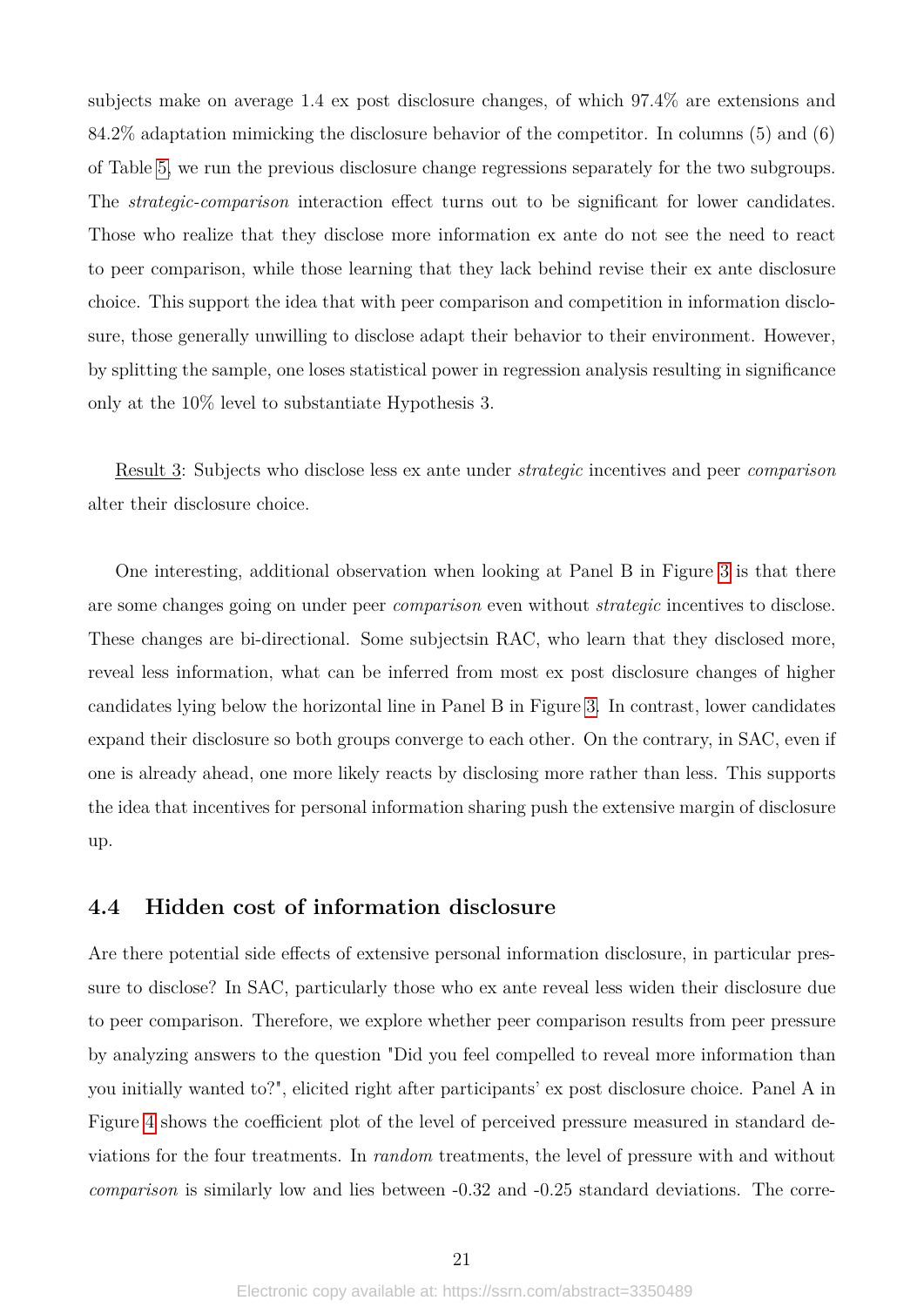sponding *comparison* regression coefficient, distinguishing the pure effect of social comparison, is insignificant and small in magnitude in all regression specifications displayed in columns (1)-(3) of Table [6.](#page-25-0) Thus, social comparison per se does not seem to trigger pressure to share information.

<span id="page-24-0"></span>

Figure 4: Coefficient plot of perceived pressure to disclose by treatment



However, the combination of peer comparison and incentives seems to render information sharing compelling. We find that the interaction of *strategic* incentives and peer *comparison* increases perceived pressure by 0.42 to 0.48 standard deviations, depending on the specification. Although it is statistically significant only if controlling for other factors, it is large in magnitude. If we winsorize the data by 90% on treatment level, shown in Table [B.11](#page-57-0) of the Appendix, this finding is robust and becomes significant at the 10% level already without any controls. This provides directional evidence in line with Hypothesis 4b. However, we do not observe a statistically significant increase in pressure from *strategic* incentives alone. The level of pressure in the SA treatment equals the average level in our sample, and is not significantly higher than in the RA treatment ( $p = 0.131$ ). Unlike Brandts et al. [\(2009\)](#page-36-5), we cannot confirm that competition per se has detrimental effects, and cannot confirm Hypothesis 4a.

We further look at heterogeneity in perceived pressure when being the one ex ante disclosing less. Hypothesis 4c postulates that perceived pressure is comparably high for those individuals. Panel B in Figure [4](#page-24-0) shows the corresponding coefficient plot split by who in the pair discloses less ex ante. In *random* treatments, those who disclose more and do so without incentives feel the least compelled. Their information disclosure decision seems to be intrinsically motivated and free from pressure. Similarly to the effect for ex post disclosure changes in Panel B of Figure [3,](#page-20-1) participants realizing in SAC to have disclosed less ex ante feel most pressured. The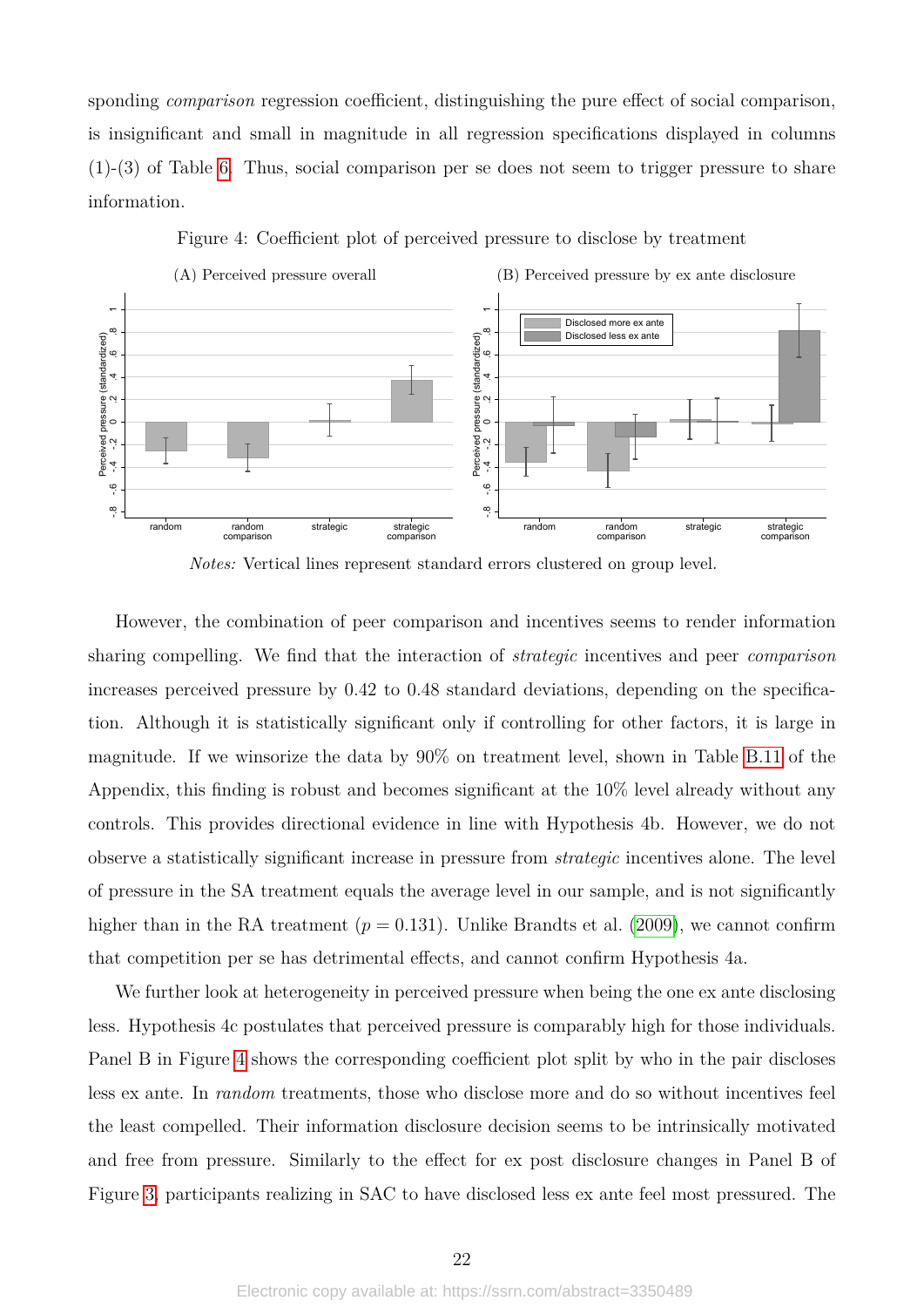<span id="page-25-0"></span>

|                          | Perceived pressure |          |          |             |            |  |  |  |
|--------------------------|--------------------|----------|----------|-------------|------------|--|--|--|
|                          | (1)                | (2)      | (3)      | (4)<br>high | (5)<br>low |  |  |  |
| strategic                | 0.274              | 0.250    | 0.254    | $0.379**$   | $-0.142$   |  |  |  |
|                          | (0.180)            | (0.183)  | (0.175)  | (0.191)     | (0.345)    |  |  |  |
| comparison               | $-0.062$           | $-0.078$ | $-0.089$ | $-0.066$    | $-0.201$   |  |  |  |
|                          | (0.165)            | (0.171)  | (0.169)  | (0.205)     | (0.342)    |  |  |  |
| strategic $#$ comparison | 0.416              | $0.433*$ | $0.475*$ | 0.132       | $1.117**$  |  |  |  |
|                          | (0.252)            | (0.252)  | (0.246)  | (0.292)     | (0.468)    |  |  |  |
| constant                 | $-0.254**$         | 0.105    | $-0.373$ | $-0.696$    | 0.355      |  |  |  |
|                          | (0.112)            | (0.330)  | (0.472)  | (0.714)     | (0.797)    |  |  |  |
| basic controls           | No                 | Yes      | Yes      | Yes         | Yes        |  |  |  |
| preference controls      | $\rm No$           | $\rm No$ | Yes      | Yes         | Yes        |  |  |  |
| N                        | 196                | 196      | 196      | 116         | 80         |  |  |  |
| R <sub>2</sub>           | 0.076              | 0.081    | 0.113    | 0.202       | 0.202      |  |  |  |

Table 6: Perceived pressure to disclose information by treatment

*Notes:* \*  $p<0.10$ , \*\*  $p<0.05$ , \*\*\*  $p<0.01$ . Table reports OLS regression coefficients with standard errors in parentheses clustered on group level. Basic controls include gender and age. Preference controls include dummies for "Westin fundamentalist", publicly accessible and identifiable social media profiles, respectively, and the ability and opinion comparison seeking indexes from INCOM.

effect size is with 0.81 standard deviations large in magnitude compared to the standardized average of zero. Running separate regressions for candidates with ex ante higher or lower disclosure in a pair, the *strategic-comparison* interaction effect in the low candidate subsample in column (5) of Table [6](#page-25-0) is significant at the 5% level. Therefore, we infer from our results that observing to lack behind in personal information revelation under competition is perceived as more compelling. This supports Hypothesis  $4c^{27}$  $4c^{27}$  $4c^{27}$ 

Result 4: Perceived pressure to disclose information increases under peer *comparison* in combination with *strategic* incentives, especially when learning to have disclosed less ex ante, but not under *strategic* incentives in general.

As a second indicator for hidden cost of information disclosure, we additionally focus on the disclosures of information, whose revelation participants consider as unpleasant. Their correlation with all ex post disclosure changes as well as with relevant disclosure changes is

<span id="page-25-1"></span><sup>&</sup>lt;sup>27</sup>Note that the *strategic* coefficient turns significant in the restricted sample of candidates being ahead in column (4), indicating that pressure may also be caused by *strategic* incentives per se. However, we did not have any hypothesis regarding heterogeneous reactions for initially more disclosure-willing subjects and therefore refrain from further interpreting this result.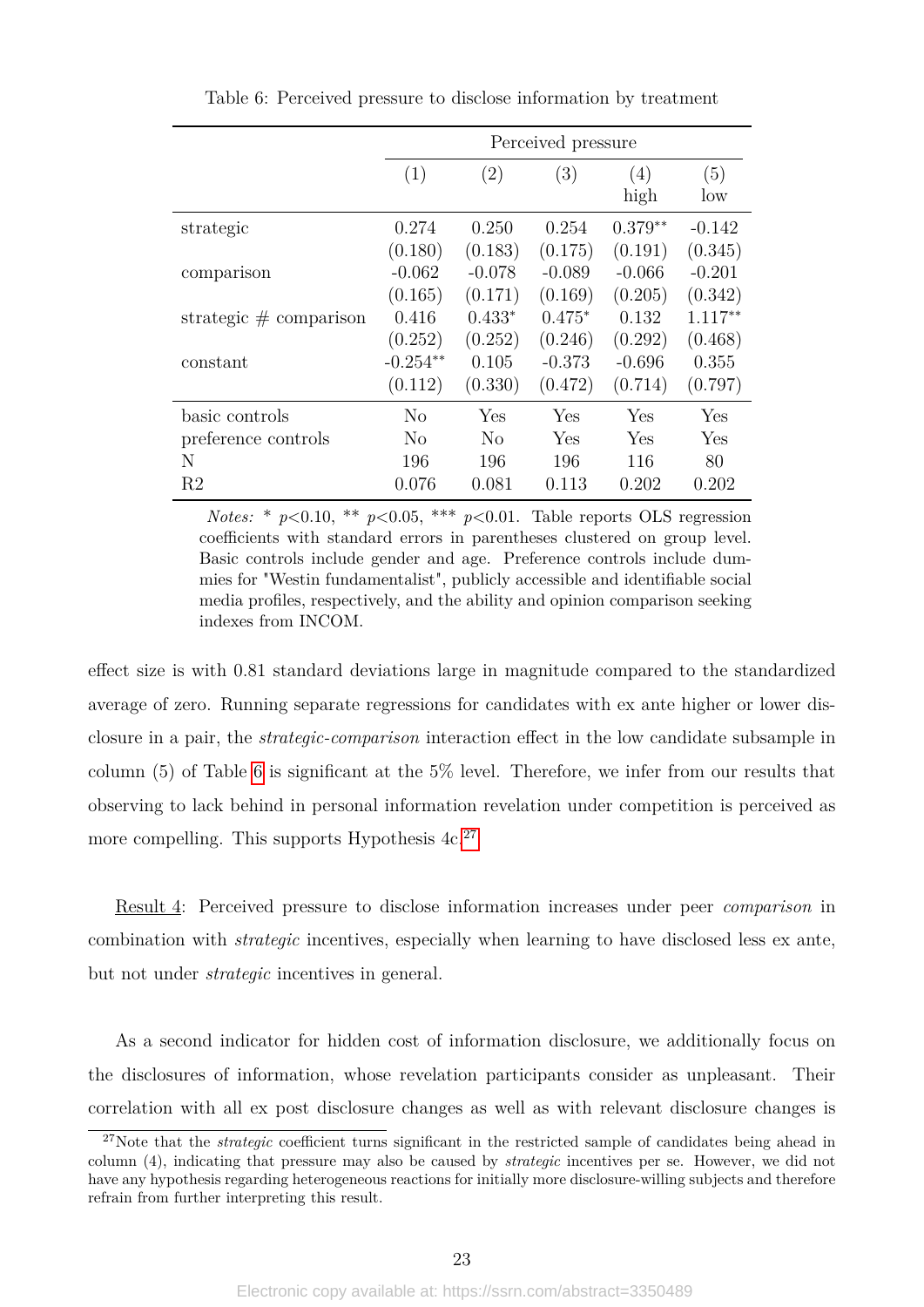with 0.663 and 0.560 quite high. In accordance, regression results in columns (3) and (4) of Table [B.5](#page-49-0) in the Appendix uncover that the combination of strategic incentives and peer comparison causes unpleasant disclosure changes. The *strategic-comparison* interaction effect is significant at the 10% and 5% level when not including or including controls, respectively. This means that peer comparison and strategic incentives come along with another side effect: They trigger the revelation of information which participants do not like to disclose. Hence, while disclosure changes may have a beneficial effect on outcomes via making more relevant information available, they also come along with the cost of causing discomfort.

### **4.5 Effects of information disclosure on outcomes**

#### *Allocator* **selection based on information disclosure**

In this section, we briefly analyze how personal information disclosure affects the probability to become *allocator*. *Allocator* candidates seem to assume that C takes personal information into account for *allocator* selection since they disclose more information in *strategic* treatments. Indeed, participants in role C look at the information provided. On average, they investigate 10.5 out of 12 ex post disclosed answers, and in  $79.6\%$  of the cases all answers.<sup>[28](#page-26-0)</sup>

Figure 5: Probability to become *allocator* by difference in information disclosure

<span id="page-26-1"></span>

*Notes:* Cumulative probability functions of becoming *allocator*.

Panel B of Figure [5](#page-26-1) illustrates that disclosing more information than the other candidate indeed increases the likelihood to become *allocator* in *strategic* treatments.[29](#page-26-2) The curves present

<span id="page-26-0"></span><sup>28</sup>In a ranksum-test, the number of answers inspected by C is with 9.9 clicks insignificantly smaller in *random* than in *strategic* treatments with 10.8 clicks ( $p = 0.274$ ).

<span id="page-26-2"></span><sup>29</sup>Since C is not informed about the comparison stage, we can ignore the *comparison* dimension and pool observations.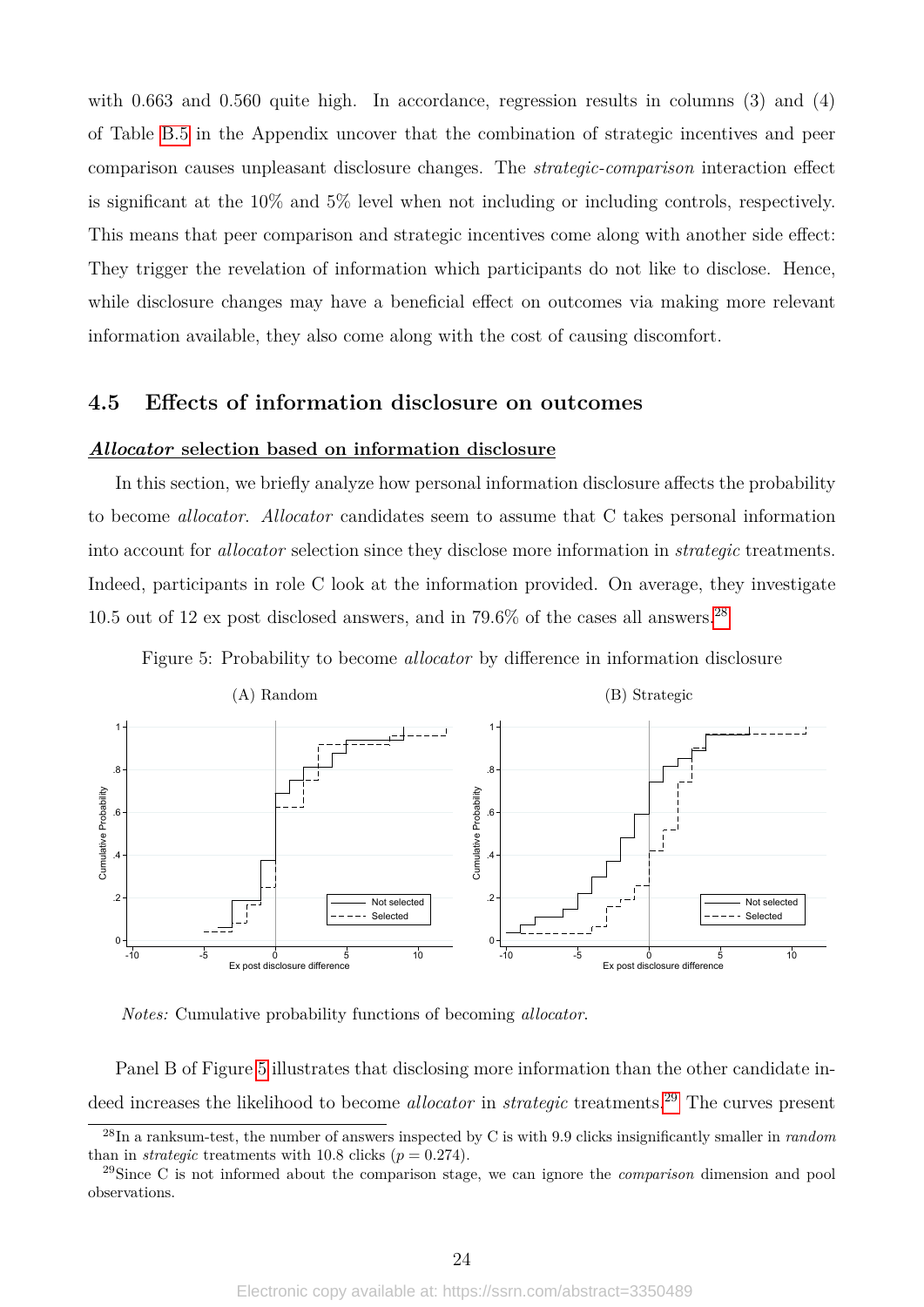the cumulative probability distribution to be selected conditional on the ex post difference in answers disclosed relative to one's competitor. In Panel B, the line for non-selected candidates is shifted to the left meaning that their probability of *not* being selected is higher the more they lack behind. Over a large range of the abscissa, there is first order stochastic dominance between the two lines. While 25.5% of *allocators* stem from the group of participants disclosing less, suggesting that what has been disclosed also matters for selection, disclosing more seems highly decisive to become *allocator*. In fact, a two-sample Kolmogorov-Smirnov test rejects the hypothesis that the difference in ex post disclosures between selected and non-selected *allocators* is the same (*p* = 0*.*004). There is no such difference in treatments with *random allocator* selection displayed in Panel A of Figure [5](#page-26-1) ( $p = 0.988$ ). This altogether suggests that the pure amount of personal information sharing can impact how much attention one receives from others so engaging in competition via information overbidding seems to pay off for disclosurewilling individuals. When restricting our analysis to information which C considers as relevant indicators for allocation behavior, the effect that more sharing raises the likelihood of being selected increases.<sup>[30](#page-27-0)</sup> The corresponding probit regression analysis in Table [B.7](#page-51-0) of the Appendix confirms these findings and substantiates Hypothesis 5.

Result 5: Disclosing more information significantly increases the probability to be selected as *allocator* in *strategic* treatments.

As a corollary to this finding, it is worth pointing out that participants, who ex ante disclose less, most often also disclose less ex post, and are therefore less likely to become *allocator* in SAC. In spite of the opportunity to catch up, they fail to become *allocator* in 74.1% of the cases, which is statistically different from a 50% chance in a two-sided binomial test ( $p = 0.019$ ) and indistinguishable from the corresponding chance without *comparison* in SA in a ranksum-test  $(p = 0.698)$ . Thus, for this group ex post disclosure changes do not pay off.

#### **Allocation behavior**

Is information disclosure competition also beneficial for the other market side, i.e., players C selecting the *allocator*? In order to explore this, we look at allocation behavior conditional on personal information sharing. We measure prosocial behavior by the amount one gives to C.

<span id="page-27-0"></span><sup>&</sup>lt;sup>30</sup>This additionally confirms that the anonymous information in our experiment are indeed perceived as relevant personal information in this context.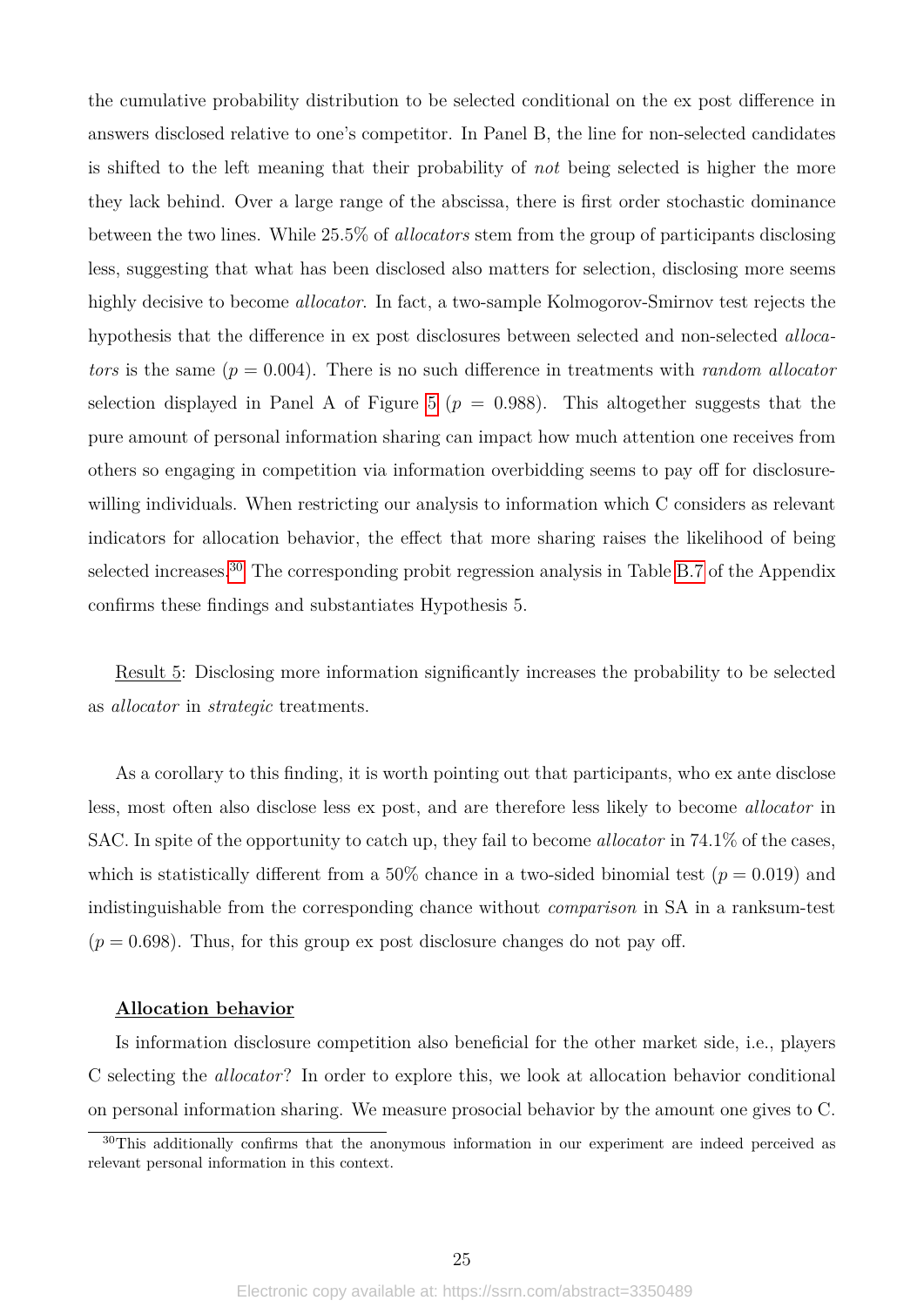We summarize the main effects here and refer to Table [B.8](#page-53-0) in the Appendix for a more detailed analysis including all regression specifications.



<span id="page-28-1"></span>Figure 6: Coefficient plot of money allocated to C by information disclosure and selection

*Notes:* Vertical lines represent standard errors clustered on group level.

First of all and in line with Brandts et al.  $(2006)^{31}$  $(2006)^{31}$  $(2006)^{31}$  $(2006)^{31}$ , participants in *strategic* treatments give significantly more to C and thereby reciprocate the favor of being selected. This represents the level effect in the coefficient plot in Figure [6.](#page-28-1) Second, there seems to be a positive relationship between intrinsic disclosure-willingness and generosity in *random* treatments.[32](#page-28-2) This can be inferred from the slope in Figure [6.](#page-28-1) However, this positive relationship is distorted by revelation competition in *strategic* treatments. Subjects disclosing more personal information in *strategic* treatments do not offer more to player C. Hence, there is no *direct* effect of disclosure behavior on prosocial behavior in treatments with *allocator* selection. In the corresponding OLS regression specification in Table [B.8](#page-53-0) in the Appendix, this means that the significant effects of the amount ex post disclosed and its interaction with the *strategic* coefficient cancel out. Third, there is no *indirect* effect of being chosen as *allocator*, based on one's disclosure, on prosocial behavior. Those who become *allocator* in *strategic* treatments do not offer significantly more to player C than non-selected candidates. Thus, participants in role C do not suffice in picking the more

<span id="page-28-0"></span><sup>&</sup>lt;sup>31</sup>Brandts et al. [\(2006\)](#page-36-3) call the effect that selected participants give more to the selecting party than randomly chosen participants "I-want-you" effect. We confirm its existence in a modified setting.

<span id="page-28-2"></span> $32$ However, we do not want to emphasize this result too much since the number ob observations with many disclosures in *random* treatments is limited.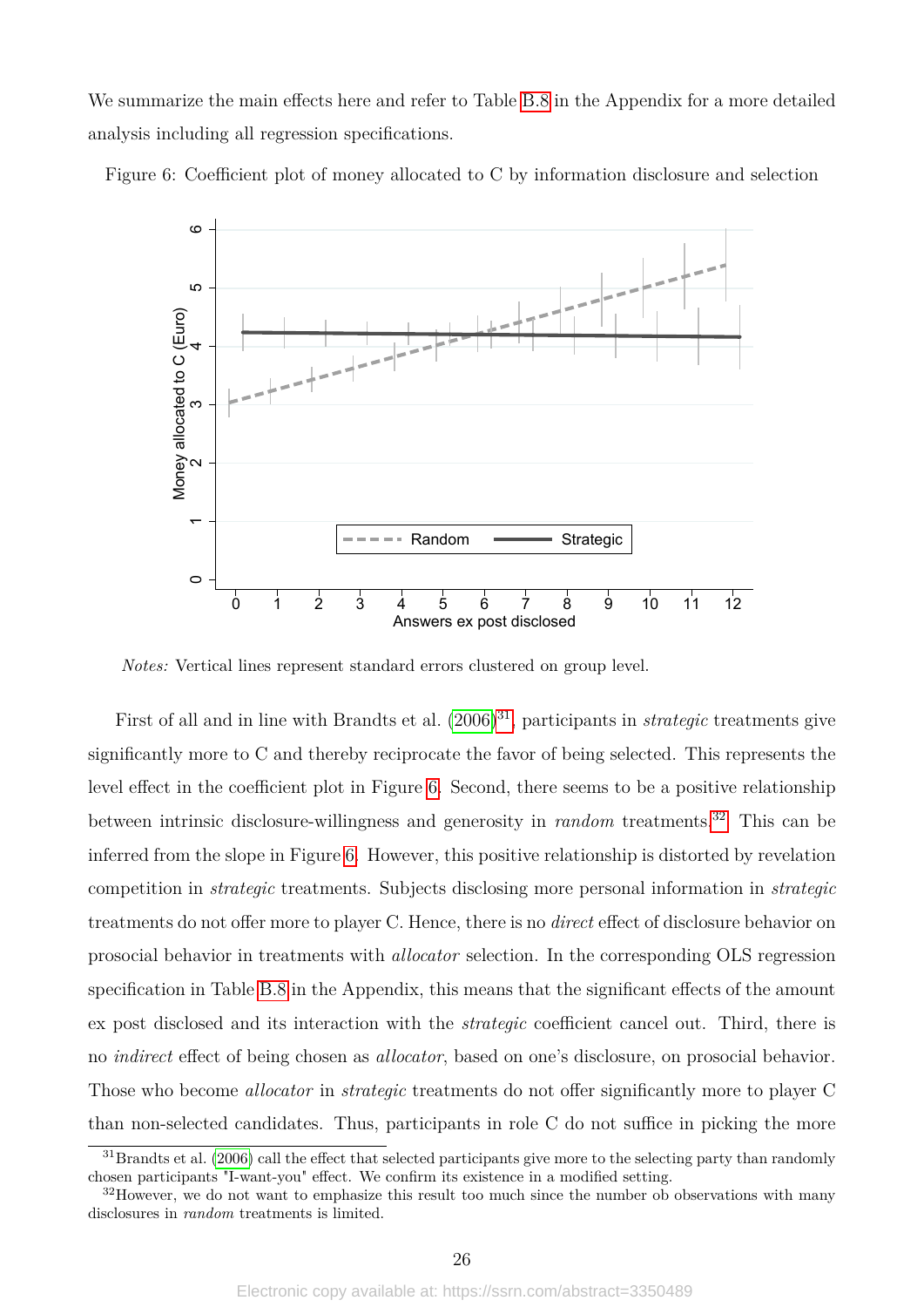generous candidates based the pure amount of endogenously disclosed personal information. Statistical support based on OLS regression results for all findings just discussed can be found in Table [B.8](#page-53-0) in the Appendix.

While there is no positive effect of the total amount of information ex post disclosed, the sum of disclosures becomes meaningful when focusing only on those answers which C rates as relevant for allocation behavior. Regressions in Table [B.9](#page-54-0) in the Appendix repeat the previous analysis only with disclosure of relevant answers. Here, more disclosure indeed implies generosity, i.e., *allocators* disclosing more relevant answers distribute more money to player C and less money to themselves. Taking together the findings on overall and relevant ex post disclosure, there appears to be a positive relationship between disclosing more and being more generous, but sharing of irrelevant information under *strategic* incentives obfuscates this relationship. Hence, competition for benefits might lead to more information sharing and thereby to more meaningful information diffusion but also to less straightforward signaling due to information abundance.

The Appendix also reports acceptance thresholds from the impunity game as a form of "choice and voice". While social *comparison* might decrease acceptance, we do not find robust treatment effects regarding acceptance thresholds. However, acceptance thresholds are significantly higher than predicted by game theory so subjects are willing to forgo some money in our experiment when being offered too little. Even though altruistic sanctioning in monetary terms is excluded, respondents often engage in non-monetary altruistic accusation via choosing positive acceptance threshold.

### **4.6 Robustness of results based on beliefs**

Our analysis of disclosure behavior systematically disentangles that the combination of benefits for information sharing and observing peers' information sharing increases disclosure. In this section, we try to explore more deeply why this is the case in the SAC treatment. One explanation already discussed and supported by our results is peer pressure stemming from peer comparison. Another conflicting explanation is the effect of information provision per se. Providing important information about the other candidate's information sharing behavior in SAC could trigger changes in disclosure behavior due to less uncertainty about how much and which information one has to reveal to increase one's chances to become *allocator*. However, we argue in the following why a pure information provision argument cannot fully explain our results.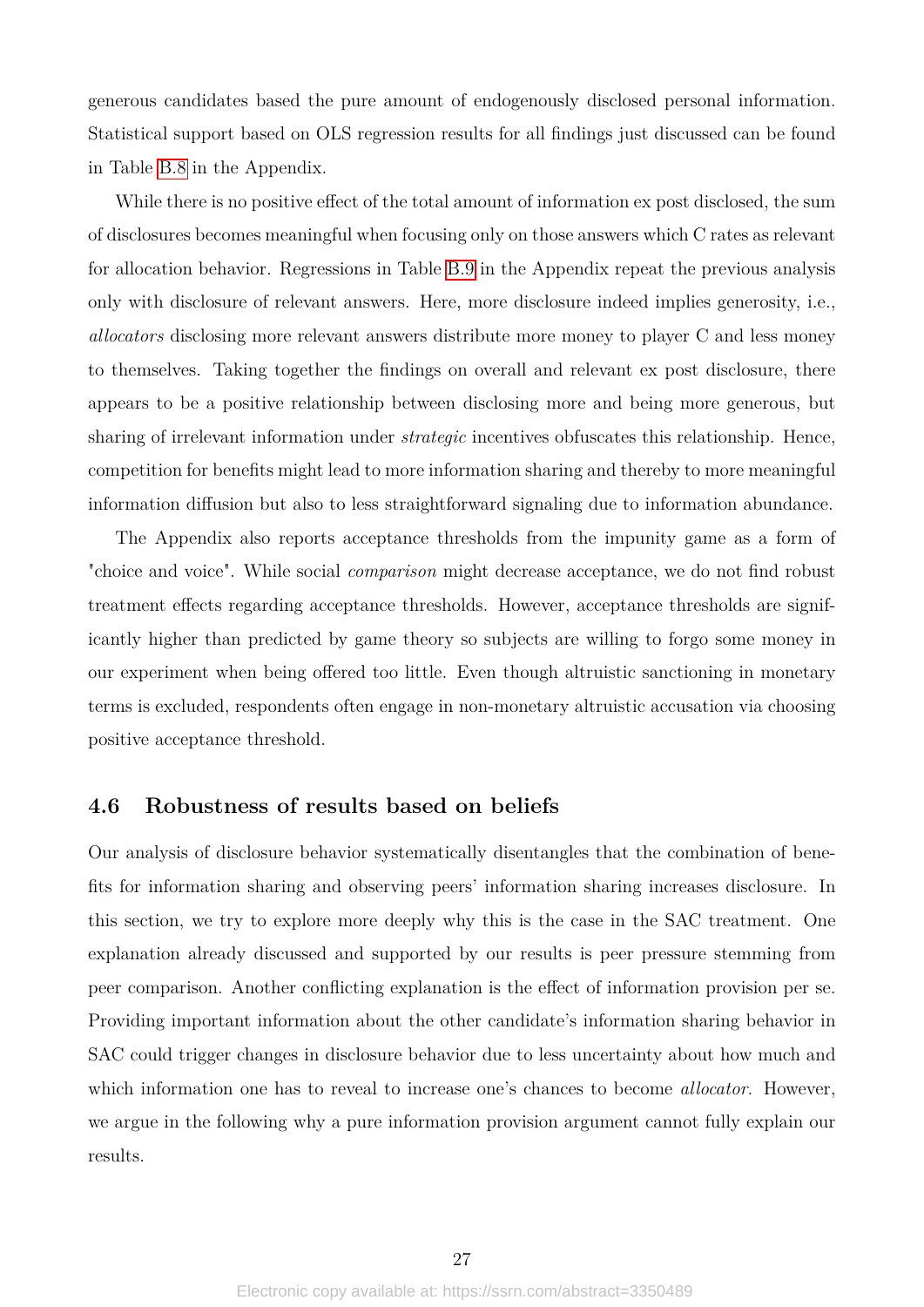<span id="page-30-0"></span>

Figure 7: Disclosure behavior and beliefs by treatment and ex ante disclosure

*Notes:* The lower candidate is the one who ex ante disclosed strictly fewer answers than her competitor.

Ex post disclosure changes could be driven by wrong beliefs about the competitor's disclosure and by social pressure. Subjects, likely updating their incorrect beliefs about how much more information disclosure is needed for becoming *allocator*, seem to account for 22.2% of those candidates in our SAC sample, who ex ante lack behind. In these cases, subjects fully catch up or even overbid their competitor in terms of ex post information disclosure after peer *comparison*. Such behavior may resemble imitation learning (Huck et al. [1999;](#page-38-13) Vega-Redondo [1997\)](#page-40-3). In contrast, 29.6% adapt partly by one to three disclosure extensions, but still disclose less ex post. This group seems to trade off privacy concerns with reducing the distance to the competitor, likely due to conformity seeking (Asch [1951;](#page-35-7) Bernheim [1994\)](#page-35-8). 44.4% of participants do not react at all when learning about the disclosure choice of their peer. This type likely does not want to trade off privacy against potential benefits of disclosing more.

Since our detailed dataset contains beliefs about how much a subject expects her competitor to disclose, we can examine the information provision explanation in more detail. If the belief about the competitor's amount of disclosure was systematically too low, the additional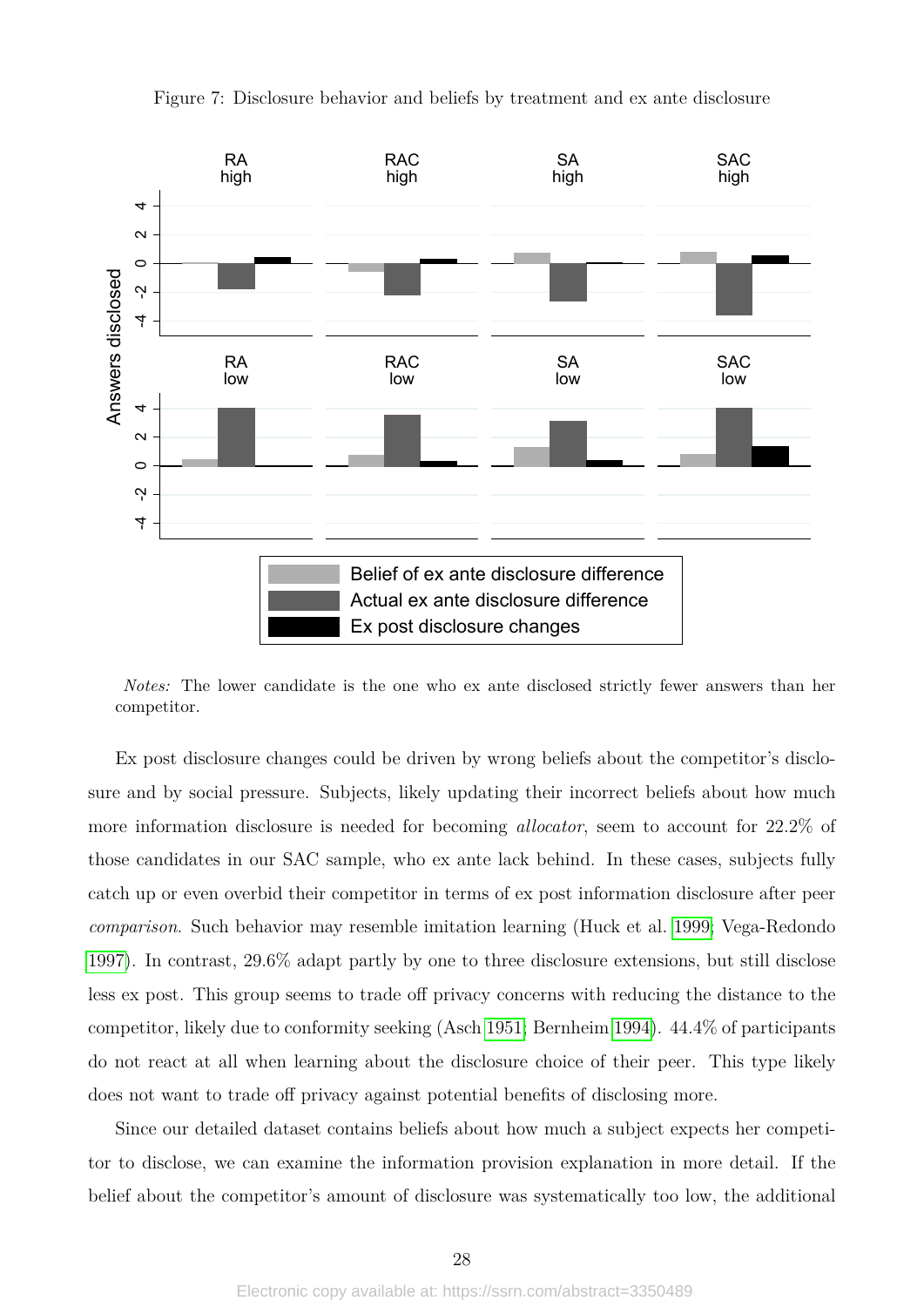information provided in *comparison* treatments should initiate more disclosures in order to outbid one's competitor. However, the beliefs of those disclosing less, depicted in Figure [7,](#page-30-0) are correct: They expect their competitor to disclose more information than they do themselves as the first bars of "SA low" and "SAC low" show.[33](#page-31-0) If participants had expected to disclose less, they should have behaved according to their correct belief by already disclosing more ex ante. Recall here that participants are unaware that they will be able to revise their choice when making their ex ante disclosure decision, and should consequently act as if it is was the final choice. Therefore, in our view it seems more likely that privacy costs hinder those who lag behind from catching up with those having lower privacy costs. Consequently, additional information under social comparison confirms that one lags behind rather than providing new insights.

Moreover, if wrong beliefs were decisive for disclosing less, one should see a strong reaction when learning how much more revelation is needed to outbid the competitor. Rather than observing this, there is only a minor increase in disclosures after the *comparison* stage in SAC (compare the third bar in category "SAC low" of Figure [7](#page-30-0) to the second bar). Thus, the majority of disclosure changes seem more likely to occur due to social pressure and conformity seeking rather than to outbid the competitor. The candidate lacking behind reveals somewhat more, but more often than not refrains from jumping ahead in disclosure.

These features highlight peer pressure in information disclosure competition as the most likely driver of the personal information disclosure dynamics we observe. While we cannot completely rule out that the high perceived pressure in SAC stems from receiving information in a competitive setting per se and is not related to the privacy component of our data, significant pressure seems to exist under such conditions at least if personal information is at work. If anything, general applicability of our results to competitive settings with peer comparison would increase the relevance of our results even further.

# **5 Conclusion**

In this paper, we investigate personal information sharing under competition for benefits. Particularly, we examine the interaction of strategic incentives and peer comparison to disclose personal information as a channel leading to more and more information sharing as observed in the field. Moreover, we provide evidence on a potentially neglected side effect in such a con-

<span id="page-31-0"></span><sup>33</sup>Remarkably, apart from those who actually disclose more than the other group member in *random* treatments, everybody believes to be revealing less. Thus, in *strategic* treatments, those who actually disclose more assume to disclose less as well.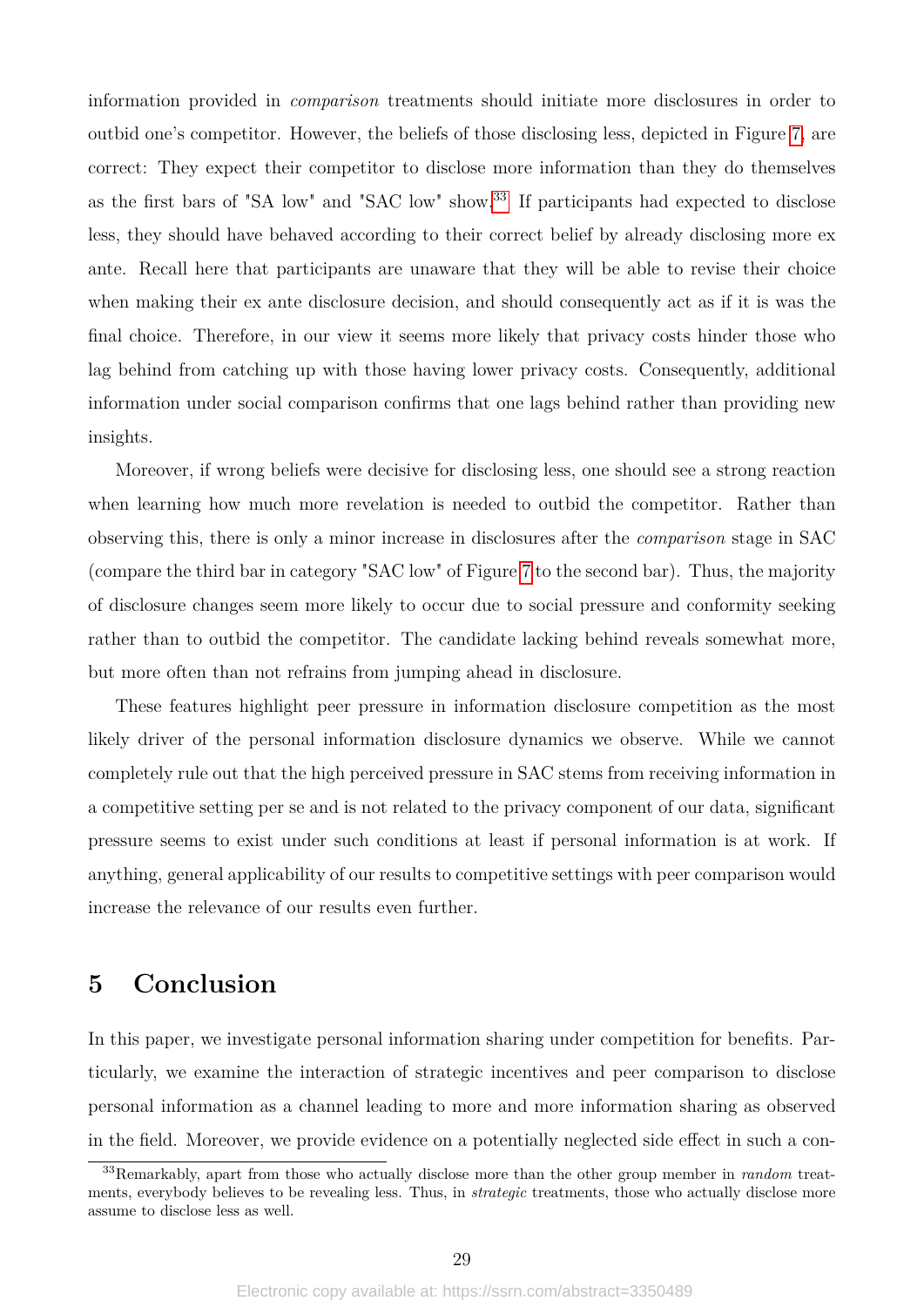text, i.e., an increase in perceived pressure to disclose for those who are intrinsically less willing to share information about themselves. Our setting fits best to modern markets, for example, social media platforms like Instagram and Youtube, Airbnb, LinkedIn, or microfinance or crowdfunding platforms like Kickstarter, in which one market side strives for another's beneficial attention by providing personal information. It also applies to offline markets, for example, the housing market in which prospective tenants try to stand out from the crowd of applicants by bringing a well-designed folder with abundant documents, but is exacerbated by online markets.

In our lab experiment, participants can endogenously reveal potentially sensitive answers from a personality and opinion questionnaire in order to be selected to determine the allocation decision in an impunity game. We vary in how far information sharing can serve a strategic purpose, and analyze how it is influenced by peer comparison. Results show that strategic incentives double disclosure, and that this effect is fostered by subsequent peer comparison. This dynamic response is primarily driven by those participants who learn from social comparison that they a priori revealed less than their competitor. It goes along with an increase in perceived pressure to have to disclose information and with the disclosure of more unpleasant information. We find that more disclosure-willing individuals are more frequently picked, but that the abundance of information shared under incentives obfuscates the positive relationship between sharing more relevant information and desirable behavior.

Which implications can be drawn from our results? First, it is unlikely that all information sharing we observe online nowadays is based on a pure preference for revelation. Rather, modern markets of the 21<sup>st</sup> century trade personal information as a medium of exchange for benefits, and people respond to this incentive by revealing more. Second, peer pressure exist in personal information disclosure. Observing others who freely share personal information for benefits triggers intrinsically reluctant individuals to adapt their behavior. This adaptation process, driven by the interplay of benefits and observing peers' sharing, sheds light on the channel underlying the present, seemingly unstoppable trend of more and more voluntary information disclosure. Third, the high level of pressure, which participants in our experiment report after being influenced by a more disclosure-willing peer, and the sharing of more information, which are perceived as unpleasant, provide indicative evidence of a potential and so far neglected side effect of markets with information revelation competition. Those, who freely share information in exchange for benefits and incur low privacy costs, exert social pressure on the more disclosure-unwilling to adapt. The more others share, the harder it becomes to abstain. In effect, disclosure-unwilling individuals may partly adapt, incurring high privacy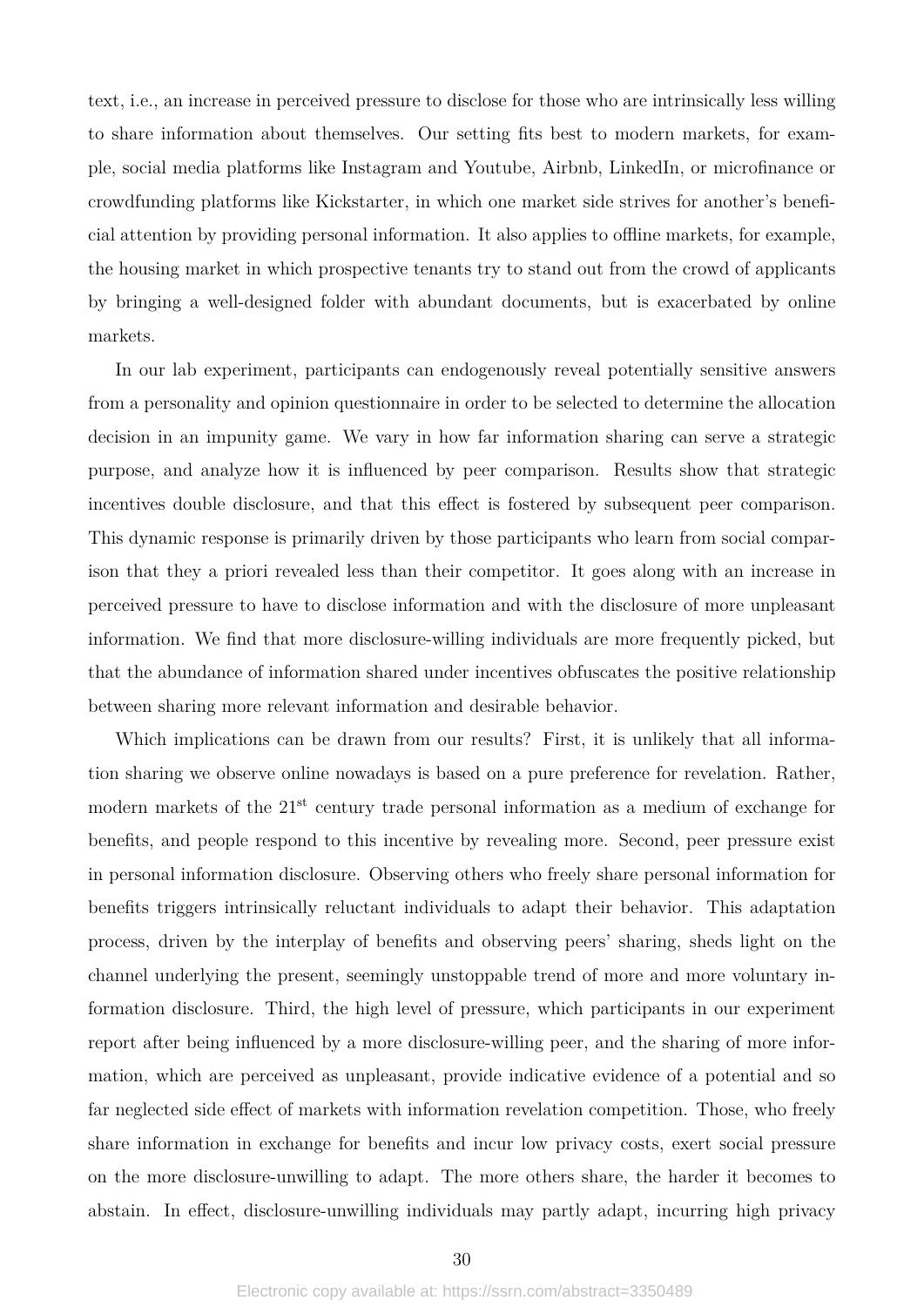cost without meaningfully affecting outcomes. They would have been better off in a state with less overall disclosure driven by strategic incentives and peer comparison.

Our results are in line with evidence by Brandts et al. [\(2009\)](#page-36-5), DellaVigna et al. [\(2012,](#page-37-1) [2017\)](#page-37-2), and Reyniers and Bhalla [\(2013\)](#page-39-0) illustrating that competition or social pressure can reduce wellbeing or welfare. However, we refrain from a welfare-analysis since the personal data we use may be less predictive for real-world behavior than personal data exchanged in the field. Thus, we would underestimate potential welfare-gains for the selecting market-side. Rather, we focus on understanding the disclosure side, emphasize the power of peer dynamics in markets with gains from personal information sharing, and point out that a reluctant group might be hurt. The effects we find in our setup with anonymous personal information are likely even stronger in the field with non-anonymous and more privacy-sensitive personal data.

Moreover, our finding that competition via extensive personal information sharing is beneficial for the disclosure-willing market side but provides only limited insights for the selecting one is in line with evidence from the field (Iyer et al. [2016;](#page-38-7) Michels [2012;](#page-39-3) Pope and Sydnor [2011\)](#page-39-4). In our setting, incentives to share more personal information obfuscate the positive relationship between the number of relevant disclosures and generosity towards others. Since a lot of personal information sharing occurs in settings which incentivize people to reveal personal details, for example, on Airbnb to attract guests, on LinkedIn to attract recruiters, or on microfinance and crowdfunding platforms to attract investors, competition via personal information revelation might lead to extensive information sharing in order to catch attention rather than to highlight the qualitatively most suitable options. The recent introduction of "superhosts"[34](#page-33-0) on Airbnb might be a result of such information overbidding, and questions the usefulness of extensive endogenous disclosure. As a consequence, personal information sharing may not be caring.

Although our study provides helpful insights into the channels underlying recent extensive (online) information sharing, it also has shortcomings. It relies on rather subjective opinions and attitudes as a source of personal information in a laboratory environment which might be less sensitive than identifiable information like names or photos in the real world. Further research might narrow the gap to field settings to show how peer comparison and strategic benefits partly jointly and partly isolatedly affect endogenous personal information disclosure, but under less experimental control. A more detailed analysis of adaptation patterns of initially disclosure-

<span id="page-33-0"></span><sup>&</sup>lt;sup>34</sup>"Superhost" is a rating of excellence on Airbnb which might have become necessary because with the mass of information already provided by hosts, screening based on this information is no longer useful.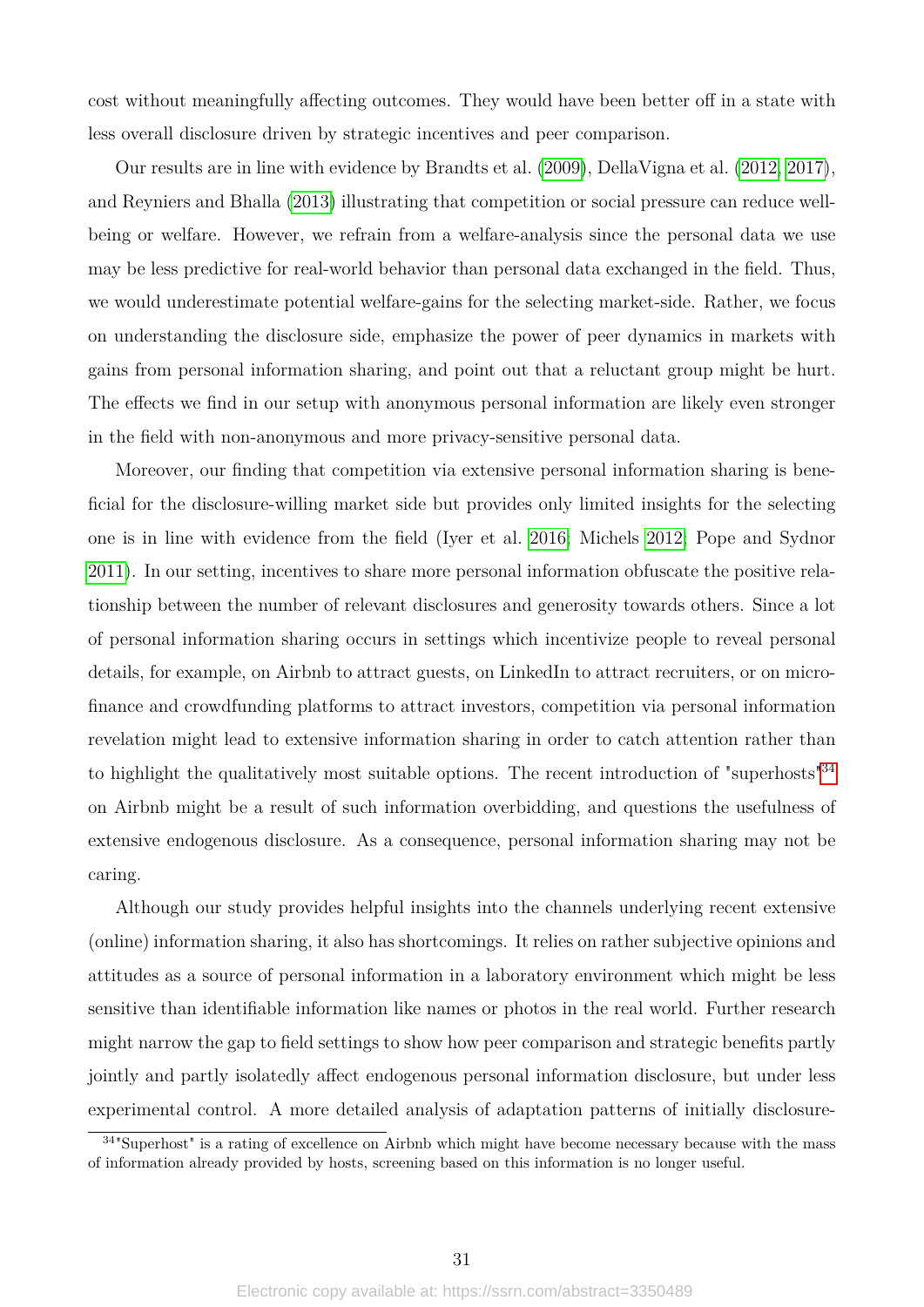unwilling individuals and their perceived pressure seems to be another promising perspective for further research.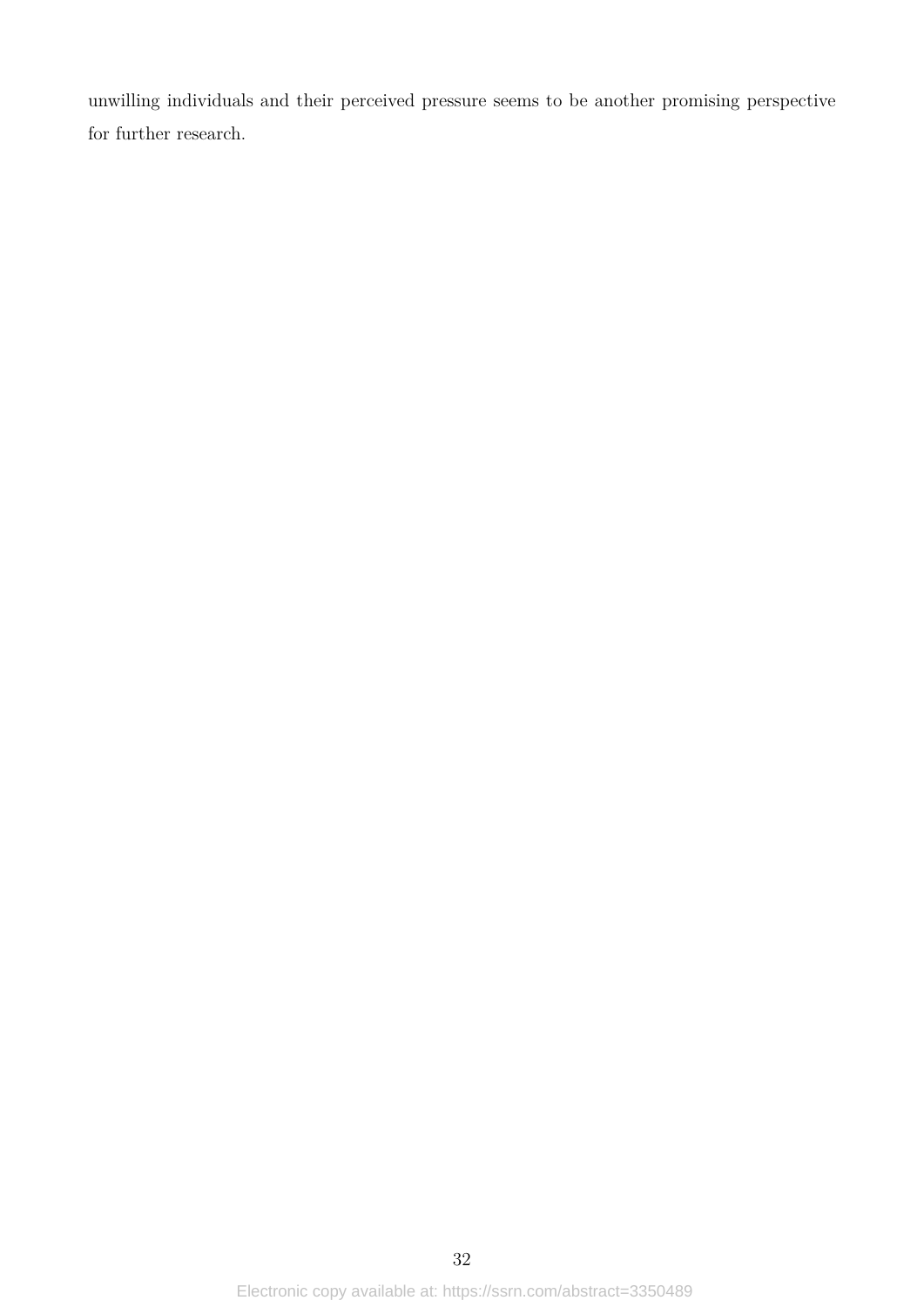# **References**

- <span id="page-35-0"></span>Acquisti, A., L. K. John, and G. Loewenstein (2012). "The Impact of Relative Standards on the Propensity to Disclose". *Journal of Marketing Research* 49 (2): 160–174.
- <span id="page-35-5"></span>Acquisti, A., C. Taylor, and L. Wagman (2016). "The Economics of Privacy". *Journal of Economic Literature* 54 (2): 442–492.
- <span id="page-35-10"></span>Adena, M. and S. Huck (Forthcoming). "Online Fundraising, Self-Image, and the Long-Term Impact of Ask Avoidance". *Management Science*.
- <span id="page-35-11"></span>Alesina, A., R. D. Tella, and R. MacCulloch (2004). "Inequality and happiness: are Europeans and Americans different?" *Journal of Public Economics* 88 (9): 2009–2042.
- Ali, S. N. and R. Bénabou (2016). "Image Versus Information: Changing Societal Norms and Optimal Privacy". Working paper.
- <span id="page-35-9"></span>Alpizar, F., F. Carlsson, and O. Johansson-Stenman (2008). "Anonymity, reciprocity, and conformity: Evidence from voluntary contributions to a national park in Costa Rica". *Journal of Public Economics* 92 (5–6): 1047–1060.
- <span id="page-35-7"></span>Asch, S. E. (1951). "Effects of group pressure upon the modification and distortion of judgments". Ed. by H. G. (Ed.) Oxford, England: Carnegie Press: 177–190.
- <span id="page-35-12"></span>Bartling, B., E. Fehr, and H. Herz (2014). "The Intrinsic Value of Decision Rights". *Econometrica* 82 (6): 2005–2039.
- <span id="page-35-2"></span>Bartoš, V., M. Bauer, J. Chytilová, and F. Matějka (2016). "Attention Discrimination: Theory and Field Experiments with Monitoring Information Acquisition". *American Economic Review* 106 (6): 1437–1475.
- <span id="page-35-6"></span>Benndorf, V. (2018). "Voluntary Disclosure of Private Information and Unraveling in the Market for Lemons: An Experiment". *Games* 9 (2): 1–17.
- <span id="page-35-3"></span>Benndorf, V. and H.-T. Normann (2018). "The Willingness to Sell Personal Data". *The Scandinavian Journal of Economics* 120 (4): 1260–1278.
- <span id="page-35-1"></span>Benndorf, V., D. Kübler, and H.-T. Normann (2015). "Privacy concerns, voluntary disclosure of information, and unraveling: An experiment". *European Economic Review* 75: 43–59.
- <span id="page-35-4"></span>Beresford, A. R., D. Kübler, and S. Preibusch (2012). "Unwillingness to pay for privacy: A field experiment". *Economics Letters* 117 (1): 25–27.
- <span id="page-35-8"></span>Bernheim, B. D. (1994). "A Theory of Conformity". *Journal of Political Economy* 102 (5): 841–877.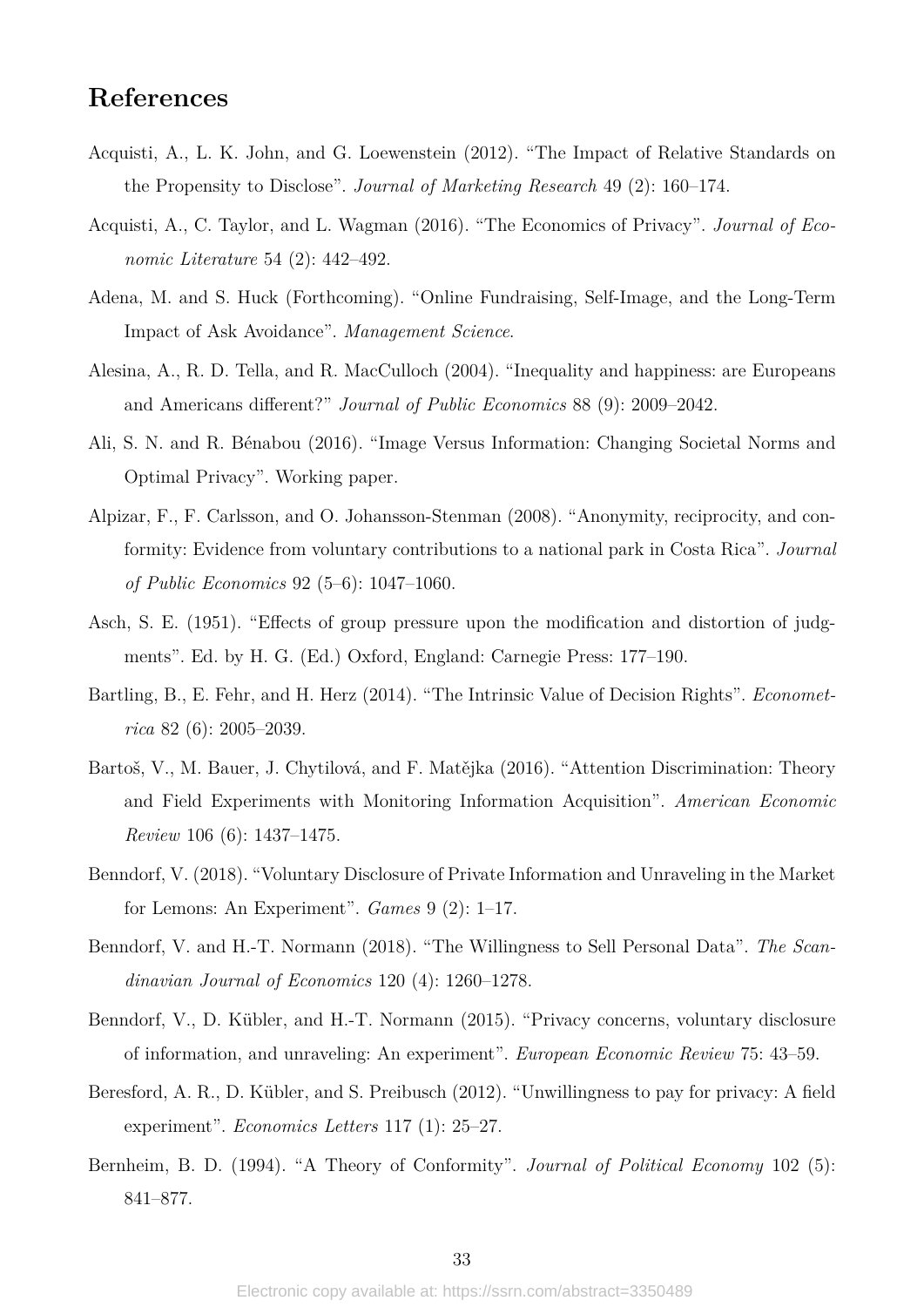- <span id="page-36-11"></span>Blanchflower, D. G. and A. J. Oswald (2004). "Well-being over time in Britain and the USA". *Journal of Public Economics* 88 (7): 1359–1386.
- <span id="page-36-0"></span>Böhme, R. and S. Pötzsch (2011). "Collective Exposure: Peer Effects in Voluntary Disclosure of Personal Data". *Financial Cryptography and Data Security*. Ed. by G. Danezis. Springer Berlin Heidelberg: 1–15.
- <span id="page-36-6"></span>Böhme, R. and S. Pötzsch (2010). "Privacy in Online Social Lending." *Proceedings of AAAI Spring Symposium on Intelligent Information Privacy Management*.
- <span id="page-36-2"></span>Bohnet, I. and B. S. Frey (1999). "Social Distance and Other-Regarding Behavior in Dictator Games: Comment". *American Economic Review* 89 (1): 335–339.
- <span id="page-36-10"></span>Bolton, G. E. and R. Zwick (1995). "Anonymity versus Punishment in Ultimatum Bargaining". *Games and Economic Behavior* 10 (1): 95–121.
- <span id="page-36-7"></span>Bond, R. M., C. J. Fariss, J. J. Jones, A. D. I. Kramer, C. Marlow, J. E. Settle, and J. H. Fowler (2012). "A 61-million-person experiment in social influence and political mobilization". *Nature* 489: 295–298.
- <span id="page-36-3"></span>Brandts, J., W. Güth, and A. Stiehler (2006). "I want YOU! An experiment studying motivational effects when assigning distributive power". *Labour Economics* 13 (1): 1–17.
- <span id="page-36-5"></span>Brandts, J., A. Riedl, and F. van Winden (2009). "Competitive rivalry, social disposition, and subjective well-being: An experiment". *Journal of Public Economics* 93 (11): 1158–1167.
- <span id="page-36-9"></span>Bursztyn, L. and R. Jensen (2017). "Social Image and Economic Behavior in the Field: Identifying, Understanding, and Shaping Social Pressure". *Annual Review of Economics* 9 (1): 131–153.
- <span id="page-36-8"></span>Bursztyn, L., F. Ederer, B. Ferman, and N. Yuchtman (2014). "Understanding Mechanisms Underlying Peer Effects: Evidence From a Field Experiment on Financial Decisions". *Econometrica* 82 (4): 1273–1301.
- <span id="page-36-1"></span>Chang, D., E. L. Krupka, E. Adar, and A. Acquisti (2016). "Engineering information disclosure: Norm shaping designs". *Proceedings of the 2016 CHI Conference on Human Factors in Computing Systems*. ACM: 587–597.
- <span id="page-36-4"></span>Charness, G. and U. Gneezy (2008). "What's in a name? Anonymity and social distance in dictator and ultimatum games". *Journal of Economic Behavior & Organization* 68 (1): 29 –35.
- <span id="page-36-12"></span>Charness, G. and B. Grosskopf (2001). "Relative payoffs and happiness: an experimental study". *Journal of Economic Behavior & Organization* 45 (3): 301–328.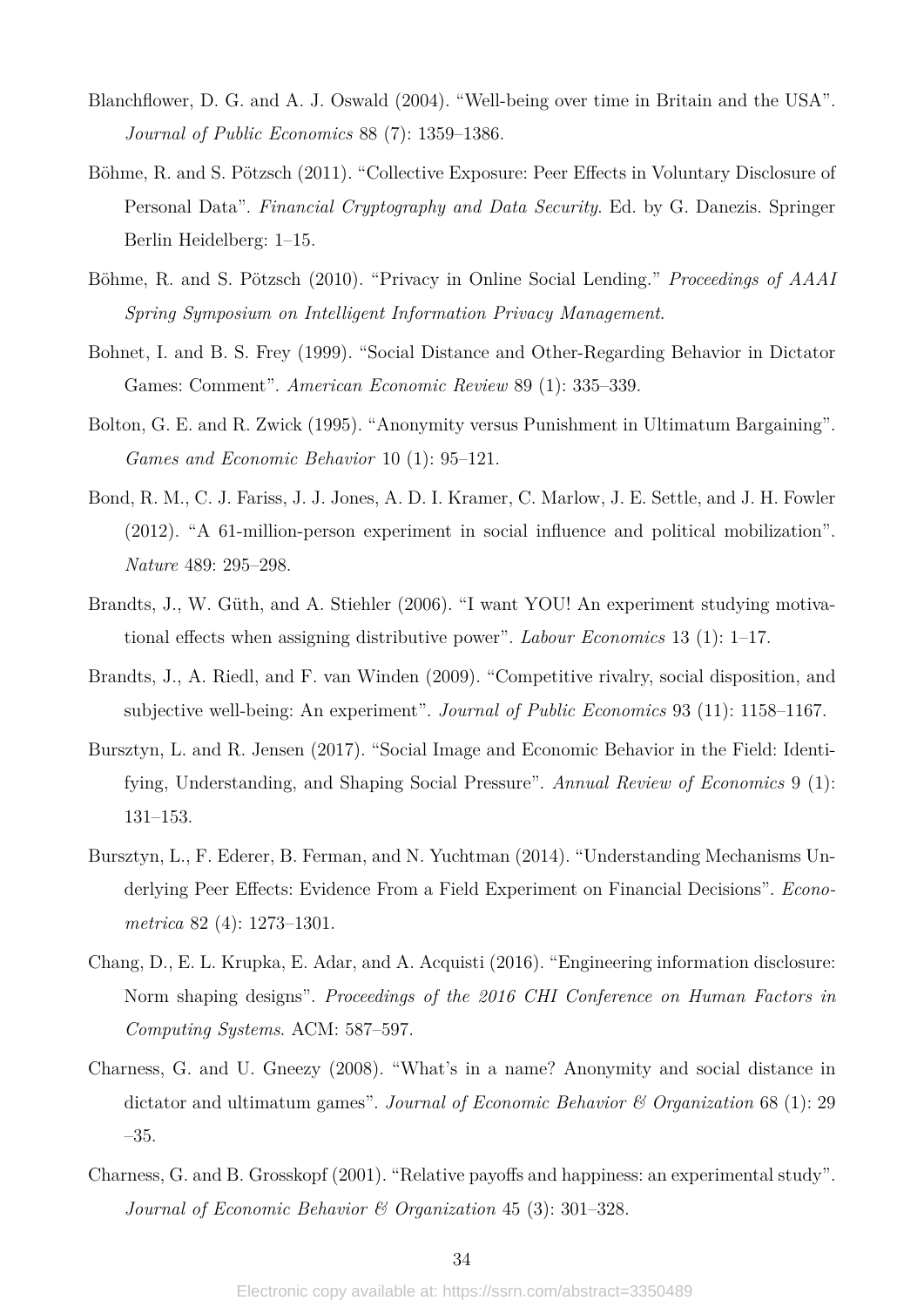- <span id="page-37-6"></span>Clark, A. E. and A. J. Oswald (1998). "Comparison-concave utility and following behaviour in social and economic settings". *Journal of Public Economics* 70 (1): 133–155.
- <span id="page-37-4"></span>Coricelli, G., D. Fehr, and G. Fellner (2004). "Partner Selection in Public Goods Experiments". *Journal of Conflict Resolution* 48 (3): 356–378.
- <span id="page-37-11"></span>Daughety, A. F. and J. F. Reinganum (2010). "Public Goods, Social Pressure, and the Choice between Privacy and Publicity". *American Economic Journal: Microeconomics* 2 (2): 191– 221.
- <span id="page-37-1"></span>DellaVigna, S., J. A. List, and U. Malmendier (2012). "Testing for Altruism and Social Pressure in Charitable Giving". *Quarterly Journal of Economics* 127 (1): 1–56.
- <span id="page-37-2"></span>DellaVigna, S., J. A. List, U. Malmendier, and G. Rao (2017). "Voting to Tell Others". *Review of Economic Studies* 84 (1): 143–181.
- <span id="page-37-5"></span>Duarte, J., S. Siegel, and L. Young (2012). "Trust and Credit: The Role of Appearance in Peer-to-peer Lending". *Review of Financial Studies* 25 (8): 2455–2484.
- <span id="page-37-0"></span>Eckel, C. C. and R. Petrie (2011). "Face Value". *American Economic Review* 101 (4): 1497– 1513.
- <span id="page-37-9"></span>Falk, A. and A. Ichino (2006). "Clean Evidence on Peer Effects". *Journal of Labor Economics* 24 (1): 39–57.
- <span id="page-37-3"></span>Farrell, J. (2012). "Can Privacy be Just Another Good?" *Journal on Telecommunications and High Technology Law* 10 (2): 251–264.
- <span id="page-37-7"></span>Festinger, L. (1954). "A Theory of Social Comparison Processes". *Human Relations* 7 (2): 117– 140.
- <span id="page-37-13"></span>Fischbacher, U. (2007). "z-Tree: Zurich toolbox for ready-made economic experiments". *Experimental Economics* 10 (2): 171–178.
- <span id="page-37-8"></span>Frey, B. S. and S. Meier (2004). "Social Comparisons and Pro-social Behavior: Testing "Conditional Cooperation" in a Field Experiment". *American Economic Review* 94 (5): 1717– 1722.
- <span id="page-37-12"></span>Frik, A. and A. Gaudeul (2016). "The Relation between Privacy Protection and Risk Attitudes". Working paper.
- <span id="page-37-10"></span>Funk, P. (2010). "Social Incentives and Voter Turnout: Evidence from the Swiss Mail Ballot System". *Journal of the European Economic Association* 8 (5): 1077–1103.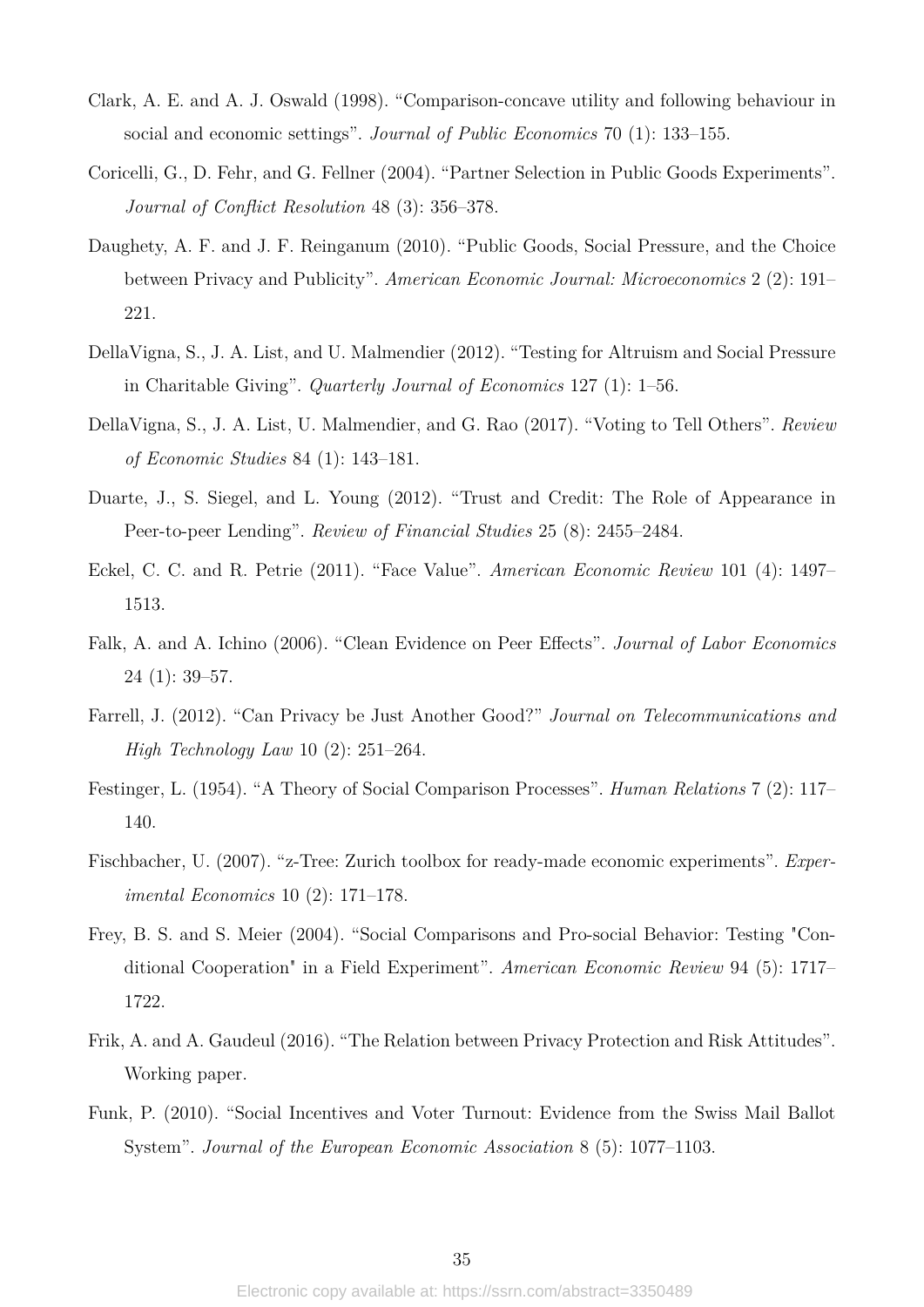- <span id="page-38-3"></span>Gaudeul, A. and C. Giannetti (2017). "The effect of privacy concerns on social network formation". *Journal of Economic Behavior & Organization* 141: 233–253.
- <span id="page-38-6"></span>Ge, R., J. Feng, B. Gu, and P. Zhang (2017). "Predicting and Deterring Default with Social Media Information in Peer-to-Peer Lending". *Journal of Management Information Systems* 34 (2): 401–424.
- <span id="page-38-11"></span>Greiner, B. (2015). "Subject Pool Recruitment Procedures: Organizing Experiments with ORSEE". *Journal of the Economic Science Association* 1 (1): 114–125.
- <span id="page-38-10"></span>Harris Interactive (2001). "Privacy On & Off the internet: What Consumers Want". Tech. Report. Privacy & American Business.
- <span id="page-38-1"></span>Hermstrüwer, Y. and S. Dickert (2017). "Sharing is daring: An experiment on consent, chilling effects and a salient privacy nudge". *International Review of Law and Economics* 51: 38 –49.
- <span id="page-38-2"></span>Holm, H. J. and M. Samahita (2018). "Curating social image: Experimental evidence on the value of actions and selfies". *Journal of Economic Behavior & Organization* 148: 83–104.
- <span id="page-38-13"></span>Huck, S., H.-T. Normann, and J. Oechssler (1999). "Learning in Cournot Oligopoly-An Experiment". *Economic Journal* 109 (454): 80–95.
- <span id="page-38-7"></span>Iyer, R., A. I. Khwaja, E. F. P. Luttmer, and K. Shue (2016). "Screening Peers Softly: Inferring the Quality of Small Borrowers". *Management Science* 62 (6): 1554–1577.
- <span id="page-38-4"></span>Jentzsch, N., S. Preibusch, and A. Harasser (2012). "Study on monetising privacy. An economic model for pricing personal information". *European Network and Information Security Agency*.
- <span id="page-38-5"></span>Jin, G. Z., M. Luca, and D. Martin (2017). "Is No News (Perceived As) Bad News? An Experimental Investigation of Information Disclosure". Working paper.
- <span id="page-38-9"></span>Khalmetski, K., A. Ockenfels, and P. Werner (2015). "Surprising gifts: Theory and laboratory evidence". *Journal of Economic Theory* 159: 163–208.
- <span id="page-38-12"></span>Kumaraguru, P. and L. F. Cranor (2005). "Privacy Indexes: A Survey of Westin's Studies". Tech. Report. Institute for Software Research International, School of Computer Science, Carnegie Mellon University.
- <span id="page-38-0"></span>Lee, S. Y. (2014). "How do people compare themselves with others on social network sites?: The case of Facebook". *Computers in Human Behavior* 32: 253 –260.

<span id="page-38-8"></span>Mas, A. and E. Moretti (2009). "Peers at Work". *American Economic Review* 99 (1): 112–145.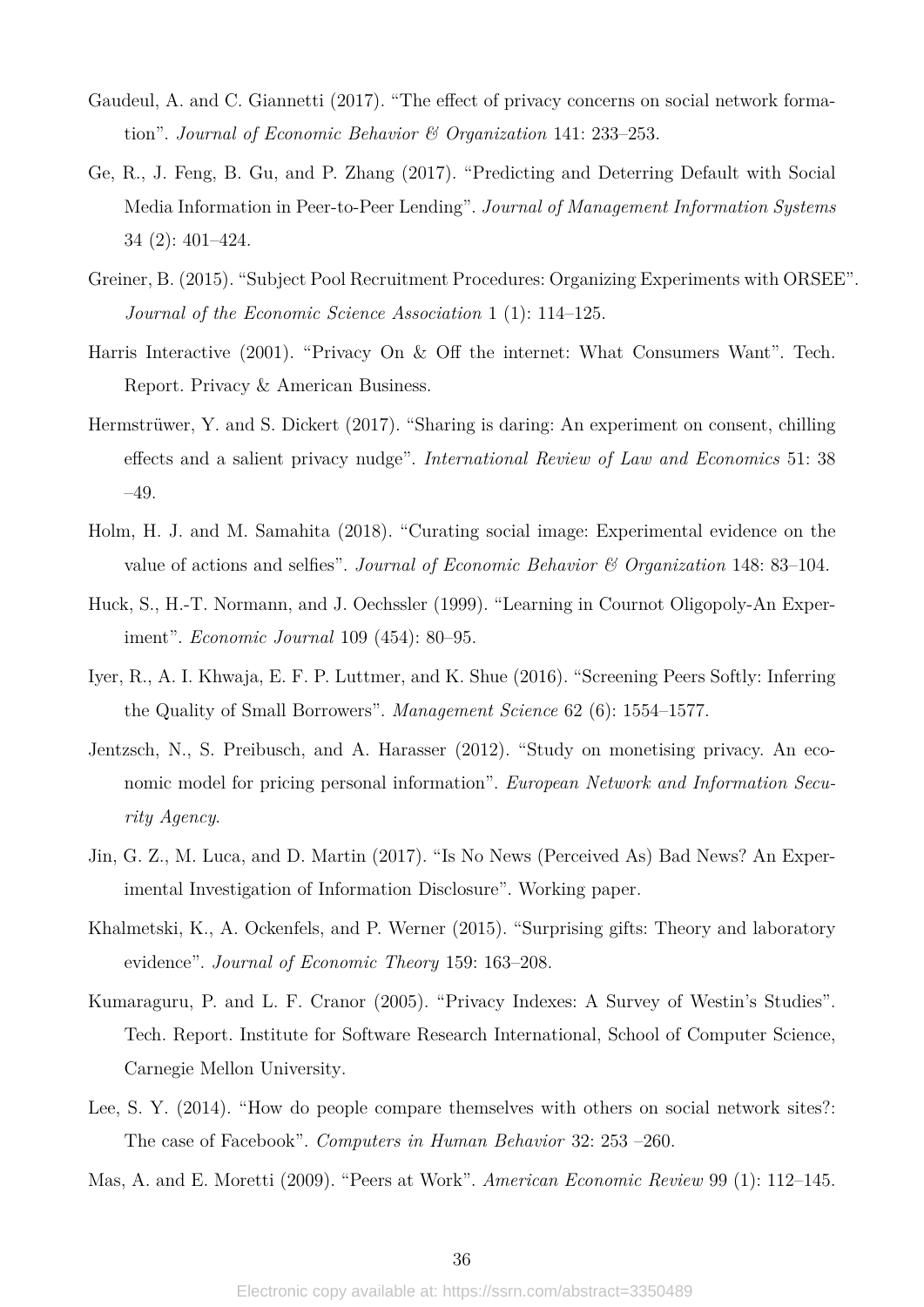- <span id="page-39-9"></span>Meer, J. (2011). "Brother, can you spare a dime? Peer pressure in charitable solicitation". *Journal of Public Economics* 95 (7–8): 926–941.
- <span id="page-39-3"></span>Michels, J. (2012). "Do Unverifiable Disclosures Matter? Evidence from Peer-to-Peer Lending". *Accounting Review* 87 (4): 1385–1413.
- <span id="page-39-8"></span>Milgrom, P. R. (1981). "Good News and Bad News: Representation Theorems and Applications". *The Bell Journal of Economics* 12 (2): 380–391.
- <span id="page-39-5"></span>Page, T., L. Putterman, and B. Unel (2005). "Voluntary Association in Public Goods Experiments: Reciprocity, Mimicry and Efficiency". *Economic Journal* 115 (506): 1032–1053.
- <span id="page-39-2"></span>Plesch, J. and I. Wolff (2018). "Personal-Data Disclosure in a Field Experiment: Evidence on Explicit Prices, Political Attitudes, and Privacy Preferences". *Games* 9 (2): 1–14.
- <span id="page-39-4"></span>Pope, D. G. and J. R. Sydnor (2011). "What's in a Picture?: Evidence of Discrimination from Prosper.com". *Journal of Human Resources* 46 (1): 53–92.
- <span id="page-39-0"></span>Reyniers, D. and R. Bhalla (2013). "Reluctant altruism and peer pressure in charitable giving". *Judgement and Decision Making* 8 (1): 7–15.
- <span id="page-39-6"></span>Riedl, A., I. M. T. Rohde, and M. Strobel (2016). "Efficient Coordination in Weakest-Link Games". *Review of Economic Studies* 83 (2): 737–767.
- <span id="page-39-11"></span>Robinson, M. D. and G. L. Clore (2002). "Belief and feeling: evidence for an accessibility model of emotional self-report". *Psychological Bulletin* 128 (6): 934–960.
- <span id="page-39-7"></span>Roth, A. E., V. Prasnikar, M. Okuno-Fujiwara, and S. Zamir (1991). "Bargaining and Market Behavior in Jerusalem, Ljubljana, Pittsburgh, and Tokyo: An Experimental Study". *American Economic Review* 81 (4): 1068–1095.
- <span id="page-39-12"></span>Schneider, S. and J. Schupp (Jan. 2011). "The Social Comparison Scale: Testing the Validity, Reliability, and Applicability of the Iowa-Netherlands Comparison Orientation Measure (INCOM) on the German Population". *DIW Data Documentation* 55.
- <span id="page-39-10"></span>Schudy, S. and V. Utikal (2017). "'You must not know about me'—On the willingness to share personal data". *Journal of Economic Behavior & Organization* 141: 1–13.
- <span id="page-39-1"></span>Tsai, J. Y., S. Egelman, L. Cranor, and A. Acquisti (2011). "The effect of online privacy information on purchasing behavior: An experimental study". *Information Systems Research* 22: 254–268.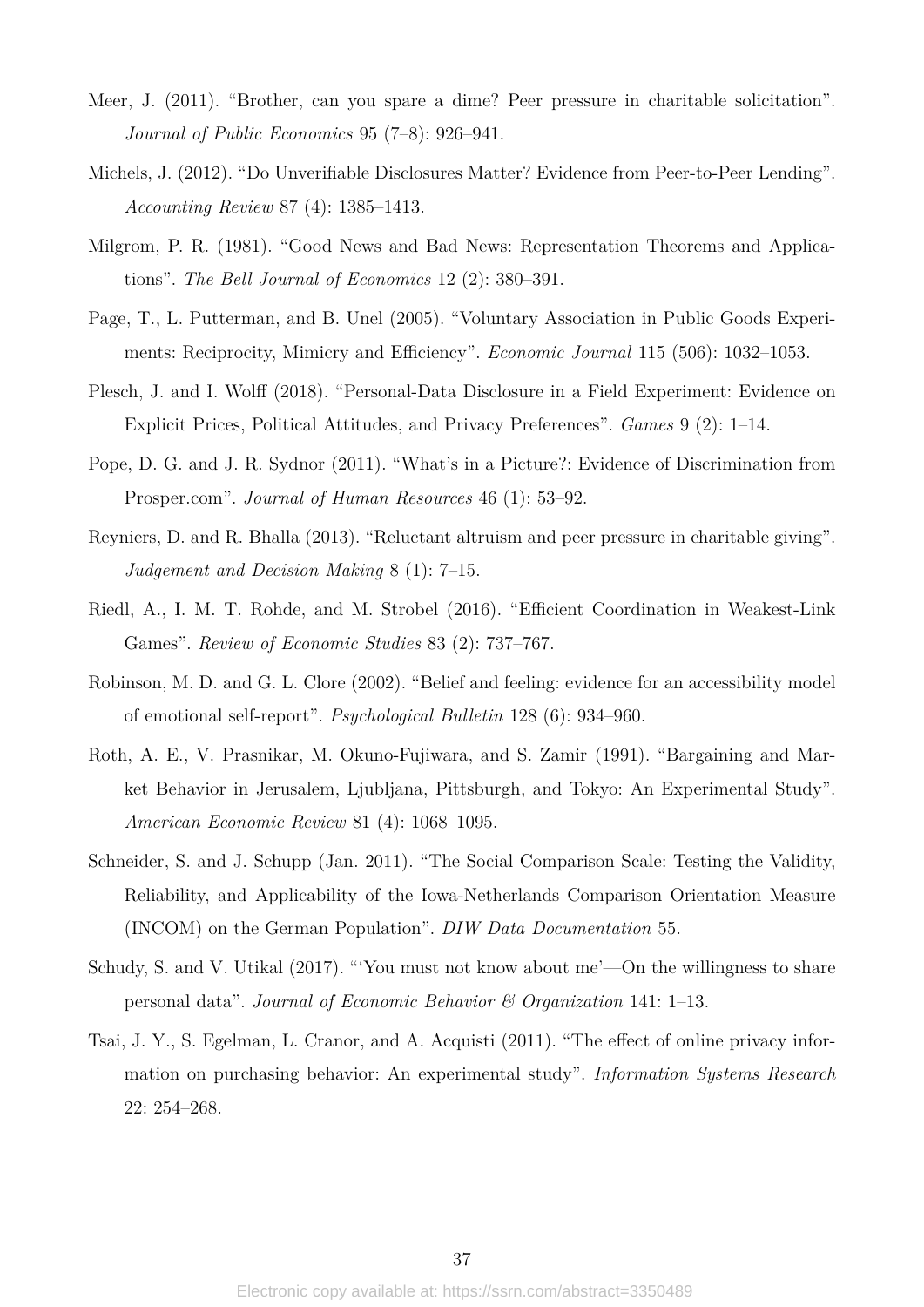- <span id="page-40-1"></span>Tucker, C. E. (2015). "Privacy and the Internet". *Handbook of Media Economics*. Ed. by S. P. Anderson, J. Waldfogel, and D. Strömberg. Vol. 1. Handbook of Media Economics. North-Holland: 541–562.
- <span id="page-40-3"></span>Vega-Redondo, F. (1997). "The Evolution of Walrasian Behavior". *Econometrica* 65 (2): 375– 384.
- <span id="page-40-2"></span>Wang, J., S. Suri, and D. J. Watts (2012). "Cooperation and assortativity with dynamic partner updating". *Proceedings of the National Academy of Sciences* 109 (36): 14363–14368.
- <span id="page-40-0"></span>Wang, Y., G. Norcie, S. Komanduri, A. Acquisti, P. G. Leon, and L. F. Cranor (2011). ""I Regretted the Minute I Pressed Share": A Qualitative Study of Regrets on Facebook". *Proceedings of the Seventh Symposium on Usable Privacy and Security*. Pittsburgh, Pennsylvania: 1–16.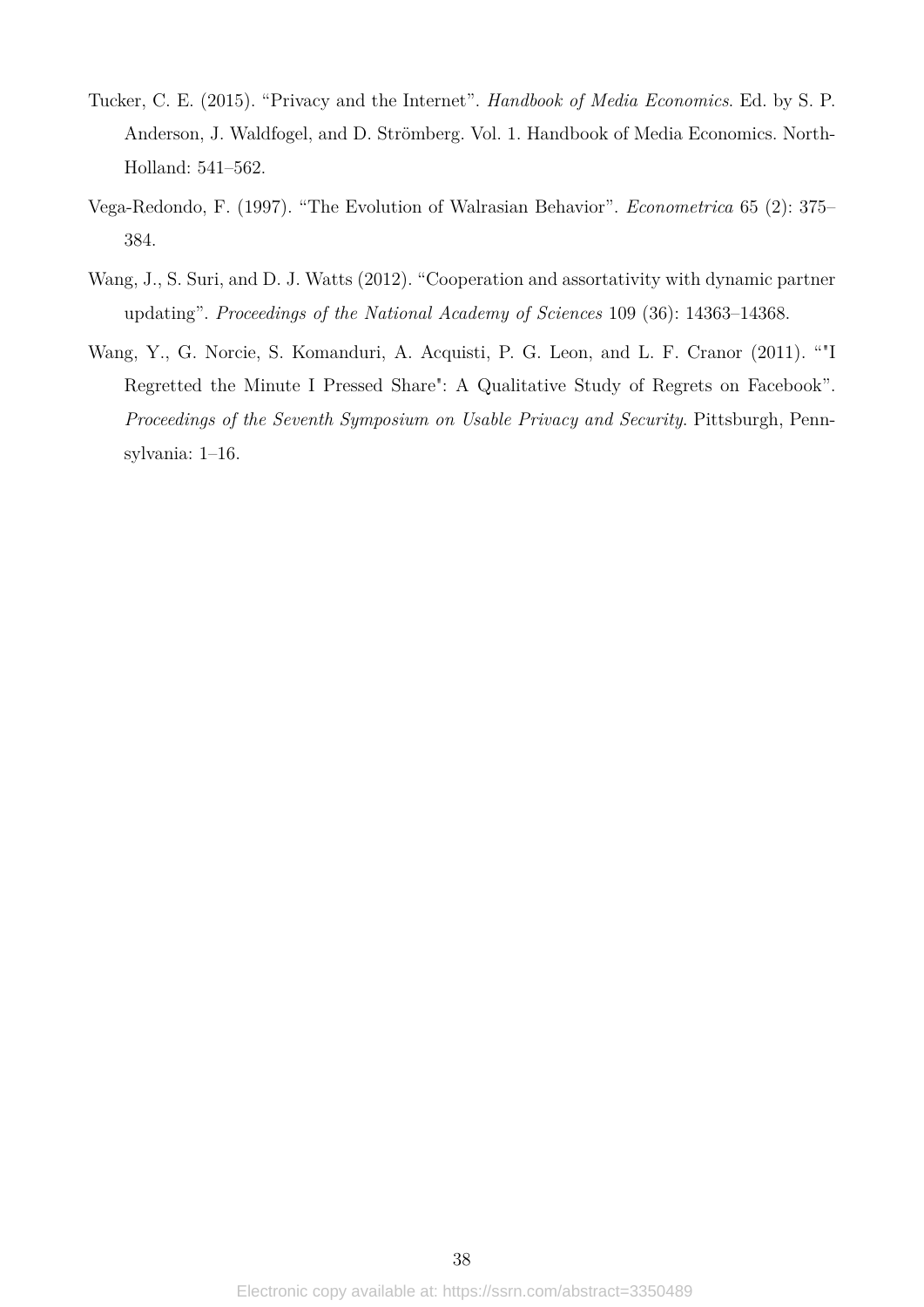# <span id="page-41-0"></span>**A Appendix: Instructions**

Translated from German. Instructions taken from *strategic* treatments; variations in *random* treatments displayed in [square brackets].

### **Instructions: Part 1**

Welcome, and thank you very much for your participation in this experiment. Please read the following instructions carefully. If you have any questions, feel free to raise your hand at any time. One of the experimenters will approach you to answer your questions. Please do no longer ask questions loudly, and do not communicate with other participants in the experiment. If you break this rule, we have to dismiss you from the experiment and the associated payoff. No participant receives any information about the identity and payoffs of other participants during or after the experiment.

The experiment consists of two parts. You receive the instructions for the second part at the beginning of the second part.

Each participant receives 4 Euros for participating in this experiment. Moreover, your additional payment depends on the statements and on the decisions you and your interaction partners make, i.e., your decisions impact your own payoff as well as that of other participants.

The first part of the experiment begins with a brief questionnaire. Please answer all questions carefully. For filling in the questionnaire, you receive 3 Euros. The questionnaire has to be filled in full. If you do not agree to this practice, you have now or at any time during the experiment the possibility to leave the experiment without further consequences and without losing your guaranteed show-up fee of 4 Euros.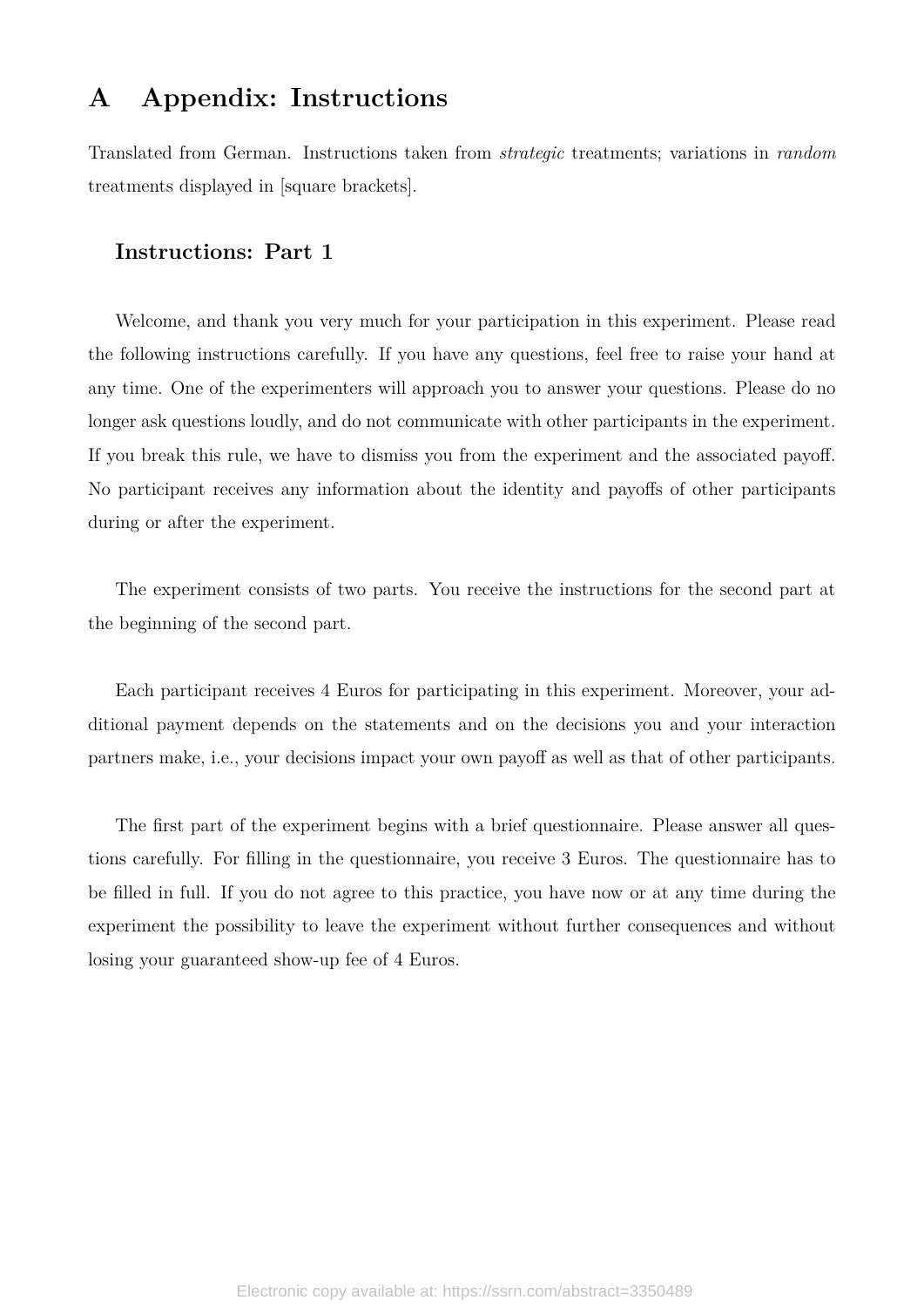### **Instructions: Part 2**

In this experiment, you interact in a group with two other players. For better distinction, the colors Red, Blue, and Green are assigned to the three participants, and represent their roles in within the group. Groups and the roles Red, Blue, and Green are randomly assigned during the experiment, and then remain fixed for the whole experiment. The allocation decision, which will be explained in what follows, takes place exactly once.

#### **Allocation decision**

In this experiment, one participants is to decide about the allocation of 17 Euro between all three group members. We call the player, who makes this decision, the *allocator* in what follows. Only Red and Blue can take the role of the *allocator*. [With a probability of 50% each, chance] Green decides whether Red or Blue can determine the allocation of the 17 Euro in the role of the *allocator*. Green cannot be the *allocator*.

Before the *allocator* is determined [randomly] by Green and the allocation decision is made, group members in the role Red and Blue can disclose information about themselves to the green participant. Whether you provide information about yourself to Green, and if yes, which, is completely optional for you. Particularly, you decide for each answer of the questionnaire whether the green participant is allowed to learn this information. For each answer disclosed, we subtract 10 Cents from your budget of 3 Euros from the first part of the experiment. Green can look at the disclosed information about the other two group members from the questionnaire before [chance] Green decides whether Red or Blue takes the role of the *allocator*.

The allocator can distribute the 17 Euro as integer, positive amounts between himself and the other two group members. The amount has to be distributed in full, and each member has to receive at least 1 Euro. Hence, the allocator can give each group member including himself 1, 2, 3, 4, 5, 6, 7, 8, 9, 10, 11, 12, 13, 14 or 15 Euro, but the total amount must not exceed 17 Euro.

Each of the other two group members can decide which minimal amount of money he requires to receive from the *allocator* to accept his offer, or reject it otherwise. In case the *allocator's* offer is smaller than the minimum acceptable amount, one rejects his offer and receives 0 Euro. In case the offered amount is higher, one accepts the offer and receives the offered amount, i.e.,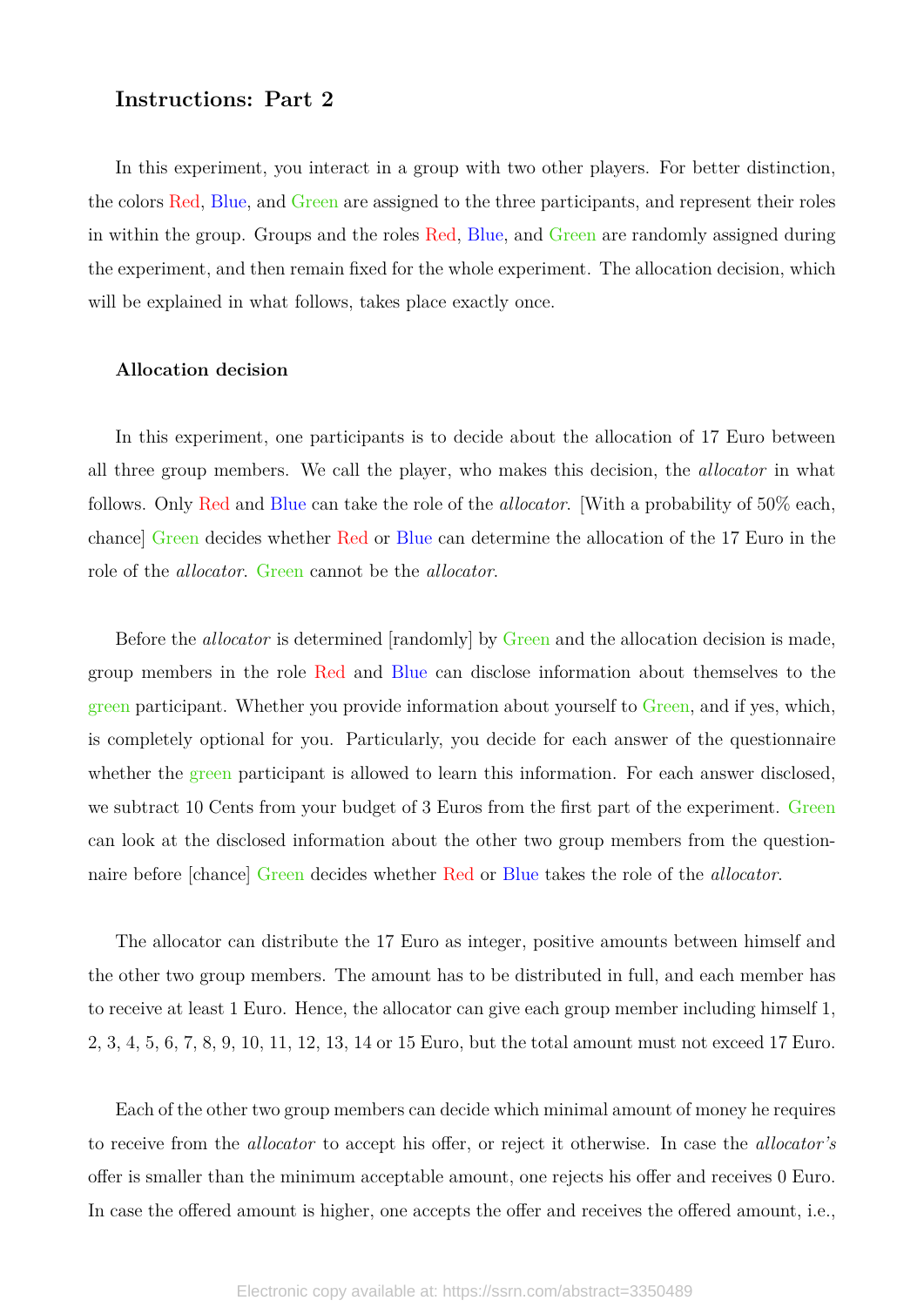at least 1 Euro. The two participants make this decision independently of each other. This means that your decision whether to accept or reject the offer affects only your own payoff, but does not affect the payoffs of the other two group members. In particular, the payoff of the *allocator* remains unaffected, independent of whether the other two group members accept or reject his offer, and always equals the amount the *allocator* kept for himself. However, the *allocator* learns whether his chosen monetary amounts are accepted or not.

In role Red or Blue, you will be asked to make one decision in case you become *allocator* and one in case you do not become *allocator*. Afterwards, [chance] Green decides who becomes *allocator*. At the end of the experiment, all group members will be informed about the decisions relevant for them, and their resulting payoffs.

### **Guesses of answers and information disclosed**

During the experiment, we will ask you to guess how the other candidate for the role of the *allocator* (Red or Blue) answered the questionnaire, i.e., which answer (with seven response options) he chose for each of the questions. In addition, for each answer you will be asked to guess the other candidate's decision to disclose his response (yes or no). More precisely, this means that Red guesses the answers and corresponding disclosure decisions of Blue, and Blue guesses the answers and corresponding disclosure decisions of Red. Whether Green guesses the answers and disclosure decision of Red or Blue is determined by chance. At the end of the experiment, one of your guesses will be randomly selected for bonus payment. In case an answer guess is selected, you receive a bonus of 3.50 Euro if your guess is correct. In case a disclosure guess is selected, you receive a bonus of 1 Euro if your guess is correct. If your guess is not correct, you do not receive a bonus. Please note that *only one* of your guesses will be paid, i.e., *either* an answer guess *or* a disclosure guess, but not both. For this payoff mechanism, you fare best if you always state the value which equals your true guess.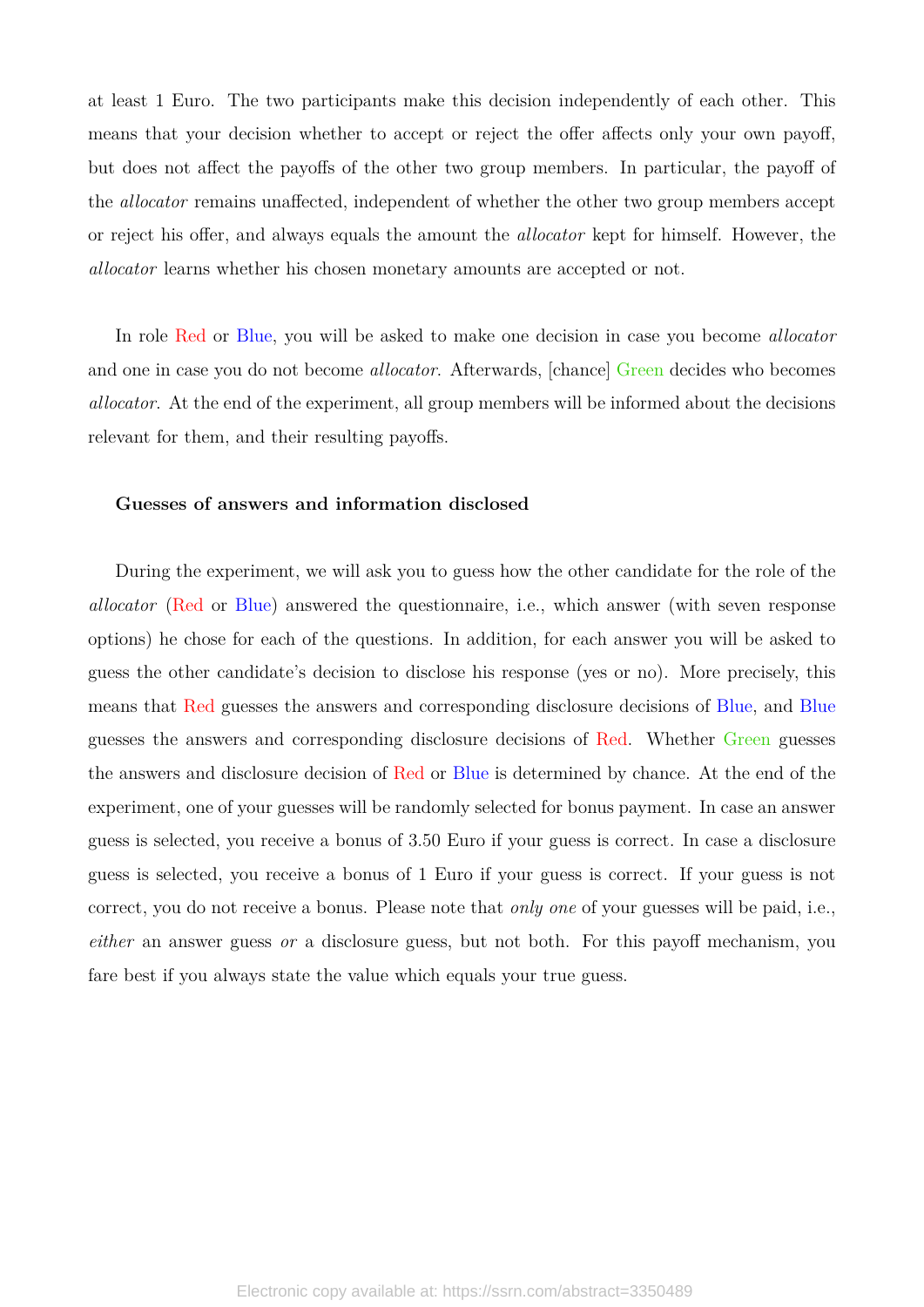# **B Appendix: Additional tables and results**

# **B.1 Descriptive statistics of answers and outcomes**

<span id="page-44-0"></span>

|                                       | random  | random     | strategic | strategic  |
|---------------------------------------|---------|------------|-----------|------------|
|                                       |         | comparison |           | comparison |
| Answers ex ante disclosed             | 1.63    | 2.10       | 3.55      | 4.00       |
|                                       | (3.078) | (2.610)    | (2.957)   | (3.217)    |
| Ex post disclosure changes            | 0.30    | 0.33       | 0.21      | 0.95       |
|                                       | (1.454) | (0.730)    | (0.585)   | (1.820)    |
| Relevant ex post disclosure changes   | 0.20    | 0.05       | 0.12      | 0.53       |
|                                       | (0.853) | (0.221)    | (0.422)   | (1.168)    |
| Unpleasant ex post disclosure changes | 0.10    | 0.30       | 0.26      | 0.52       |
|                                       | (0.632) | (0.158)    | (0.256)   | (0.522)    |
| Perceived pressure (standardized)     | $-0.25$ | $-0.32$    | 0.02      | 0.37       |
|                                       | (0.786) | (0.748)    | (1.024)   | (1.144)    |
| Own payoff $(\epsilon)$               | 10.70   | 9.95       | 9.64      | 8.98       |
|                                       | (3.818) | (3.493)    | (3.764)   | (3.706)    |
| C's payoff $(\epsilon)$               | 3.15    | 3.63       | 4.03      | 4.40       |
|                                       | (1.902) | (1.835)    | (2.060)   | (2.094)    |
| Acceptance threshold                  | 1.98    | 2.45       | 1.83      | 2.50       |
|                                       | (1.510) | (1.853)    | (1.488)   | (1.719)    |
| N                                     | 40      | 40         | 58        | 58         |

Table B.1: Descriptive statistics: Outcome variables

*Notes:* Standard deviations in parentheses. Only role A and B considered.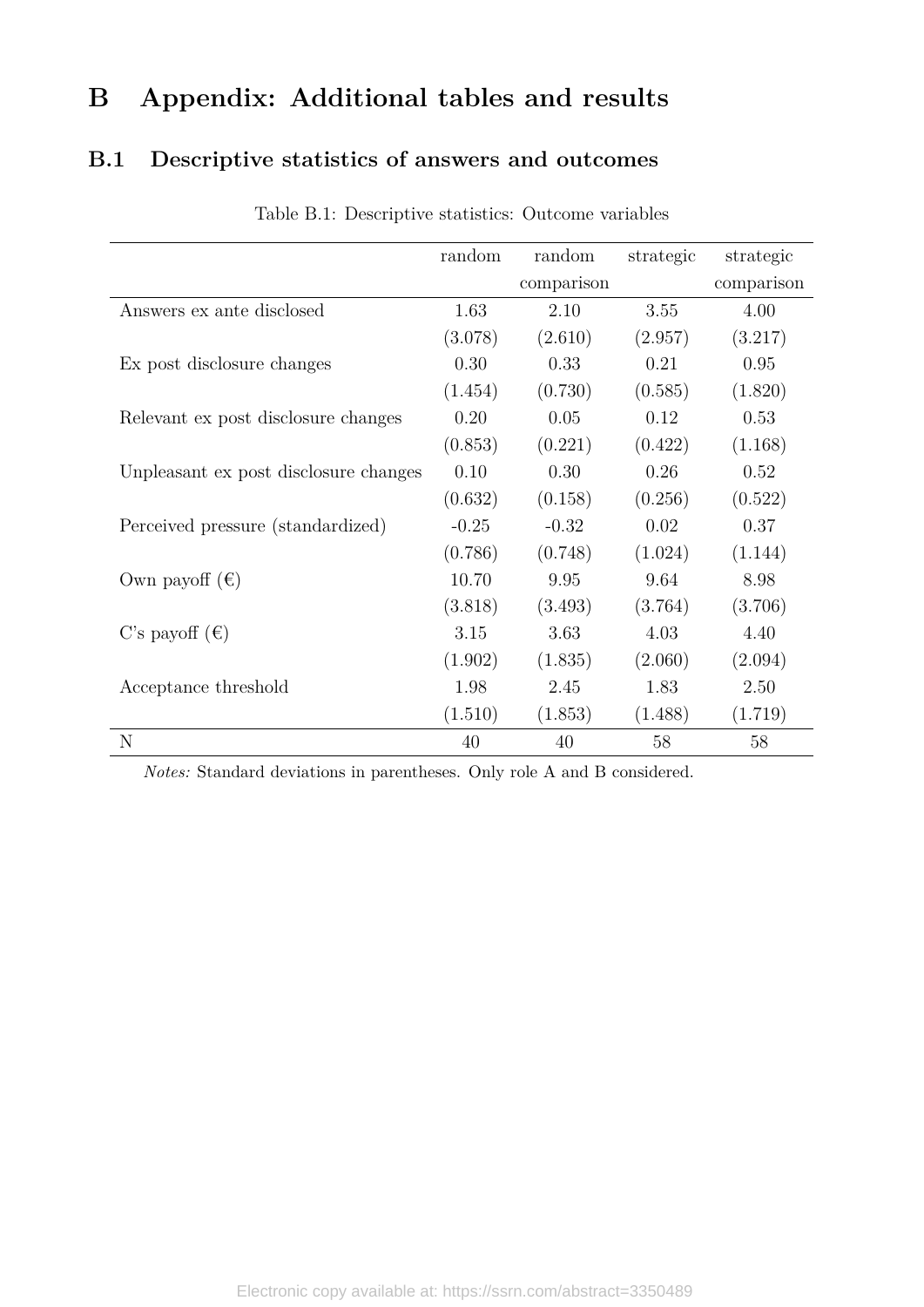<span id="page-45-0"></span>

# Figure B.1: Histograms of answers

*Notes:* Lines represent Kernel density.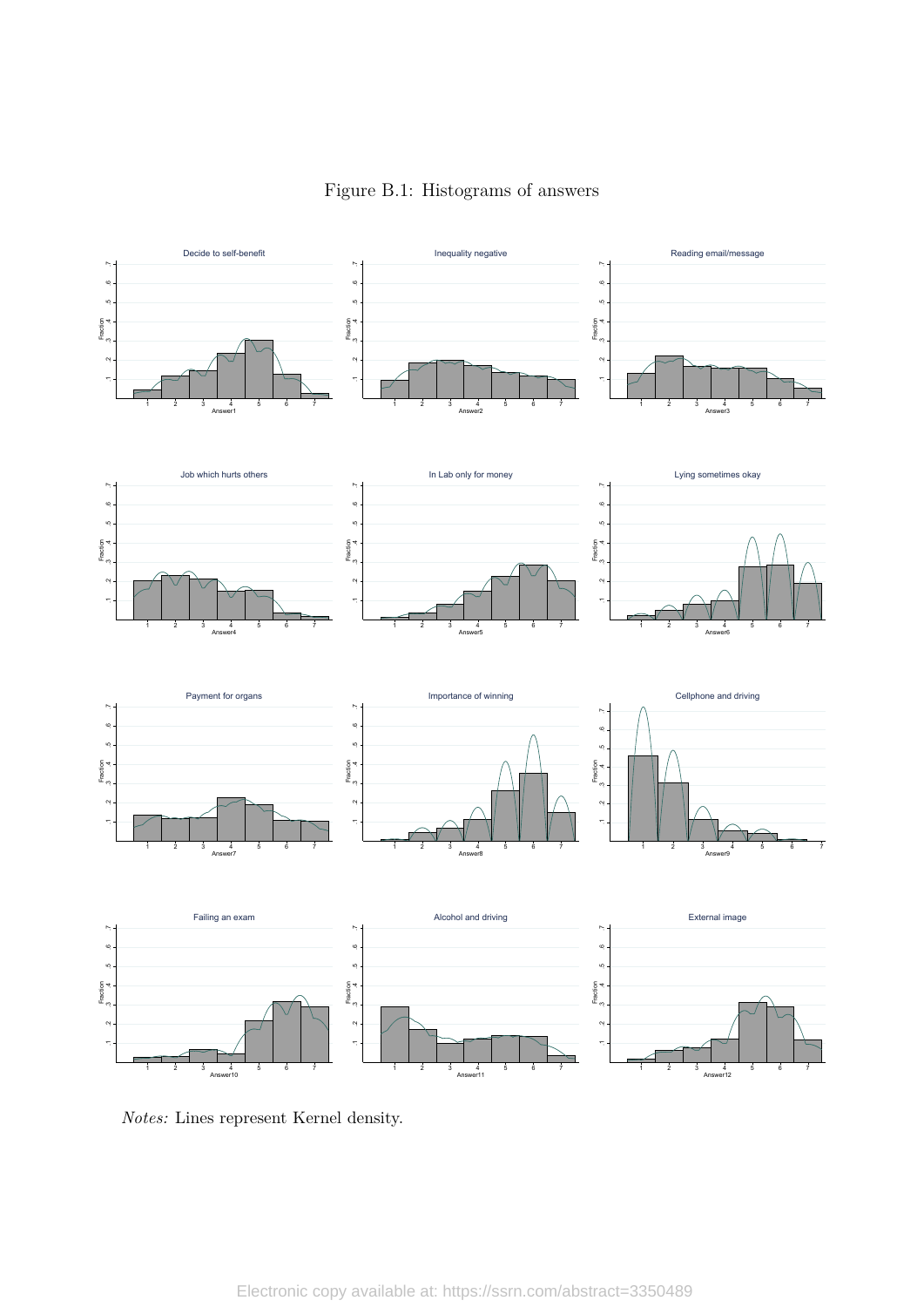### **B.2 Further results: Ex post and ex ante disclosure behavior**

#### **Factors affecting disclosure on answer level**

As reported in probit regressions in Table [B.2,](#page-47-0) several factors seem to affect the probability to reveal a particular answer from the questionnaire. Of course, the answer one gave significantly affects disclosure for most questions. Perceived relevance for predicting subsequent allocation behavior increases the probability to disclose the answer. In contrast, a feeling of discomfort to reveal a particular answer decreases it, but only for questions one and five with statistical significance at the 5% level in the overall sample. The *strategic* coefficient reports by disclosing which particular answers participants respond to the disclosure incentive. All answers are disclosed significantly more often in *strategic* treatments except answers three, five, six, and ten.

#### **Relevance and discomfort of ex post disclosure changes**

Table [B.5](#page-49-0) reports OLS regression results regarding the perceived relevance and discomfort of ex post disclosure changes. Patterns are similar to the main results. The *strategic-comparison* interaction effect is significant in all specifications with and without controls both with respect to relevant and unpleasant disclosure changes. Hence, while subsequent peer comparison under strategic incentives leads to the disclosure of more relevant information, it also makes participants reveal information whose revelation they perceive as particularly unpleasant and costly.

#### **Directions of ex post disclosure changes and adaptation behavior**

We look at three other outcome variables of ex post disclosure behavior, namely the direction of changes, i.e., the number of ex post upward and downward changes, respectively, and whether the change made mimics the competitors' revelation. The direction of changes can be inferred from Figure [3](#page-20-1) in the main analysis, and Table [B.6](#page-49-1) shows the corresponding regression results. The *strategic-comparison* interaction effect is significant for the number of adaptations to the other's ex ante disclosure and for the number of upward changes, i.e., ex post disclosure of answers not disclosed ex ante. None of our explanatory variables prevails significant for downward changes, i.e., answers ex ante disclosed but hidden ex post.

Two main messages follow from this analysis. First, looking at columns (1) and (2) of Table [B.6,](#page-49-1) ex post disclosure changes are adaptations to disclosures of one's competitor. This alludes to conformity seeking (Asch [1951;](#page-35-7) Bernheim [1994\)](#page-35-8). In fact, the correlation between the number of adaptations and the number of ex post disclosure changes is with 0.84 very high, and the interaction effect in column (1) of Table [B.6](#page-49-1) for adaptations similar in magnitude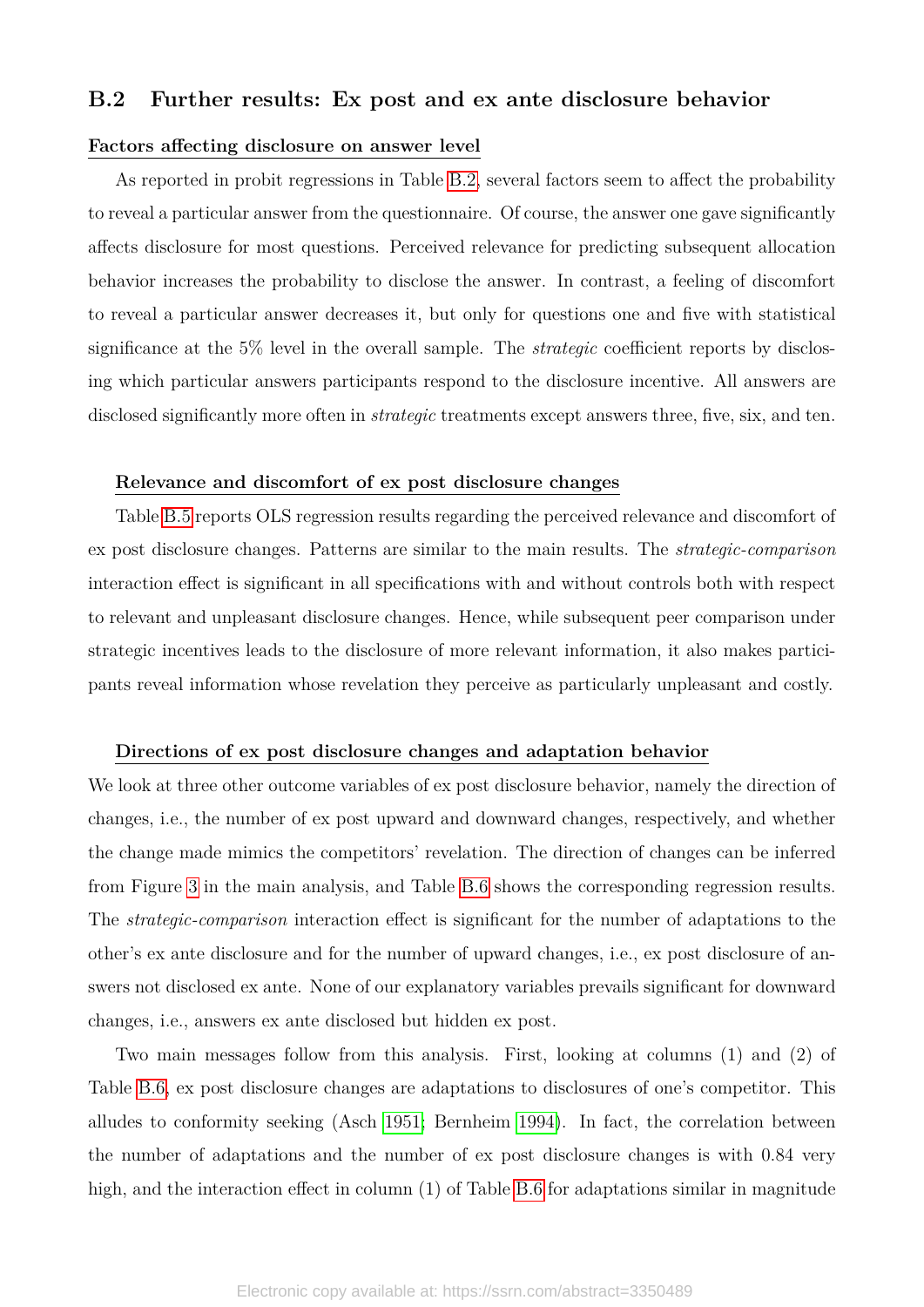<span id="page-47-0"></span>

|                       |             | Answer $(x)$ disclosed ex ante |             |             |             |            |  |  |  |
|-----------------------|-------------|--------------------------------|-------------|-------------|-------------|------------|--|--|--|
|                       | (1)         | (2)                            | (3)         | (4)         | (5)         | (6)        |  |  |  |
| unpleasant            | $-0.039***$ | $-0.012$                       | $-0.023$    | $-0.022*$   | $-0.040***$ | $-0.015$   |  |  |  |
|                       | (0.014)     | (0.014)                        | (0.014)     | (0.012)     | (0.015)     | (0.013)    |  |  |  |
| relevant              | $0.034**$   | $0.044***$                     | 0.015       | $0.032***$  | $-0.002$    | $-0.004$   |  |  |  |
|                       | (0.016)     | (0.012)                        | (0.015)     | (0.012)     | (0.013)     | (0.013)    |  |  |  |
| answer                | $-0.121***$ | $0.054***$                     | $-0.039**$  | $-0.132***$ | $-0.052***$ | $-0.025$   |  |  |  |
|                       | (0.019)     | (0.014)                        | (0.017)     | (0.015)     | (0.017)     | (0.017)    |  |  |  |
| strategic             | $0.207***$  | $0.179***$                     | 0.091       | $0.228***$  | 0.062       | 0.032      |  |  |  |
|                       | (0.058)     | (0.057)                        | (0.056)     | (0.048)     | (0.057)     | (0.054)    |  |  |  |
| baseline probability  | 0.348       | 0.251                          | 0.199       | 0.381       | 0.215       | 0.169      |  |  |  |
| N                     | 196         | 196                            | 196         | 196         | 196         | 196        |  |  |  |
| Pseudo R <sub>2</sub> | 0.255       | 0.219                          | 0.098       | 0.344       | 0.139       | 0.081      |  |  |  |
|                       | (7)         | (8)                            | (9)         | (10)        | (11)        | (12)       |  |  |  |
|                       |             |                                |             |             |             |            |  |  |  |
| unpleasant            | $-0.000$    | $-0.025$                       | 0.017       | $-0.035*$   | $-0.025$    | 0.008      |  |  |  |
|                       | (0.017)     | (0.016)                        | (0.017)     | (0.019)     | (0.018)     | (0.016)    |  |  |  |
| relevant              | $-0.009$    | 0.015                          | $0.049***$  | $0.046***$  | $0.036**$   | 0.023      |  |  |  |
|                       | (0.014)     | (0.016)                        | (0.014)     | (0.015)     | (0.015)     | (0.017)    |  |  |  |
| answer                | $0.033**$   | $-0.028$                       | $-0.113***$ | 0.015       | $-0.068***$ | $0.053**$  |  |  |  |
|                       | (0.013)     | (0.021)                        | (0.030)     | (0.016)     | (0.015)     | (0.023)    |  |  |  |
| strategic             | $0.201***$  | $0.113**$                      | $0.177***$  | 0.092       | $0.135***$  | $0.244***$ |  |  |  |
|                       | (0.062)     | (0.052)                        | (0.053)     | (0.057)     | (0.055)     | (0.052)    |  |  |  |
| baseline probability  | 0.220       | 0.214                          | 0.302       | 0.204       | 0.252       | 0.267      |  |  |  |
| N                     | 196         | 196                            | 196         | 180         | 196         | 196        |  |  |  |
| Pseudo R <sub>2</sub> | 0.146       | 0.077                          | 0.172       | 0.109       | 0.190       | 0.184      |  |  |  |

Table B.2: Probit regressions - Disclosure-affecting factors on question level

*Notes:* Marginal effects displayed, representing changes in the probability to disclose a certain answer, with disclosure decision of answer(x) as  $0-1$  (no/yes) outcome variable. Standard errors in parentheses clustered on group level. Control dummies for the ten different randomizations of questions used included.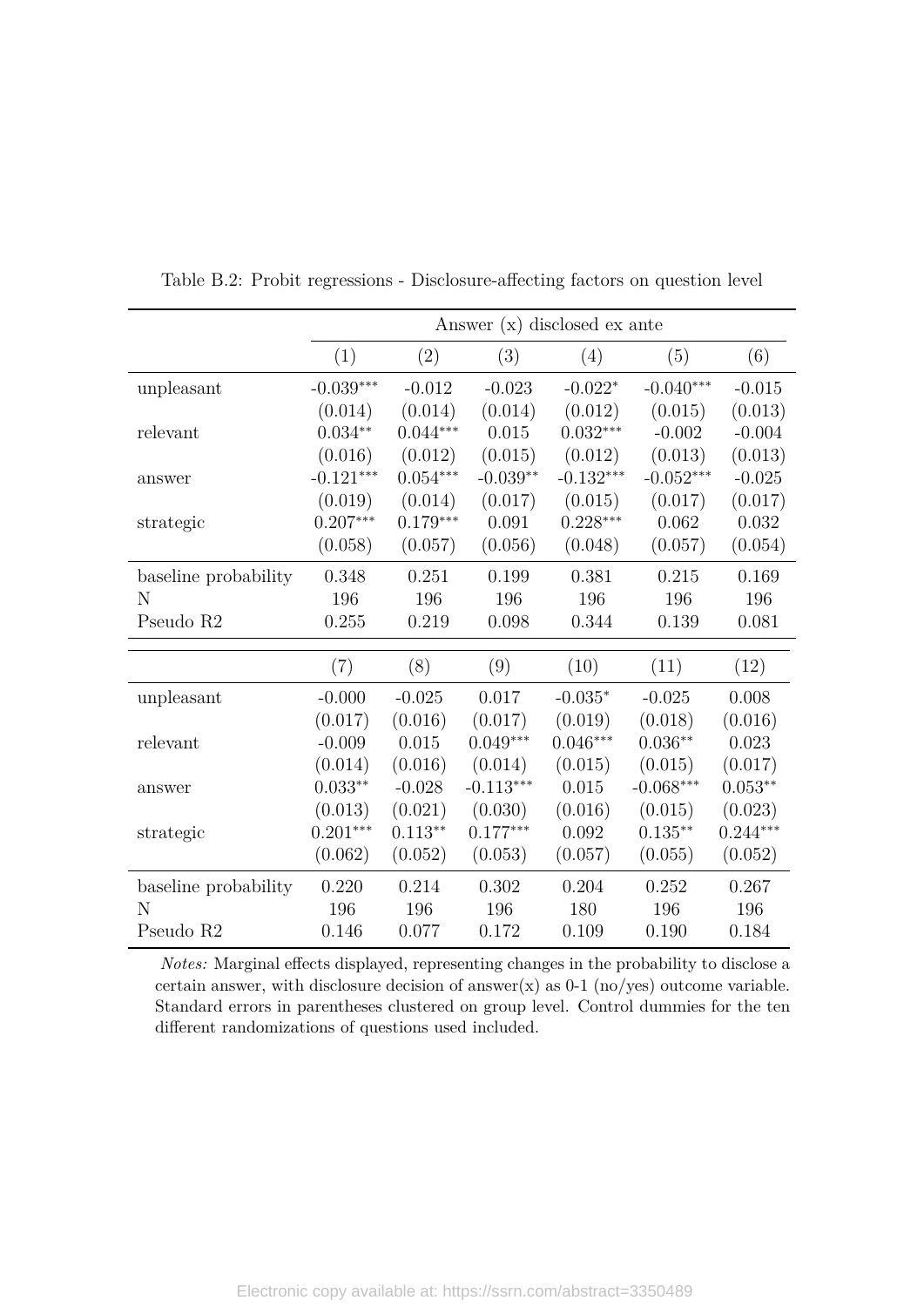|                          | Answers ex ante disclosed |            |            |            |  |  |  |
|--------------------------|---------------------------|------------|------------|------------|--|--|--|
|                          | (1)                       | (2)        | (3)        | (4)        |  |  |  |
| strategic                | $3.264***$                | $3.581***$ | $3.509***$ | 3.666***   |  |  |  |
|                          | (0.658)                   | (1.024)    | (0.989)    | (1.000)    |  |  |  |
| comparison               |                           | 1.240      | 1.429      | 1.466      |  |  |  |
|                          |                           | (1.093)    | (1.097)    | (1.086)    |  |  |  |
| strategic $#$ comparison |                           | $-0.592$   | $-0.748$   | $-0.826$   |  |  |  |
|                          |                           | (1.289)    | (1.231)    | (1.239)    |  |  |  |
| constant                 | 0.236                     | $-0.407$   | 0.765      | $-0.087$   |  |  |  |
|                          | (0.544)                   | (0.856)    | (1.929)    | (2.309)    |  |  |  |
| sigma                    | 3.898***                  | $3.883***$ | $3.714***$ | $3.686***$ |  |  |  |
|                          | (0.314)                   | (0.320)    | (0.300)    | (0.285)    |  |  |  |
| basic controls           | No                        | No         | Yes        | Yes        |  |  |  |
| preference controls      | No                        | No         | No         | Yes        |  |  |  |
| N                        | 196                       | 196        | 196        | 196        |  |  |  |
| Pseudo R2                | 0.032                     | 0.035      | 0.051      | 0.053      |  |  |  |

Table B.3: Tobit regressions - Effect of strategic incentives on ex ante disclosure

*Notes:* Standard errors in parentheses clustered on group level. Basic controls include gender, age, and dummies for the ten different randomizations of questions used. Preference controls include dummies for "Westin fundamentalist", publicly accessible and identifiable social media profiles, respectively, and the ability and opinion comparison seeking indexes from INCOM.

<span id="page-48-0"></span>Table B.4: Robustness to winsorization - Ex ante disclosures and ex post disclosure changes

|                          |                | Answers ex ante disclosed |                   |                   |           | Ex post disclosure changes |           |  |
|--------------------------|----------------|---------------------------|-------------------|-------------------|-----------|----------------------------|-----------|--|
|                          | (1)            | $\left( 2\right)$         | $\left( 3\right)$ | $\left( 4\right)$ | (5)       | $\left( 6\right)$          | (7)       |  |
| strategic                | $2.026***$     | $2.002***$                | $2.015***$        | $2.160***$        | 0.090     | 0.060                      | 0.016     |  |
|                          | (0.409)        | (0.633)                   | (0.620)           | (0.638)           | (0.083)   | (0.096)                    | (0.115)   |  |
| comparison               |                | 0.400                     | 0.573             | 0.614             | $0.200*$  | 0.185                      | 0.120     |  |
|                          |                | (0.567)                   | (0.595)           | (0.593)           | (0.112)   | (0.119)                    | (0.125)   |  |
| strategic $#$ comparison |                | 0.048                     | $-0.122$          | $-0.175$          | $0.507**$ | $0.514**$                  | $0.620**$ |  |
|                          |                | (0.817)                   | (0.790)           | (0.805)           | (0.250)   | (0.252)                    | (0.271)   |  |
| constant                 | $1.750***$     | $1.550***$                | 2.250             | 1.305             | $0.100*$  | 0.469                      | $-0.270$  |  |
|                          | (0.284)        | (0.461)                   | (1.370)           | (1.572)           | (0.055)   | (0.426)                    | (0.423)   |  |
| basic controls           | N <sub>o</sub> | No                        | Yes               | Yes               | $\rm No$  | Yes                        | Yes       |  |
| preference controls      | No             | $\rm No$                  | $\rm No$          | Yes               | $\rm No$  | No                         | Yes       |  |
| N                        | 196            | 196                       | 196               | 196               | 196       | 196                        | 196       |  |
| R <sub>2</sub>           | 0.109          | 0.114                     | 0.192             | 0.207             | 0.099     | 0.119                      | 0.170     |  |

*Notes:* Table reports OLS regression coefficients with standard errors in parentheses clustered on group level. Basic controls include gender, age, and dummies for the ten different randomizations of questions used. Preference controls include dummies for "Westin fundamentalist", publicly accessible and identifiable social media profiles, respectively, and the ability and opinion comparison seeking indexes from INCOM. Results winsorized by 10% on treatment level.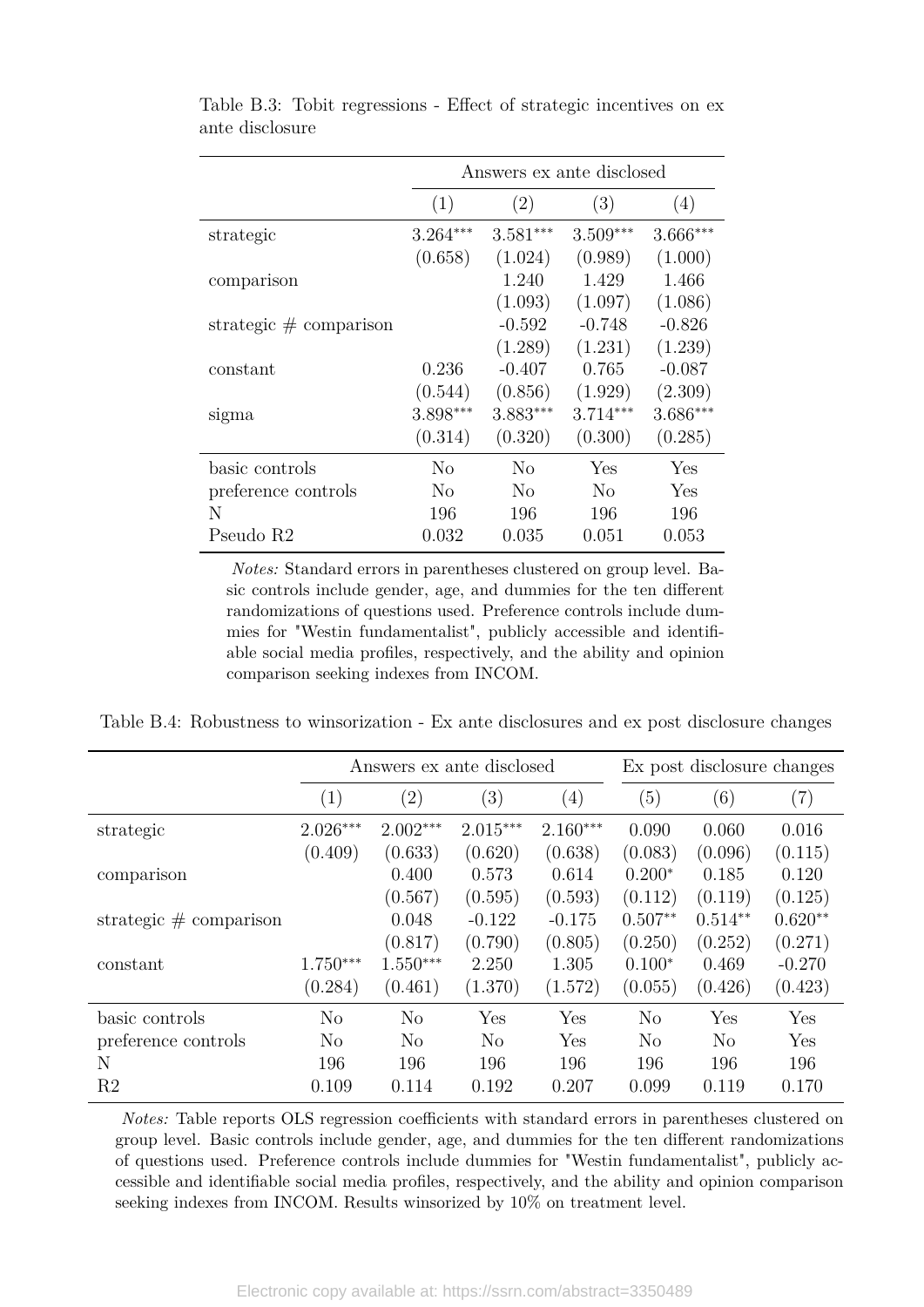|                      |            | Relevant Changes | Unpleasant Changes |           |  |
|----------------------|------------|------------------|--------------------|-----------|--|
|                      | (1)        | (2)              | (3)                | (4)       |  |
| strategic            | $-0.079$   | $-0.067$         | $-0.031$           | $-0.075$  |  |
|                      | (0.142)    | (0.136)          | (0.104)            | (0.093)   |  |
| comparison           | $-0.150$   | $-0.171$         | $-0.075$           | $-0.109$  |  |
|                      | (0.135)    | (0.136)          | (0.102)            | (0.096)   |  |
| strategic comparison | $0.564***$ | $0.601***$       | $0.213*$           | $0.261**$ |  |
|                      | (0.211)    | (0.224)          | (0.126)            | (0.131)   |  |
| constant             | 0.200      | $-0.098$         | 0.100              | 0.004     |  |
|                      | (0.131)    | (0.341)          | (0.099)            | (0.186)   |  |
| controls             | $\rm No$   | Yes              | No                 | Yes       |  |
| N                    | 196        | 196              | 196                | 196       |  |
| R2                   | 0.059      | 0.133            | 0.025              | 0.103     |  |

<span id="page-49-0"></span>Table B.5: Relevance and discomfort of ex post disclosure changes by treatment

<sup>∗</sup> *p <* 0*.*10, ∗∗ *p <* 0*.*05, ∗∗∗ *p <* 0*.*01

*Notes:* \* *p*<0.10, \*\* *p*<0.05, \*\*\* *p*<0.01. Table reports OLS regression coefficients with standard errors in parentheses clustered on group level. Controls include gender and age as well as dummies for "Westin fundamentalist", publicly accessible and identifiable social media profiles, respectively, and the ability and opinion comparison seeking indexes from INCOM.

<span id="page-49-1"></span>Table B.6: Adaptations to competitor and directions of ex post disclosure changes

|                          | Adaptations |                   |                | Upward changes    | Downward changes |          |
|--------------------------|-------------|-------------------|----------------|-------------------|------------------|----------|
|                          | (1)         | $\left( 2\right)$ | (3)            | $\left( 4\right)$ | $\left(5\right)$ | (6)      |
| strategic                | $-0.122$    | $-0.151$          | 0.115          | 0.041             | 0.208            | 0.173    |
|                          | (0.227)     | (0.209)           | (0.086)        | (0.112)           | (0.223)          | (0.178)  |
| comparison               | $-0.000$    | $-0.050$          | 0.075          | 0.011             | 0.050            | 0.056    |
|                          | (0.240)     | (0.221)           | (0.090)        | (0.111)           | (0.242)          | (0.207)  |
| strategic $#$ comparison | $0.707**$   | $0.773**$         | $0.580**$      | $0.681**$         | $-0.136$         | $-0.143$ |
|                          | (0.321)     | (0.332)           | (0.255)        | (0.275)           | (0.248)          | (0.234)  |
| constant                 | 0.225       | 0.170             | 0.075          | 0.006             | $-0.225$         | 0.112    |
|                          | (0.222)     | (0.415)           | (0.054)        | (0.384)           | (0.222)          | (0.247)  |
| controls                 | $\rm No$    | Yes               | N <sub>o</sub> | Yes               | N <sub>o</sub>   | Yes      |
| N                        | 196         | 196               | 196            | 196               | 196              | 196      |
| R <sub>2</sub>           | 0.061       | 0.122             | 0.091          | 0.146             | 0.011            | 0.111    |

*Notes:* \*  $p < 0.10$ , \*\*  $p < 0.05$ , \*\*\*  $p < 0.01$ . Table reports OLS regression coefficients with standard errors in parentheses clustered on group level. Basic controls include gender, age, and dummies for the ten different randomizations of questions used. Preference controls include dummies for "Westin fundamentalist", publicly accessible and identifiable social media profiles, respectively, and the ability and opinion comparison seeking indexes from INCOM.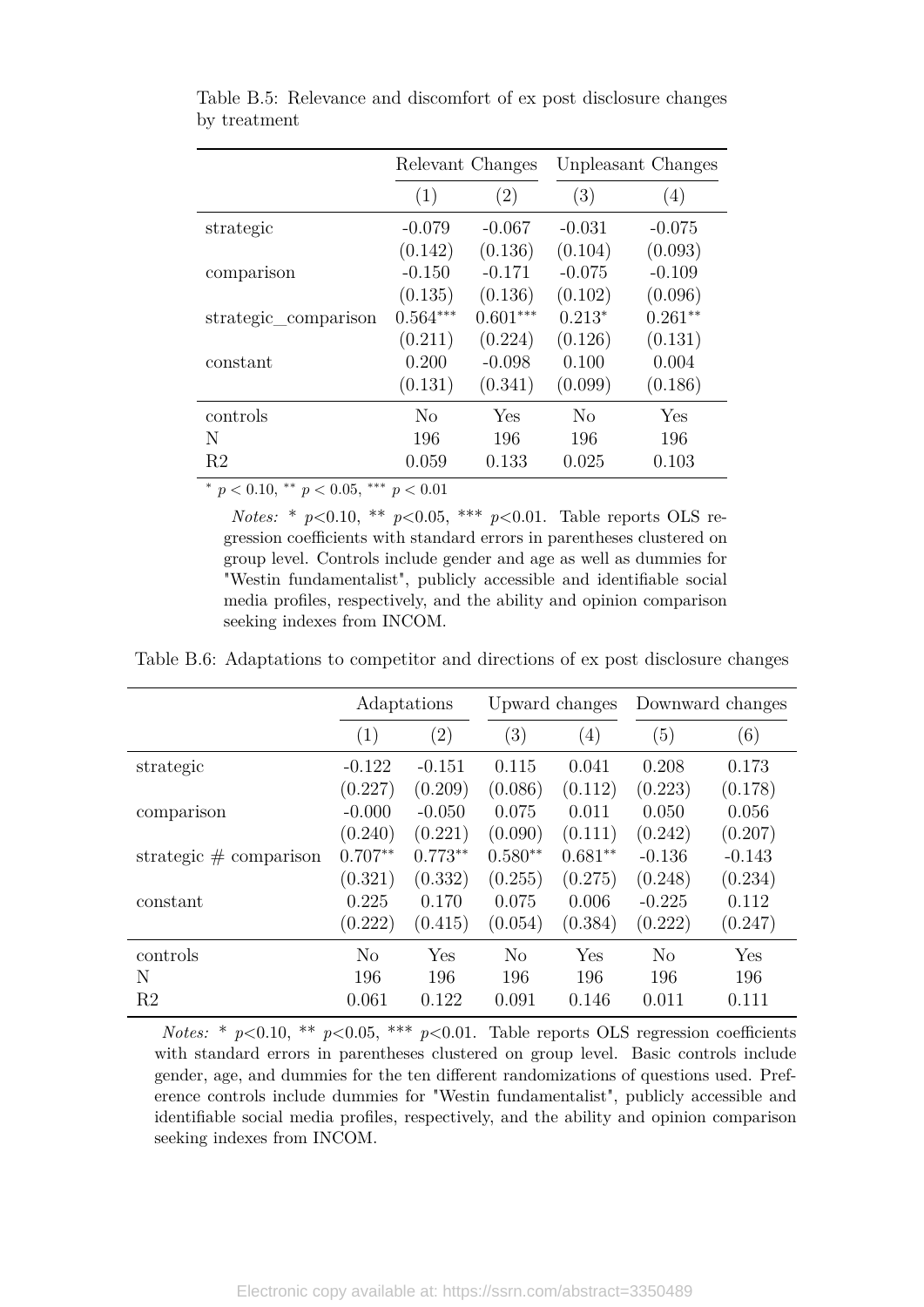to that in column (1) of Table [5](#page-21-0) for ex post disclosure changes. Testing for similarity of the interaction effects across the two regressions with adaptations and ex post disclosure changes as outcome variables yields a p-value of 0.924 so there is no indication to reject similarity of the two coefficients. When competing with peers, one seems to disclose that kind of information that peers also disclose, what can be regarded as an *intensive margin*.

Secondly, reported in columns (3)-(6) of Table [B.6,](#page-49-1) the combination of social and economic incentives to disclose captured by the *strategic-comparison* interaction effect explains disclosure extensions but not disclosure reductions. This alludes to an *extensive margin* because one reveals more information if others do so, given one can benefit from revelation. The finding that the ex ante disclosure changes of interest are mainly disclosure extensions shows that peer comparison in a world with benefits seems to affect disclosure behavior in only one direction, namely to reveal more.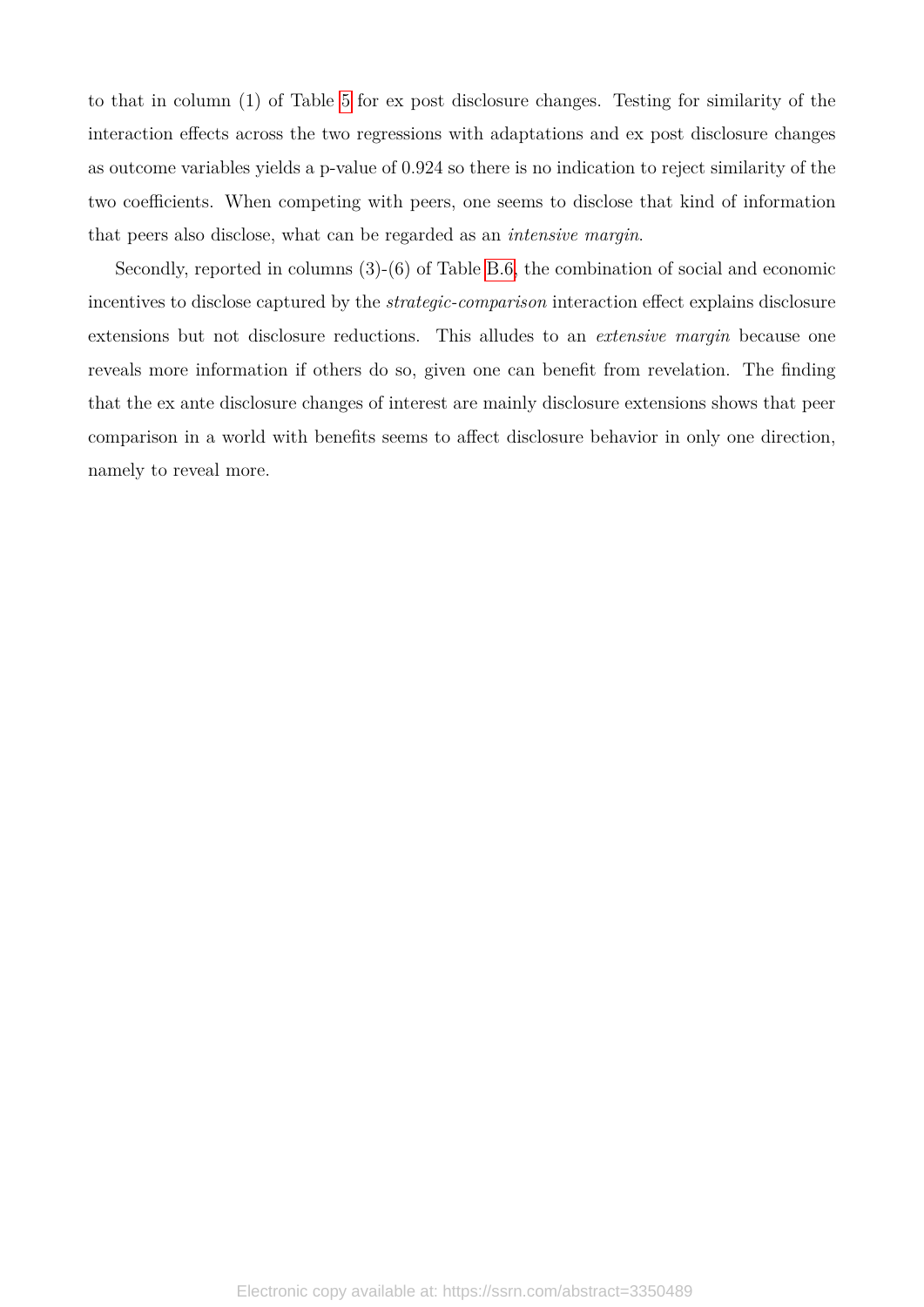### **B.3 Further results:** *Allocator* **selection and distribution outcomes**

### <span id="page-51-0"></span>*Allocator* **selection**

Table B.7: Effect of difference in information disclosure on probability to become *allocator*

|                                                                  | Allocator                        |                             |                                  |                             |
|------------------------------------------------------------------|----------------------------------|-----------------------------|----------------------------------|-----------------------------|
|                                                                  | (1)                              | $\left( 2\right)$           | (3)                              | (4)                         |
| own - other's expost disclosures                                 | $0.042***$<br>(0.016)            | $0.030*$<br>(0.018)         |                                  |                             |
| own - other's relevant ex post disclosures                       |                                  |                             | $0.077***$<br>(0.026)            | $0.074**$<br>(0.030)        |
| blue displayed first                                             |                                  | $-0.060$<br>(0.111)         |                                  | $-0.101$<br>(0.104)         |
| red                                                              |                                  | 0.033<br>(0.139)            |                                  | 0.012<br>(0.125)            |
| baseline probability<br>randomization controls<br>N<br>Pseudo R2 | 0.534<br>$\rm No$<br>58<br>0.077 | 0.537<br>Yes<br>58<br>0.202 | 0.534<br>$\rm No$<br>58<br>0.091 | 0.539<br>Yes<br>58<br>0.249 |

*Notes:* \*  $p < 0.10$ , \*\*  $p < 0.05$ , \*\*\*  $p < 0.01$ . Table reports marginal effects from probit regressions with robust standard errors in parentheses. One *allocator* candidate is randomly chosen per group to calculate disclosure difference. Relevant disclosures only take disclosures into account which player C marks as relevant predictor of game behavior. "Red" and "blue displayed first" are dummies if candidate's color is red and whether player blue is displayed above red on the screen for *allocator* selection. "Red" corresponds to role A and "blue" to role B in instructions. Randomization controls include dummies for the ten different randomizations of questions used. Only *strategic* treatments considered.

Table [B.7](#page-51-0) shows the results of probit regressions with the probability to be selected as *allocator* as dependent variable. Since active *allocator* selection only takes place in *strategic* treatments, we only consider this subsample in our analysis. Moreover, we randomly draw one of the two *allocator* candidates in each group since otherwise each difference would be counted twice in the analysis. Columns (1) and (2) investigate how the difference in ex post disclosed answers affects the probability to be selected. Each additionally disclosed answer increases the chance to become *allocator* by 4.2 percentage points in column (1). Since we assigned participants the colors red (A) and blue (B) in our experiment for better identification, we add dummies equal to one if the color assigned is red, and if the blue player is randomly chosen to be displayed first on the choice screen of player C, respectively. Moreover, we add dummies for the order in which the questions are displayed. Doing so decreases effect size and significance in column (2), but still confirms the relevance of disclosing relatively more than the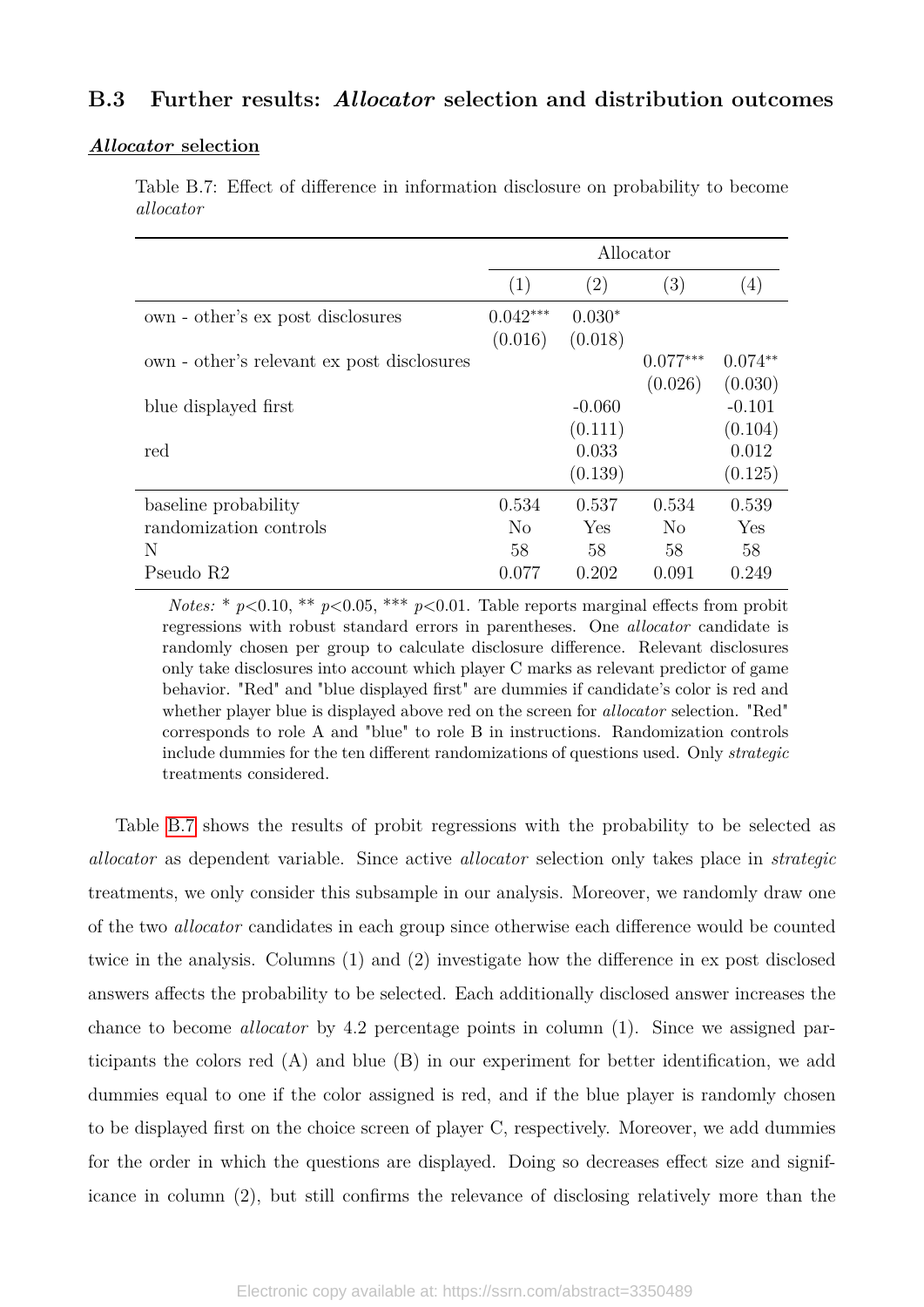competitor, i.e., a three percentage points higher probability to be selected for each additional answer disclosed.<sup>[35](#page-52-0)</sup> The same analysis is repeated in columns  $(3)$  and  $(4)$  for a slightly modified outcome variable, which only considers those answers for the calculation of the disclosure difference which player C marks as relevant indicators for impunity game behavior. Results reveal a qualitatively similar pattern but a bigger effect size, namely a 7.4% to 7.7% higher probability to be selected for each relevant answer one discloses more than the competitor. Consequently, disclosing more answers is indeed beneficial to be selected according to our experimental data, supporting Hypothesis 5, especially if the question is considered as relevant.

### **Allocation behavior**

Table [B.8](#page-53-0) presents results on how information disclosure in different treatments affects prosocial behavior measured by the amount one keeps for oneself as the *allocator* in Panel A, and by the amount one gives to C in Panel  $B^{36}$  $B^{36}$  $B^{36}$  A lower coefficient in Panel A represents less egoistic behavior, while a higher coefficient in Panel B represents more generosity.

Pooling the data with and without peer comparison in column (1) confirms the "I-want-you" effect (Brandts et al. [2006\)](#page-36-3): Selected *allocators* give more to the selector compared to a situation with random *allocator* assignment, i.e., *allocators* reciprocate the favor of their selection by offering more to C. When investigating all four treatments separately in column (2), the point estimate of the *strategic* coefficient does not change much, and stays in the range of 80 to 90 cents which C on average earns more. This means that previous social *comparison* does not affect subsequent distribution behavior, and seems not to be detrimental for prosociality in our setting. Therefore, we stick with data pooled over *comparison* when investigating allocation behavior in more detail.

Are players selected as *allocators* actually those who act more generously? We can answer this question with our strategy data. Since participants who reveal more information are more likely selected as *allocators*, we investigate whether C benefits from this selection strategy. Although the interaction effect of the *strategic* and the *allocator* variable in columns (3) of Table [B.8](#page-53-0) point in the direction of more prosociality, it is not significant ( $p = 0.189$ ), i.e., selected *allocators* do not behave systematically more generously.<sup>[37](#page-52-2)</sup> In Table [B.12,](#page-58-0) we report

<span id="page-52-0"></span><sup>35</sup>We limit the set of control variables to features visible to C when choosing the *allocator* since she does not know other characteristics about the participant.

<span id="page-52-2"></span><span id="page-52-1"></span><sup>&</sup>lt;sup>36</sup>Since the pie of 17€ is fixed, it is redundant to also report the amount given to the competitor.

<sup>37</sup>Notably, the interaction effect weakens the *strategic* coefficient, which is insignificant in column (3) and smaller than in all other specifications. Thus, subjects in *strategic* treatments may not generally behave more nicely, and some valuable screening of personal information seems to take place before C's *allocator* selection.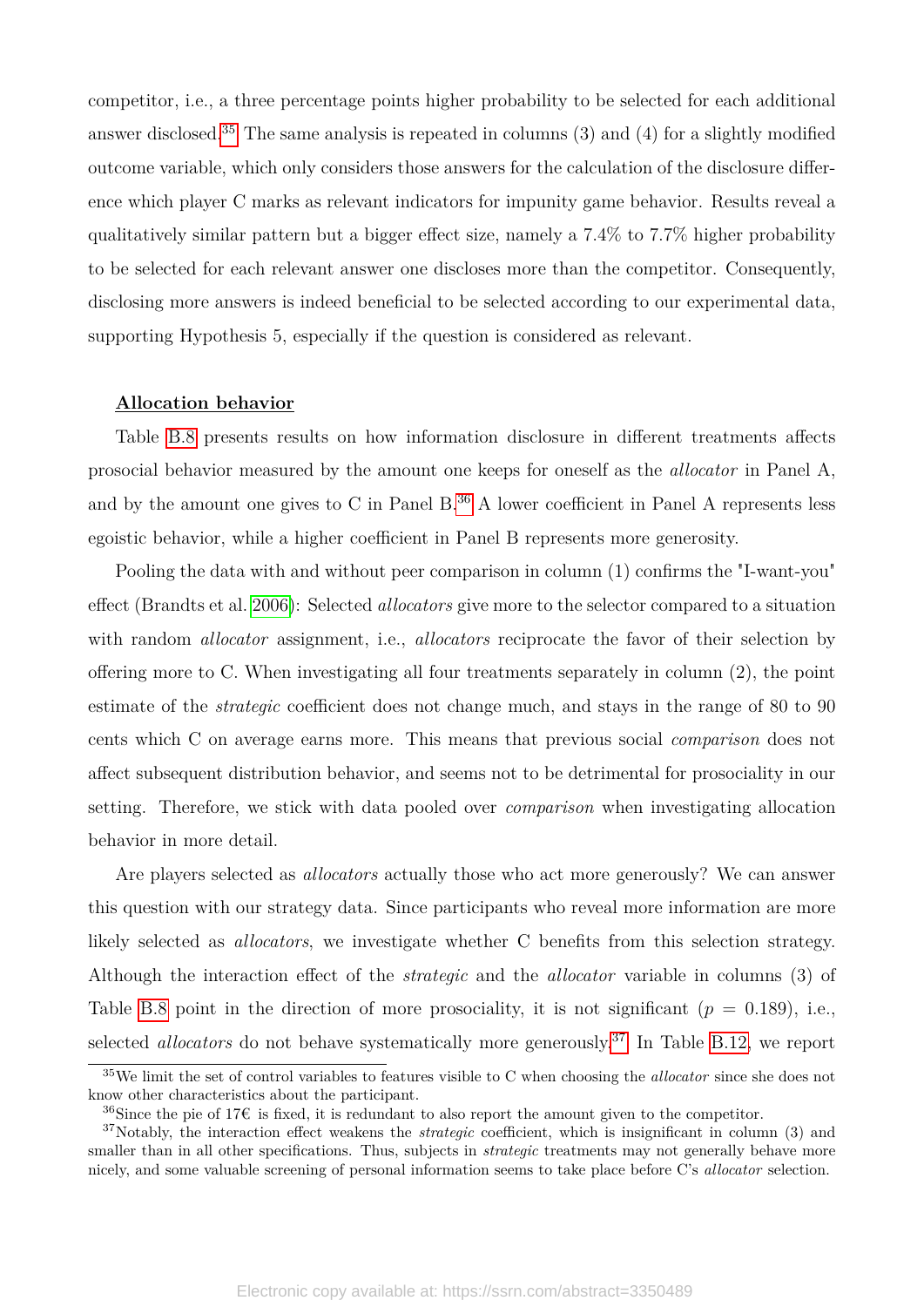<span id="page-53-0"></span>

|                                          | Own payoff            |                       |                       |                        |  |                        |
|------------------------------------------|-----------------------|-----------------------|-----------------------|------------------------|--|------------------------|
|                                          | (1)                   | (2)                   | (3)                   | (4)                    |  | (5)                    |
| strategic                                | $-1.015*$             | $-1.062$              | $-0.329$              | $-1.967**$             |  | $-1.718**$             |
|                                          | (0.551)               | (0.823)               | (0.772)               | (0.756)                |  | (0.817)                |
| comparison                               |                       | $-0.750$<br>(0.851)   |                       |                        |  |                        |
| strategic $#$ comparison                 |                       | 0.095                 |                       |                        |  |                        |
|                                          |                       | (1.098)               |                       |                        |  |                        |
| allocator                                |                       |                       | $-0.250$              |                        |  |                        |
| strategic $#$ allocator                  |                       |                       | (0.784)<br>$-1.371$   |                        |  |                        |
|                                          |                       |                       | (1.027)               |                        |  |                        |
| answers ex post disclosed                |                       |                       |                       | $-0.379***$            |  | $-0.398***$            |
|                                          |                       |                       |                       | (0.118)                |  | (0.129)                |
| strategic $#$ answers ex post disclosed  |                       |                       |                       | $0.445***$             |  | $0.421**$              |
| constant                                 | $10.325***$           | $10.700***$           | $10.450***$           | (0.164)<br>$10.997***$ |  | (0.173)<br>$11.332***$ |
|                                          | (0.427)               | (0.676)               | (0.562)               | (0.467)                |  | (1.799)                |
| controls                                 | N <sub>o</sub>        | N <sub>o</sub>        | N <sub>o</sub>        | N <sub>o</sub>         |  | Yes                    |
| $\mathbf N$                              | 196                   | 196                   | 196                   | 196                    |  | 196                    |
| R2                                       | 0.018                 | 0.027                 | 0.047                 | 0.048                  |  | 0.078                  |
|                                          | C's payoff            |                       |                       |                        |  |                        |
|                                          | (1)                   | (2)                   | (3)                   | (4)                    |  | (5)                    |
| strategic                                | $0.828***$            | $0.884**$             | 0.460                 | $1.205^{***}\,$        |  | $1.058^{\ast\ast}$     |
|                                          | (0.288)               | (0.413)               | (0.421)               | (0.394)                |  | (0.430)                |
| comparison                               |                       | 0.475<br>(0.430)      |                       |                        |  |                        |
| strategic $#$ comparison                 |                       | $-0.113$              |                       |                        |  |                        |
|                                          |                       | (0.573)               |                       |                        |  |                        |
| allocator                                |                       |                       | 0.075                 |                        |  |                        |
|                                          |                       |                       | (0.406)               |                        |  |                        |
| strategic $#$ allocator                  |                       |                       | 0.735<br>(0.556)      |                        |  |                        |
| answers ex post disclosed                |                       |                       |                       | $0.197***$             |  | $0.209***$             |
|                                          |                       |                       |                       | (0.058)                |  | (0.063)                |
| strategic $\#$ answers ex post disclosed |                       |                       |                       | $-0.203**$             |  | $-0.192**$             |
|                                          |                       |                       |                       | (0.086)<br>$3.039***$  |  | (0.091)<br>$2.766***$  |
| constant                                 | $3.387***$<br>(0.217) | $3.150***$<br>(0.336) | $3.350***$<br>(0.292) | (0.240)                |  | (0.946)                |
| controls                                 | N <sub>o</sub>        | N <sub>o</sub>        | N <sub>o</sub>        | N <sub>o</sub>         |  | Yes                    |
| $\mathbf N$                              | 196                   | 196                   | 196                   | 196                    |  | 196                    |
| R <sub>2</sub>                           | 0.040                 | 0.051                 | 0.064                 | 0.066                  |  | 0.095                  |

Table B.8: Payoff allocations by treatment and disclosure behavior

*Notes:* \* *p*<0.10, \*\* *p*<0.05, \*\*\* *p*<0.01. Table reports OLS regression coefficients with standard errors in parentheses clustered on group level. Controls include gender, age, dummies for "Westin fundamentalist", publicly accessible and identifiable social media profiles, respectively, and the ability and opinion comparison seeking indexes from INCOM.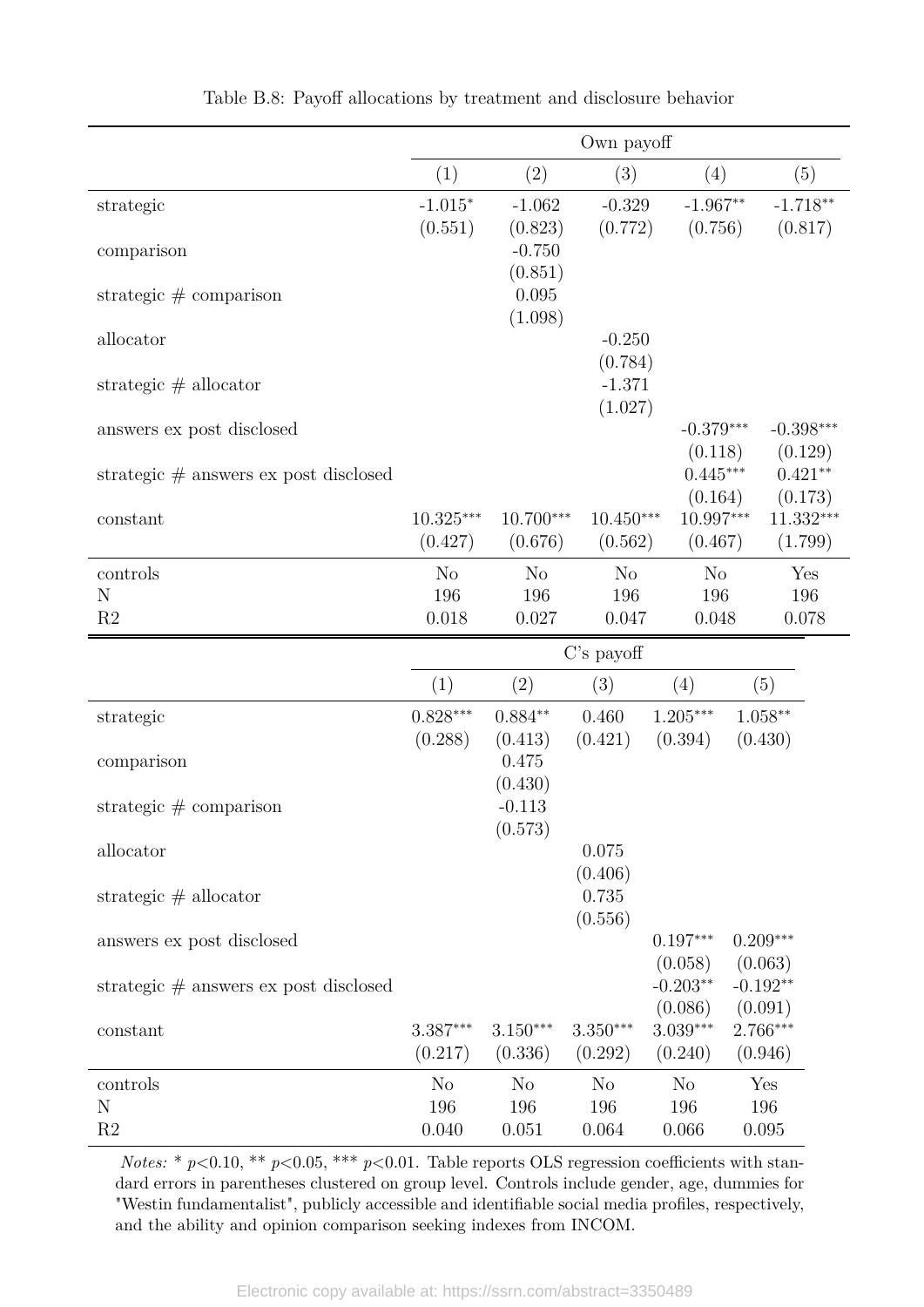further results on question level regarding which answers predict allocation behavior, and in how far these answers are taken into account for *allocator* selection.

Column (4) of Table [B.8](#page-53-0) shows the direct effect of information disclosure on allocation behavior. There is a significant positive effect of the *strategic* coefficient on the amount allocated to C as in the initial specifications, which can be attributed to 1.97 $\epsilon$  of forgone own earnings of the *allocator*. Moreover, we observe highly significant effects of the number of answer ex post disclosed alone and in interaction with the *strategic* coefficient on prosociality into opposite directions. The former effect captures the influence of more information sharing on prosocial behavior in *random* treatments. Interestingly, people intrinsically motivated to share personal information seem to keep less for themselves and give more to others. Quantitatively, for each answer they disclose, they give approximately 18 and 20 cents more to the other candidate and player C, respectively.

<span id="page-54-0"></span>

|                                                  | Own payoff  |                   | C's payoff     |                  |
|--------------------------------------------------|-------------|-------------------|----------------|------------------|
|                                                  | (1)         | $\left( 2\right)$ | (3)            | $\left(4\right)$ |
| strategic                                        | $-0.566$    | $-0.338$          | 0.466          | 0.325            |
|                                                  | (0.578)     | (0.622)           | (0.297)        | (0.319)          |
| relevant answers ex post disclosed               | $-0.294*$   | $-0.367**$        | $0.197**$      | $0.235***$       |
|                                                  | (0.165)     | (0.166)           | (0.084)        | (0.085)          |
| strategic $#$ relevant answers ex post disclosed | $-0.076$    | $-0.074$          | 0.239          | 0.243            |
|                                                  | (0.310)     | (0.305)           | (0.182)        | (0.193)          |
| constant                                         | $10.601***$ | $10.459***$       | $3.203***$     | $3.257***$       |
|                                                  | (0.454)     | (1.764)           | (0.231)        | (0.909)          |
| controls                                         | Yes         | Yes               | N <sub>o</sub> | Yes              |
| N                                                | 196         | 196               | 196            | 196              |
| R2                                               | 0.038       | 0.077             | 0.083          | 0.120            |
|                                                  |             |                   |                |                  |

Table B.9: Payoff allocations by treatment and relevant disclosure behavior

*Notes:* \*  $p < 0.10$ , \*\*  $p < 0.05$ , \*\*\*  $p < 0.01$ . Table reports OLS regression coefficients with standard errors in parentheses clustered on group level. Controls include gender, age, dummies for "Westin fundamentalist", publicly accessible and identifiable social media profiles, respectively, and the ability and opinion comparison seeking indexes from INCOM.

The positive relationship between more personal information disclosure and generosity vanishes with incentives. The ex post disclosure coefficient and its interaction with the *strategic* coefficient almost entirely cancel out. This means that more information sharing does not correspond to more prosociality in case of *strategic* incentives for information disclosure. While the level effect of more prosociality in *strategic* treatments remains strong in magnitude, revelation competition seems to destroy the predictive power of endogenous information disclosure for prosocial behavior. Figure [6](#page-28-1) shows the corresponding coefficient plot. While without incentives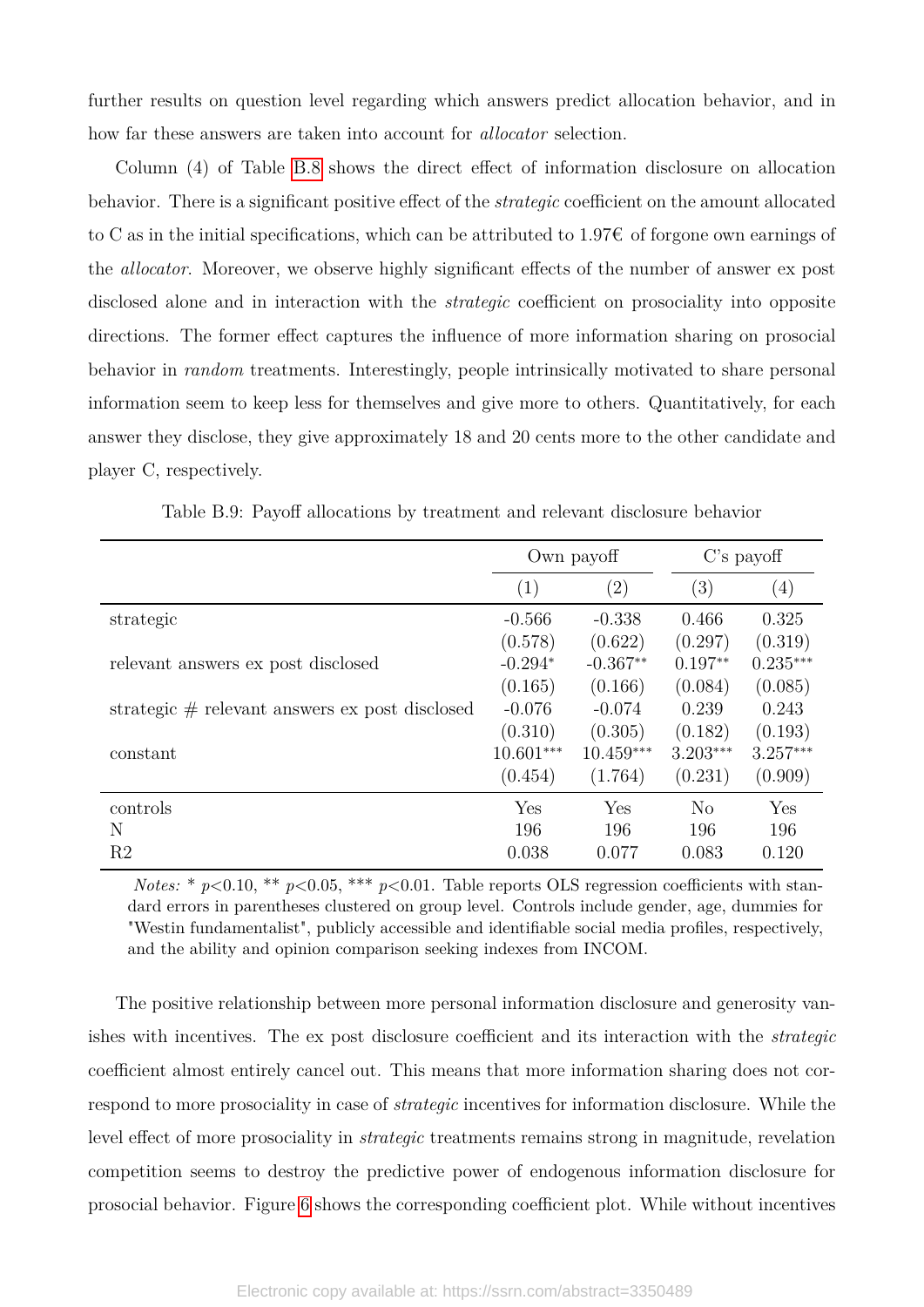to share information only the intrinsically motivated types disclose information, with incentives the non-intrinsic, opportunistic types also start to disclose, thereby diluting the original relationship. The positive relationship between intrinsic information sharing and generosity remains when winsorizing ex post disclosures on the  $90\%$  level in columns  $(3)-(6)$  of Table [B.11.](#page-57-0) However, since the number of participants in *random* treatments who disclose many answers is limited, we rather interpret this finding with caution.

When instead looking at the relationship between generosity and those disclosed answers, which C considers as relevant indicators of game behavior in Table [B.9,](#page-54-0) the amount of disclosure becomes meaningful. As in the previous analysis, there is a significant positive (negative) effect on the amount the *allocater* gives to C (himself). In contrast, there is no longer a significantly negative interaction between the amount of disclosure and the *strategic* coefficient. The interaction effect reverses its direction and is now positively, although not statistically significantly, associated with more generous behavior. This means that *strategic* incentives do not distort the positive relationship between disclosing more and being more generous when it comes to relevant information disclosure. Taken together, this implies that information have to be screened more carefully regarding their relevance if incentives for disclosure are involved. Note that the reciprocal effect that *allocators* give more to C if they are actively selected by him in *strategic* is no longer statistically significant when only looking at relevant answers.

<span id="page-55-0"></span>



*Notes:* Vertical lines represent standard errors clustered on group level. The line at level one depicts the minimum payoff when not rejecting.

#### **Acceptance thresholds**

This section presents acceptance thresholds in the impunity game elicited for all three players of a group by using the strategy method. Figure [B.2](#page-55-0) plots the acceptance thresholds in all four treatments of subjects in roles A and B in Panel B. We depict those of C separately in Panel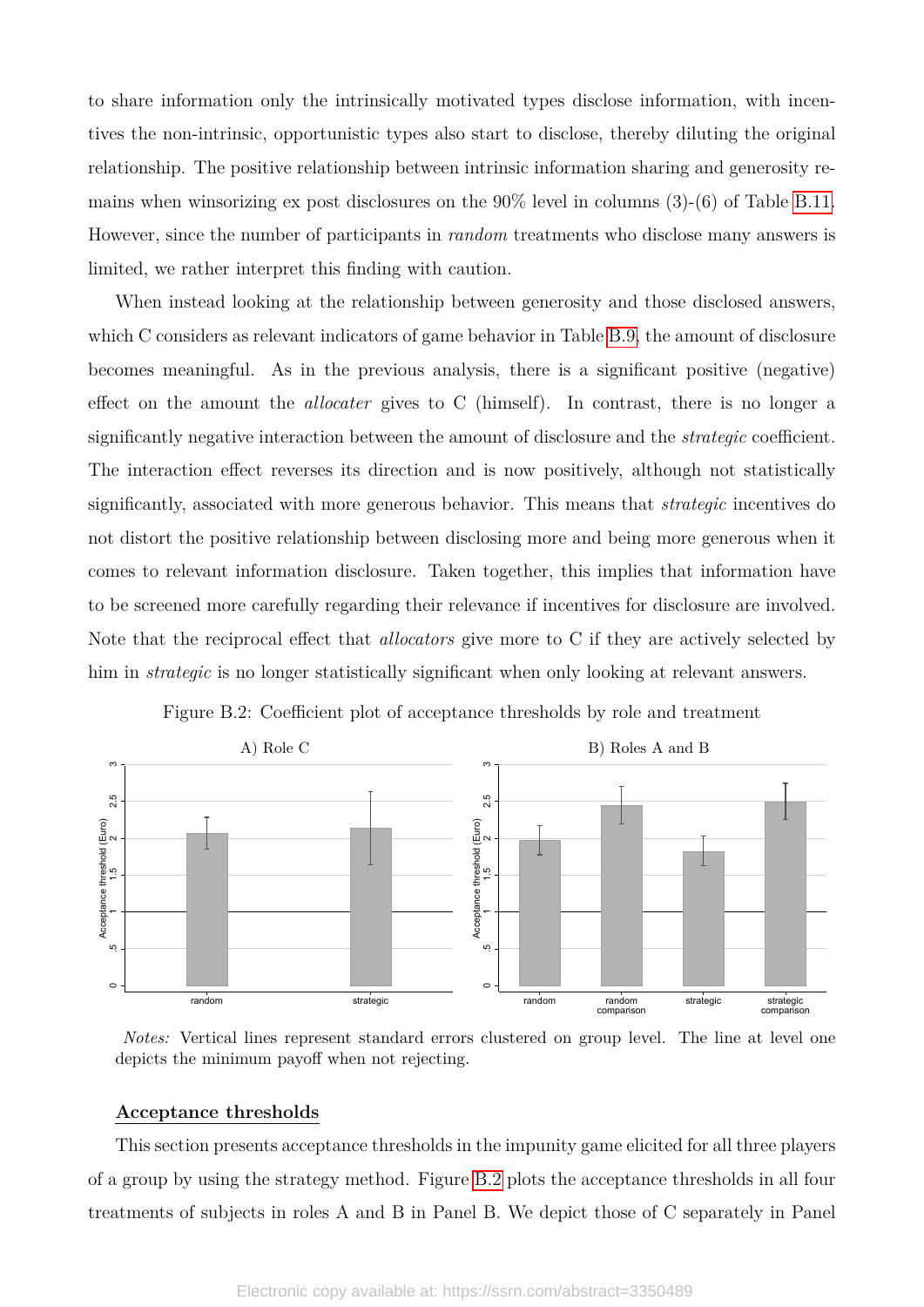A because C is in another info set when stating her acceptance threshold because she already knows who becomes *allocator* at that point in time. Moreover, Panel A consists of only two bars since C is not informed about the different social *comparison* levels. Since each player receives a payoff of 1€ for sure if she accepts the *allocator's* offer, setting an acceptance threshold higher than  $1 \in \mathbb{R}$  might cause a payoff loss, and is weakly dominated for subjects interested only in their own payoff. Nonetheless, all bars display significantly higher acceptance thresholds (all  $p < 0.001$ , ranging from 1.83€ to 2.50€. This means that people are willing to forgo some money in our experiment when being offered too little.

<span id="page-56-0"></span>

|                          | Acceptance threshold |                   |           |                   |          |          |  |
|--------------------------|----------------------|-------------------|-----------|-------------------|----------|----------|--|
|                          | (1)                  | $\left( 2\right)$ | (3)       | $\left( 4\right)$ | (5)      | (6)      |  |
|                          | $\mathcal{C}$        | A and B           | A and B   | A and B           | A and B  | A and B  |  |
| strategic                | 0.069                | $-0.049$          |           |                   | $-0.147$ | $-0.136$ |  |
|                          | (0.321)              | (0.231)           |           |                   | (0.282)  | (0.300)  |  |
| comparison               |                      |                   | $0.592**$ | $0.600**$         | 0.475    | 0.454    |  |
|                          |                      |                   | (0.227)   | (0.242)           | (0.321)  | (0.341)  |  |
| strategic $#$ comparison |                      |                   |           |                   | 0.197    | 0.246    |  |
|                          |                      |                   |           |                   | (0.450)  | (0.473)  |  |
| controls                 | No                   | $\rm No$          | $\rm No$  | Yes               | No       | Yes      |  |
| N                        | 98                   | 196               | 196       | 196               | 196      | 196      |  |
| R2                       | 0.000                | 0.000             | 0.032     | 0.049             | 0.033    | 0.051    |  |

Table B.10: Acceptance thresholds by role and treatment

*Notes:* \*  $p<0.10$ , \*\*  $p<0.05$ , \*\*\*  $p<0.01$ . Table reports OLS regression coefficients with standard errors in parentheses, in columns (2)-(6) clustered on group level.

We try to disentangle what drives the high acceptance thresholds in simple OLS regressions displayed in Table [B.10,](#page-56-0) but find no significant differences between treatments and roles except for *comparison*. The *strategic* coefficient is neither significant in column (1) for role C nor in column (2) for roles A and B, and provide zero explanatory power  $(R^2 = 0.000)$ . In contrast, social *comparison* turns out to push acceptance threshold upwards. While this effect prevails to be significant in columns (3) and (4) when investigated pooled over the *strategic* dimension, it is not if this dimension is additionally taken into account. As a consequence, we refrain from statements regarding acceptance behavior in the impunity game.

#### **Selection and allocation outcomes by answers**

Table [B.12](#page-58-0) reports how answers translate into outcomes. Regarding allocation behavior in *strategic* treatments, answers 1, 9, 10, and indicatively also answer 2 prevail to be predictive for the amount one allocates to player C, but these answers are only insufficiently taken into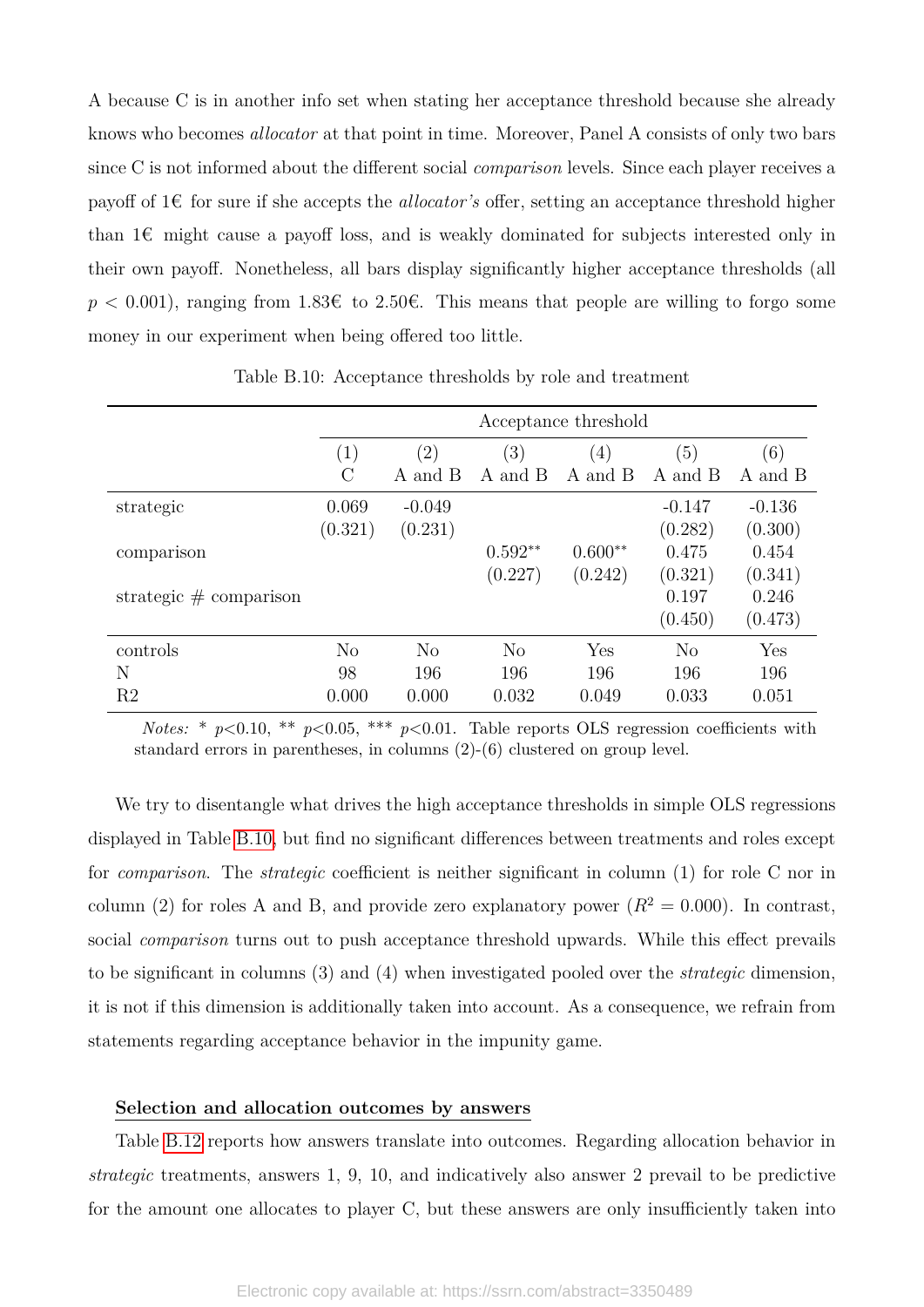<span id="page-57-0"></span>

|                                         | Pressure          |          | Own payoff  |             |                | C's payoff  |
|-----------------------------------------|-------------------|----------|-------------|-------------|----------------|-------------|
|                                         | $\left( 1\right)$ | (2)      | (3)         | (4)         | (5)            | (6)         |
| strategic                               | 0.264             | 0.242    | $-2.153***$ | $-1.933**$  | $1.293***$     | $1.161***$  |
|                                         | (0.178)           | (0.171)  | (0.770)     | (0.831)     | (0.402)        | (0.438)     |
| comparison                              | $-0.062$          | $-0.089$ |             |             |                |             |
|                                         | (0.165)           | (0.169)  |             |             |                |             |
| strategic $#$ comparison                | $0.416*$          | $0.474*$ |             |             |                |             |
|                                         | (0.249)           | (0.243)  |             |             |                |             |
| answers ex post disclosed               |                   |          | $-0.540***$ | $-0.572***$ | $0.274***$     | $0.294***$  |
|                                         |                   |          | (0.147)     | (0.149)     | (0.075)        | (0.076)     |
| strategic $#$ answers ex post disclosed |                   |          | $0.603***$  | $0.594***$  | $-0.280***$    | $-0.277***$ |
|                                         |                   |          | (0.186)     | (0.190)     | (0.099)        | (0.101)     |
| constant                                | $-0.254**$        | $-0.328$ | $11.195***$ | $11.775***$ | $2.945***$     | $2.546***$  |
|                                         | (0.112)           | (0.454)  | (0.481)     | (1.788)     | (0.248)        | (0.943)     |
| controls                                | $\rm No$          | Yes      | No          | Yes         | N <sub>o</sub> | Yes         |
| N                                       | 196               | 196      | 196         | 196         | 196            | 196         |
| R <sub>2</sub>                          | 0.076             | 0.113    | 0.057       | 0.088       | 0.073          | 0.103       |

Table B.11: Robustness to winsorization - Perceived pressure and allocation behavior

*Notes:* Table reports OLS regression coefficients with standard errors in parentheses clustered on group level. Controls include gender, age, dummies for "Westin fundamentalist", publicly accessible and identifiable social media profiles, respectively, and the ability and opinion comparison seeking indexes from INCOM. Results winsorized by 10% on treatment level. Pressure reported in standard deviations, payoffs in  $\epsilon$ .

account for *allocator* selection in column (2). A probit models in columns (2) finds significant effects of answers 1 and 2 on the probability to be selected as *allocator* only at the 10% level, and no effect for the other answers predictive for behavior. Note that answers taken into account for *allocator* selection are limited to answers which are actually disclosed since player C can only take these answers into account for selection. When considering content of the disclosed answers and disclosure per se separately in column (3), the pattern just described fades. With reference to question 1, its pure disclosure seems to matter more than its content. In addition, disclosure of questions 5, 8, and 12 appears to be important for C's *allocator* selection decision, and content of questions 3, 8, and 12.